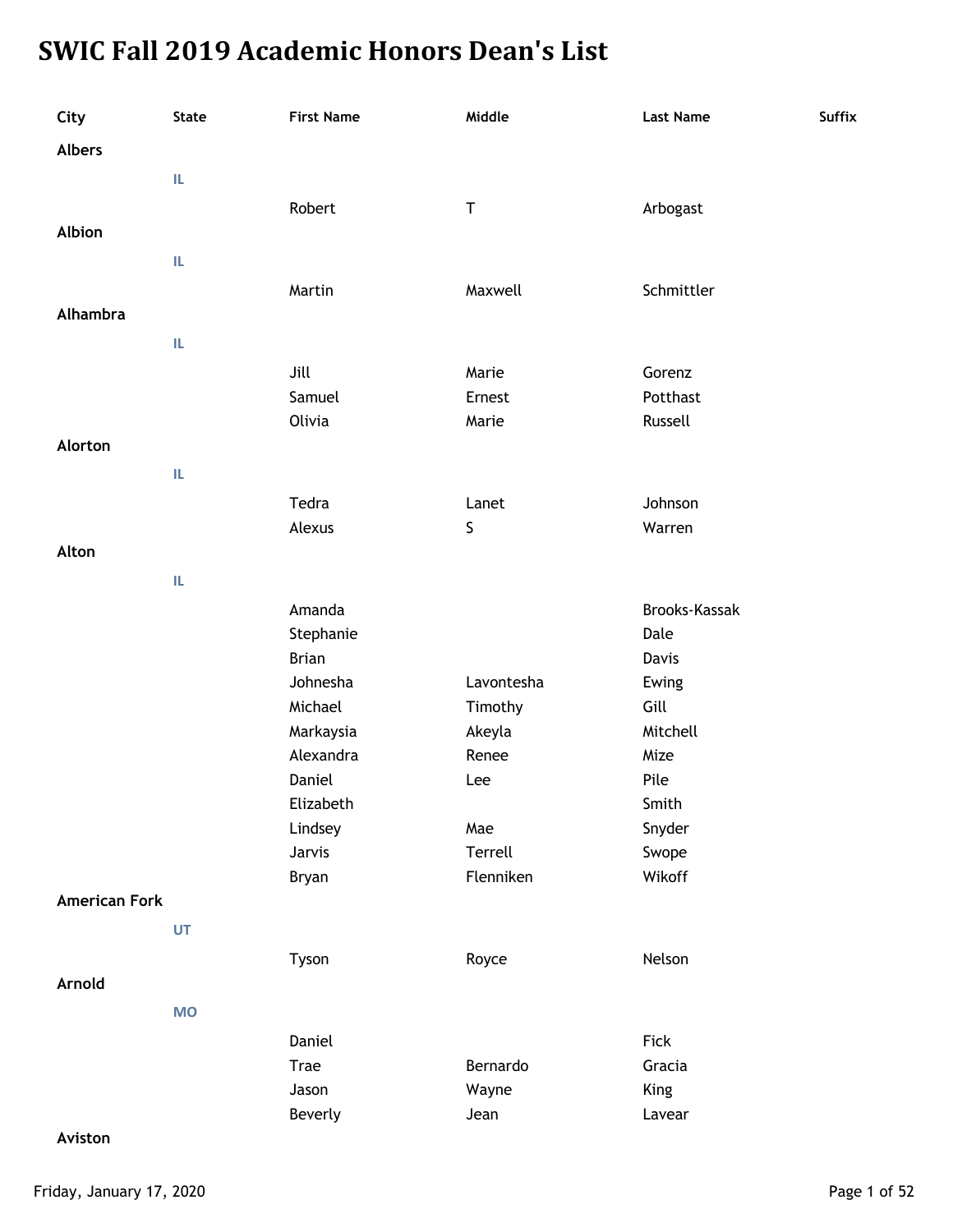| City              | <b>State</b> | <b>First Name</b> | Middle    | <b>Last Name</b>   | Suffix |
|-------------------|--------------|-------------------|-----------|--------------------|--------|
| Aviston           |              |                   |           |                    |        |
|                   | IL           |                   |           |                    |        |
|                   |              | Abigail           | Rose      | Braundmeier        |        |
|                   |              | Isaac             | M         | Hamel              |        |
|                   |              | <b>Brennen</b>    | Gregory   | Little             |        |
|                   |              | Mitchell          | B         | Thole              |        |
|                   |              | Mitchell          | Dean      | Wise               |        |
| <b>Baldwin</b>    |              |                   |           |                    |        |
|                   | IL.          |                   |           |                    |        |
|                   |              |                   |           |                    |        |
|                   |              | Audrey            | Elizabeth | Evans              |        |
|                   |              | Logan             | Anthony   | Kerperien          |        |
|                   |              | Lindsey           | Ann       | Liefer             |        |
|                   |              | Kimberly          |           | Surdyk             |        |
| <b>Ballwin</b>    |              |                   |           |                    |        |
|                   | <b>MO</b>    |                   |           |                    |        |
|                   |              | Mustafa           |           | <b>Abdel Baset</b> |        |
| <b>Batchtown</b>  |              |                   |           |                    |        |
|                   | IL.          |                   |           |                    |        |
|                   |              | Hunter            |           | Klaas              |        |
| Beckemeyer        |              |                   |           |                    |        |
|                   |              |                   |           |                    |        |
|                   | IL.          |                   |           |                    |        |
|                   |              | Curtis            | A         | Rakers             |        |
| <b>Belleville</b> |              |                   |           |                    |        |
|                   | IL           |                   |           |                    |        |
|                   |              | Kagney            |           | Adams              |        |
|                   |              | Michael           | D         | Agne               |        |
|                   |              | Sasha             | Nicole    | Agnew              |        |
|                   |              | Miguel            | Adolfo    | Alatorre           |        |
|                   |              | Quincy            | Andrew    | Aldrich            |        |
|                   |              | Imani             |           | Alexander          |        |
|                   |              | Rebecca           | Lynn      | Alrutz             |        |
|                   |              | Joseph            | Manuel    | Alvarez            |        |
|                   |              | Olivia            | Loren     | Alvarez            |        |
|                   |              | Callison          | Catherine | Ames               |        |
|                   |              | <b>Brandon</b>    | D         | Anderson           |        |
|                   |              | Tiffany           | Lee       | Anderson           |        |
|                   |              | Kaylee            | Merced    | Armfield           |        |
|                   |              | Patrick           | Stephen   | Bachmann           |        |
|                   |              | Niall             | J         | Baggot             |        |
|                   |              | Gabrielle         | Joy       | Barton             |        |
|                   |              | Michaela          | Ann       | Bauza              |        |
|                   |              | Ibrahim           | Amad      | Bedwan             |        |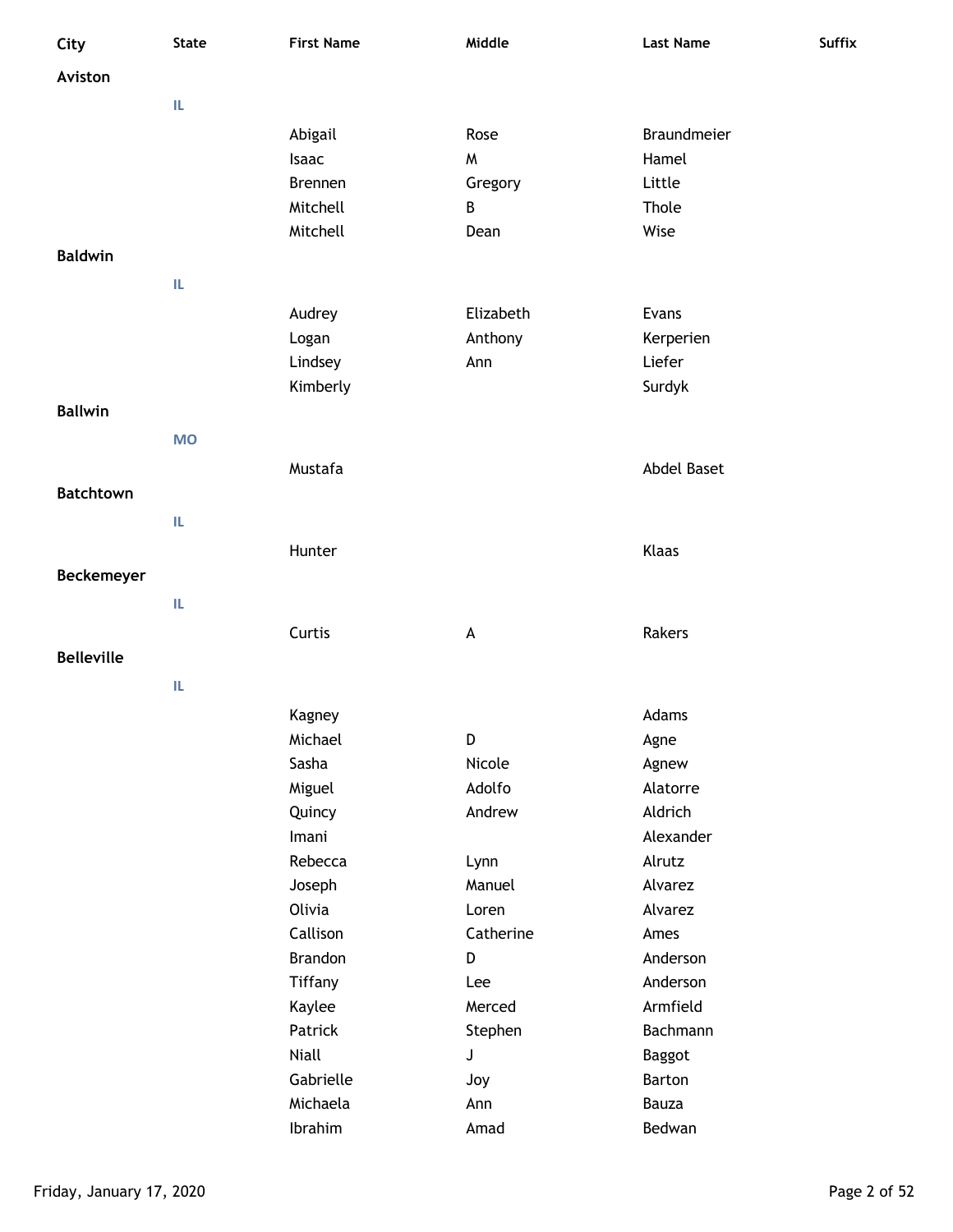**Belleville**

| Jared        |           | <b>Belk</b>      |
|--------------|-----------|------------------|
| Cheynie      | Gabrielle | Bergman-Moore    |
| Kaleigh      | Abigail   | <b>Bien</b>      |
| Lindsey      | R         | <b>Bischoff</b>  |
| Kiara        | R         | <b>Black</b>     |
| Nathaniel    | Lee       | Boyer            |
| Alexander    | Sierra    | Boyne            |
| Stephen      |           | <b>Bradley</b>   |
| Grace        | Ann       | <b>Bramblett</b> |
| Lori         | R         | <b>Braswell</b>  |
| Arianna      | Mikaella  | <b>Brisley</b>   |
| Vaughn       | E         | <b>Brooks</b>    |
| Hannah       | Nicole    | <b>Brown</b>     |
| India        | Monique   | <b>Brown</b>     |
| Shayla       |           | <b>Brown</b>     |
| Tatyana      | Ariel     | <b>Brown</b>     |
| <b>Blake</b> | Hunter    | <b>Bruckner</b>  |
| Joseph       | R         | <b>Bruggeman</b> |
| Denise       | L         | <b>Buettner</b>  |
| Kimberly     | J         | <b>Burns</b>     |
| Orrin        | D         | <b>Butler</b>    |
| Annamaria    |           | Caito            |
| Le'Shawnda   | W         | Carroll          |
| Alexandra    |           | Christian        |
| Gerneisha    | R         | Clark            |
| Gwendolyn    |           | Clayton          |
| Jason        | L         | Clemon           |
| Michael      | Anthony   | Cobb             |
| Elizabeth    | Anne      | Cochrum          |
| Jordan       |           | Cole             |
| Noah         | Patrick   | Coleman          |
| Preston      | I         | Collins          |
| Alison       |           | Colston          |
| Timothy      | J         | Cook             |
| Krystal      |           | Cooper           |
| Jessica      | Marie     | Copeland         |
| Hannah       |           | Corley           |
| Jameshia     | Annette   | Cotton           |
| Lexus        | M         | Cotton           |
| Molly        | Elizabeth | Cravens          |
| Hannah       | Marie     | Cross            |
| Michael      | Cameron   | Cutler           |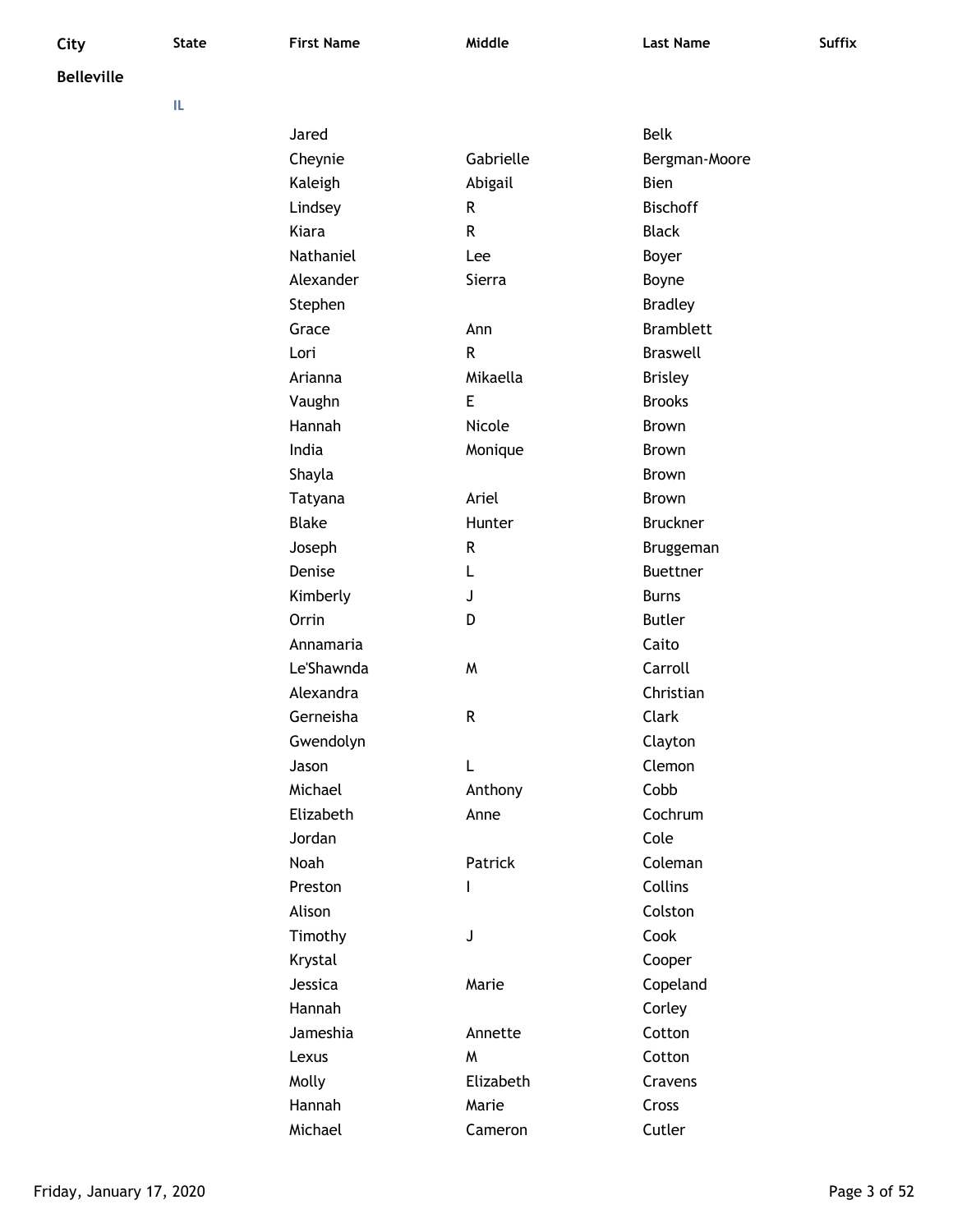| City              | <b>State</b> | <b>First Name</b> | Middle         | <b>Last Name</b> | <b>Suffix</b> |
|-------------------|--------------|-------------------|----------------|------------------|---------------|
| <b>Belleville</b> |              |                   |                |                  |               |
|                   | IL.          |                   |                |                  |               |
|                   |              | Nathan            | Robert         | Dahm             |               |
|                   |              | Kriston           | Maalik         | Davis            |               |
|                   |              | Nicholas          | Tyrone         | Davis            |               |
|                   |              | <b>Terry</b>      |                | Davis            | Jr            |
|                   |              | Sherry            | L              | Dean             |               |
|                   |              | Katherine         |                | Dengler          |               |
|                   |              | Quintin           | Micheal        | Derbyshire       |               |
|                   |              | Jennifer          | Lynn           | Dever            |               |
|                   |              | Tina              | Renea          | Dickerson        |               |
|                   |              | Renee             |                | Doll             |               |
|                   |              | Ashley            |                | Doss             |               |
|                   |              | Charles           |                | Egbert           |               |
|                   |              | Michelle          | SL             | Eickhoff         |               |
|                   |              | <b>Breanna</b>    | Lynn           | Endicott         |               |
|                   |              | Megan             | Elizabeth      | Estes            |               |
|                   |              | Zakry             |                | Eye              |               |
|                   |              | Ruth              | ${\sf R}$      | Faibisoff        |               |
|                   |              | Erik              | Alan           | Faulkner         |               |
|                   |              | Elizabeth         | A              | Flanagan         |               |
|                   |              | Benjamen          | James          | Flynn            |               |
|                   |              | Aliya             | Monet          | Foster           |               |
|                   |              | Nathaniel         | David          | Foster           |               |
|                   |              | Danica Marie      |                | Fowler           |               |
|                   |              | Roy               | Louis          | Frazier          |               |
|                   |              | Adam              | Michael        | Freeman          |               |
|                   |              | Jesse             | Elmore Leonard | Funk             |               |
|                   |              | Zechariah         | Stephen        | Georgian         |               |
|                   |              | Jansom            |                | Ghahkenshah      |               |
|                   |              | Iliana            | Naomi          | Gibson           |               |
|                   |              | Ryan              | А              | Gillam           |               |
|                   |              | Efoe              | Κ              | Gnassia          |               |
|                   |              | Lainey            | Kristine       | Goodrich         |               |
|                   |              | Anthony           |                | Granja Gonzalez  |               |
|                   |              | Gerriel           | Simone         | Greenwood        |               |
|                   |              | Elizabeth         | Cheyenne       | Gross            |               |
|                   |              | Seth              | Edward         | Hagelstein       |               |
|                   |              | Tyran             | D'angelo       | Hardin           |               |
|                   |              | Melanie           | Nycol          | Harmon           |               |
|                   |              | Khalil            | Tariq          | Harper           |               |
|                   |              | Kevin             | Aaron          | Harvey           |               |
|                   |              | Mohammad          |                | Hashash          |               |
|                   |              | Abby              | Lynn           | Hauser           |               |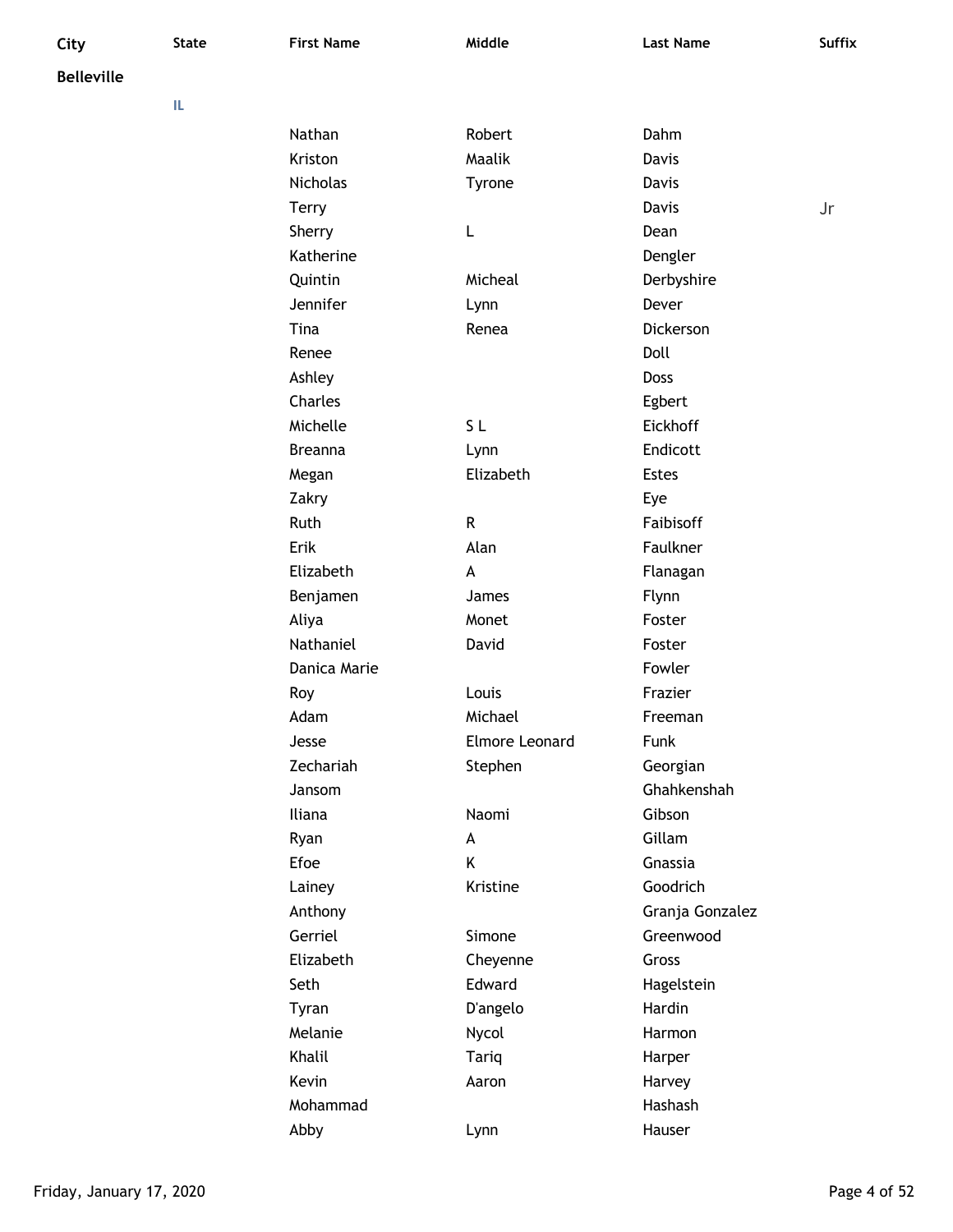| Jenna         | Lynn          | Hauser         |
|---------------|---------------|----------------|
| Patricia      | Clare Libby   | Hefner         |
| Isaiah        | Hugo          | Hein           |
| <b>Esther</b> |               | Helfer         |
| John          | A             | Helms          |
| Nathan        | Michael       | Henry          |
| <b>Thomas</b> |               | Hepfer         |
| Grayson       | Daniel        | Herbert        |
| Lydia         | Kathryn       | Herbert        |
| Michael       | Stephen       | Hess           |
| Megan         | Elizabeth     | <b>Higgins</b> |
| Michele       | Renee         | <b>Hilbing</b> |
| Claire        | Anne          | Hollansworth   |
| Andrea        | Sue           | Hollaway       |
| Christopher   | Daniel        | Hucker         |
| Michael       | C             | Hueffmann      |
| Adonis        |               | Humphreys      |
| Isabelle      | Kayte         | Isom           |
| Malynia       | <b>Sherri</b> | Jackson        |
| Ebony         | Danielle      | James          |
| Haendel       |               | Jean           |
| Jacob         | Lee           | <b>Jenkins</b> |
| Alexander     | M             | Jewell         |
| Shirley       | M             | Johnson        |
| Tyla          | Latrice       | Johnson        |
| Eleanora      | Anne          | Junker         |
| Andrew        | Jason         | Kalous         |
| Matthew       | John          | Keefe          |
| Kiersten      | Alexus        | Keeney         |
| Kathryn       | Margot        | Keller         |
| Cory          | Michael       | Kelly          |
| Kenneth       | Michael       | Kelly          |
| Emily         | Marie         | Kirichkow      |
| Carrie        | Lena          | <b>Klees</b>   |
| Liliana       | Elise         | Klostermann    |
| Emma          | R             | Kohring        |
| Grace         | Maryann       | Kohring        |
| <b>Brandi</b> | Marie         | Konkel         |
| Christopher   | Donald        | Kopp           |
| Jordan        | Daniel        | <b>Kraft</b>   |
| Jennifer      |               | Kuhlman-Brown  |
| Daijaniea     |               | Lewis          |
|               |               |                |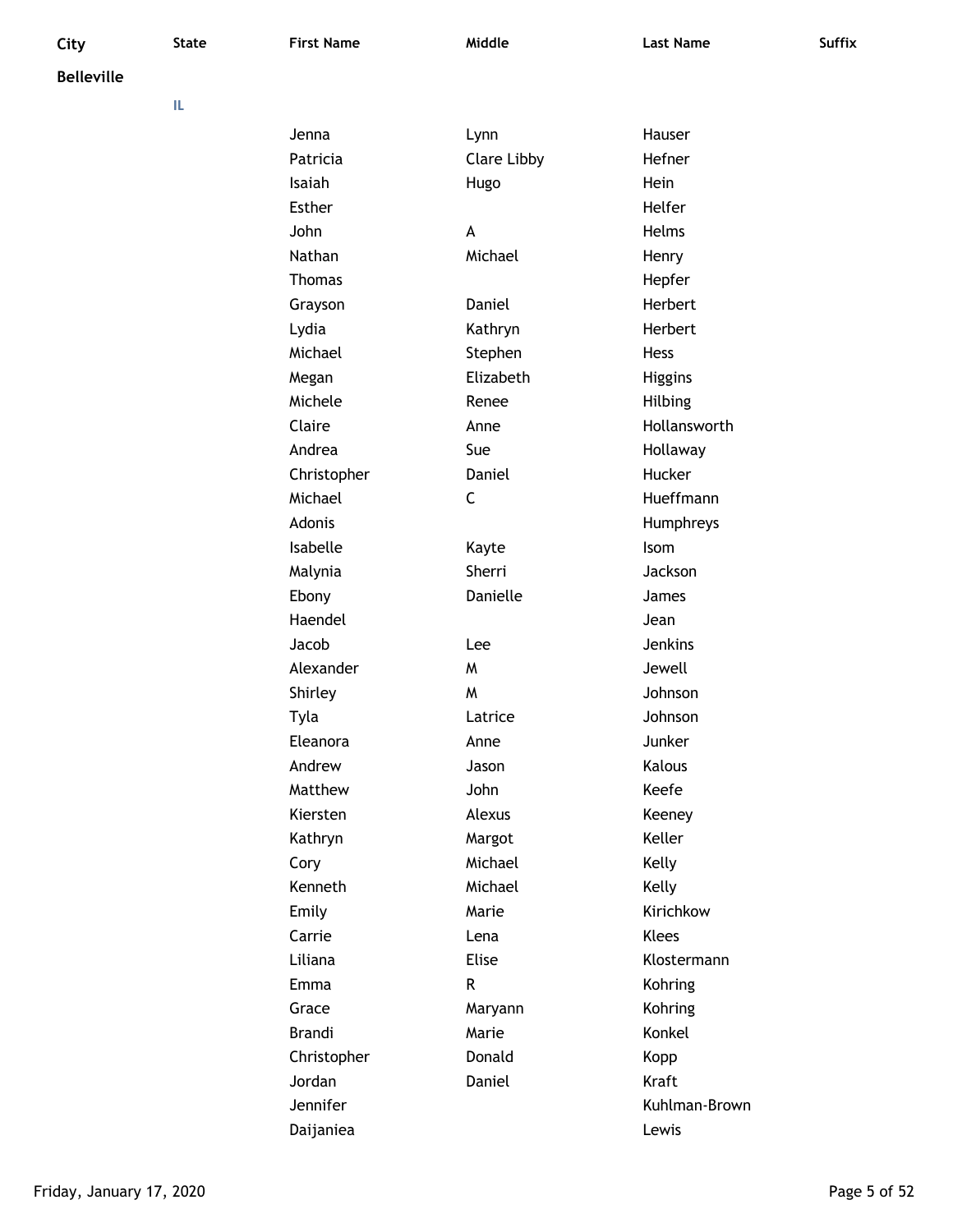| City              | State | <b>First Name</b> | Middle            | <b>Last Name</b> | Suffix |
|-------------------|-------|-------------------|-------------------|------------------|--------|
| <b>Belleville</b> |       |                   |                   |                  |        |
|                   | IL.   |                   |                   |                  |        |
|                   |       | Catherine         | Rose              | Libby            |        |
|                   |       | Timothy           | J                 | Lippert          |        |
|                   |       | Chira             | B                 | Love             |        |
|                   |       | Adriana           | Sandiin           | Loya             |        |
|                   |       | Cara              | ${\sf R}$         | Luby             |        |
|                   |       | Melissa           | Sue               | Mahalik          |        |
|                   |       | Olivia            | CheNeill          | Mann             |        |
|                   |       | Jacob             | Alexander         | Marino           |        |
|                   |       | Morgan            |                   | Markel           |        |
|                   |       | Antoinette        | Marie             | Martinez         |        |
|                   |       | <b>Brianna</b>    | Marie             | Martinez         |        |
|                   |       | Cindy             | $\mathsf S$       | Maxwell          |        |
|                   |       | Sarah             |                   | McConnell        |        |
|                   |       | Latoya            |                   | McIntyre         |        |
|                   |       | Alsea             | Hunter            | McLaughlin       |        |
|                   |       | Cesar             |                   | Mendoza          |        |
|                   |       | Joshua            | Charles           | Meyer            |        |
|                   |       | Shawn             | W                 | Mick             |        |
|                   |       | Lamadj            | Leonni            | Milton           |        |
|                   |       | Douglas           | Clayton           | Mohr             |        |
|                   |       | Moriah            | Mei Jie           | Moran            |        |
|                   |       | Sarah             | A                 | Morber           |        |
|                   |       | Layne             | Martin            | Morris           |        |
|                   |       | Wendy             | W                 | Morrow           |        |
|                   |       | <b>Brent</b>      | Haddon            | Moss             |        |
|                   |       | <b>Bailey</b>     | Marie             | Mrsich           |        |
|                   |       | Faith             | Nicholle          | Musgrove         |        |
|                   |       | Cristine          | ${\sf R}$         | Nealon           |        |
|                   |       | Nicholas          |                   | Neeley           |        |
|                   |       | Benjamin          |                   | Neumeyer         |        |
|                   |       | Nathan            | Andrew            | Neuverth         |        |
|                   |       | Mileena           | Annette           | O'Bryan          |        |
|                   |       | James             | Howard            | Oldehoeft        |        |
|                   |       | Joao Vitor        | <b>Martins De</b> | Oliveira         |        |
|                   |       | Diana             | $\sf V$           | Ollis            |        |
|                   |       | Abigail           | Grace             | <b>O'Neill</b>   |        |
|                   |       | Samantha          | Kate              | Parker           |        |
|                   |       | Taylor            | Michelle          | Parks            |        |
|                   |       | Dannitta          | W                 | Paster           |        |
|                   |       | Mark              | $\mathsf C$       | Perkins          |        |
|                   |       | Kennady           | ${\sf N}$         | Peters           |        |
|                   |       | Brandon           | <b>Bocalig</b>    | Phan             |        |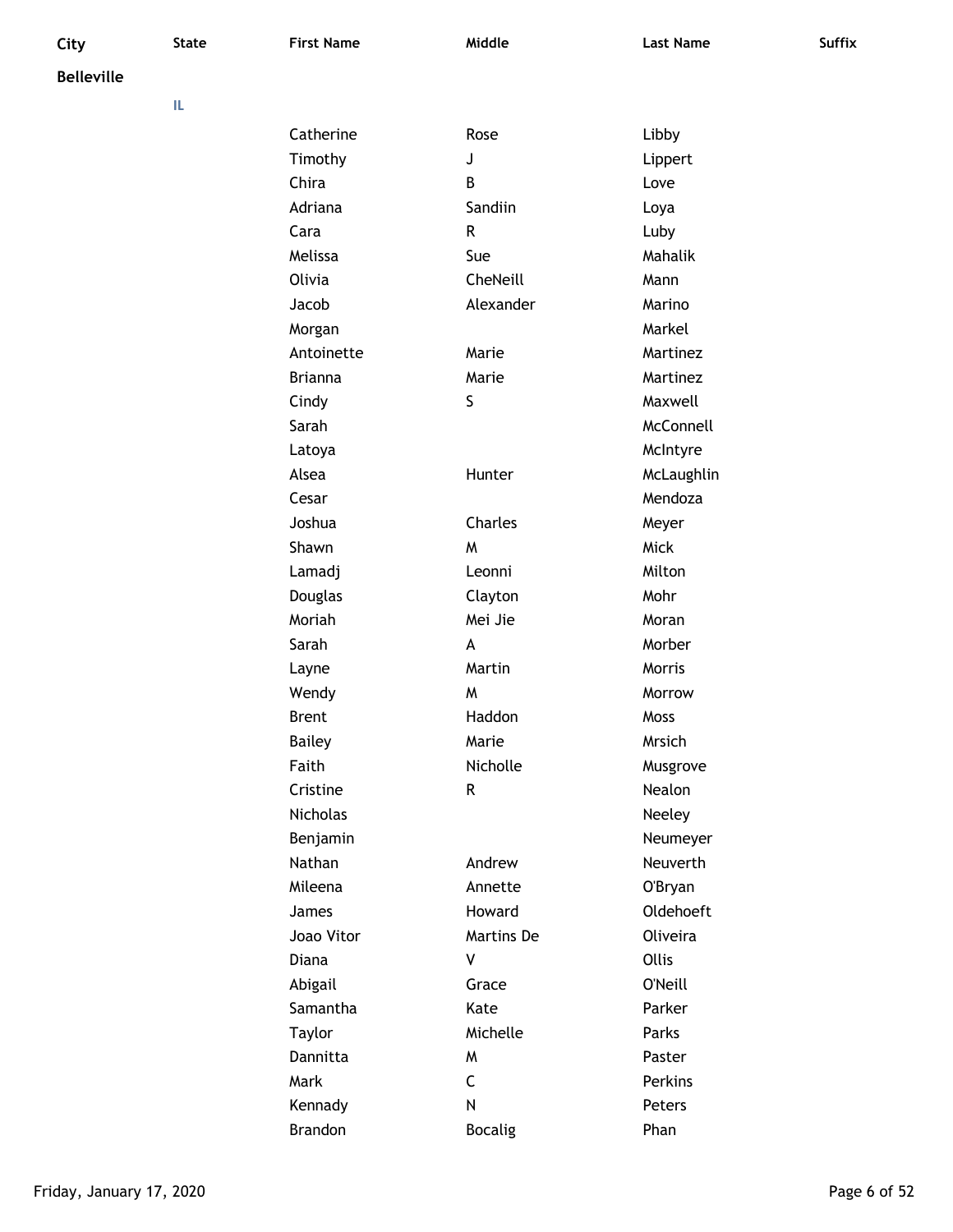| City              | <b>State</b> | <b>First Name</b>  | Middle        | <b>Last Name</b>       | <b>Suffix</b> |
|-------------------|--------------|--------------------|---------------|------------------------|---------------|
| <b>Belleville</b> |              |                    |               |                        |               |
|                   | IL           |                    |               |                        |               |
|                   |              | Runali             | Millanes      | Phillips               |               |
|                   |              | Toni               | Marie         | Pierce                 |               |
|                   |              | Kristin            | D             | Puls                   |               |
|                   |              | <b>Brandon</b>     | Lee           | Radford                |               |
|                   |              | Catherine          | Lynn          | Radliff                |               |
|                   |              | Jeramy             | A             | Radliff                |               |
|                   |              | Kelly              | Nicole        | Raetz                  |               |
|                   |              | Cedric             | E             | Reed                   |               |
|                   |              | <b>Bruce</b>       |               | Reese                  |               |
|                   |              | Danielle           | Renee         | Reid                   |               |
|                   |              | Sarah              | Grace         | Rennison               |               |
|                   |              | Todd               | A             | Rick                   |               |
|                   |              |                    | Marie         |                        |               |
|                   |              | Tanya              | Ann           | Riegel<br><b>Riess</b> |               |
|                   |              | Riley              | $\mathsf E$   |                        |               |
|                   |              | Megan<br>Scott     |               | Rittmeyer<br>Robinson  |               |
|                   |              | Darlene            | Douglas<br>D  |                        | Jr            |
|                   |              | Michael            |               | Rodgers                |               |
|                   |              |                    | De"majae      | Rodgers                |               |
|                   |              | Arthur             | Louis         | Rodriguez              |               |
|                   |              | Dwayne             |               | Rose                   | Jr            |
|                   |              | Jana               | L             | Ross                   |               |
|                   |              | Marc               |               | Safford                |               |
|                   |              | Aric               | ${\sf R}$     | Samm                   |               |
|                   |              | Constantino        | Jose          | Sanchez                |               |
|                   |              | Shon               | Thomas        | Scarberry              |               |
|                   |              | Nancy              | Jane          | Schmidt                |               |
|                   |              | Allison<br>Cinthia | A             | Scott                  |               |
|                   |              |                    | D             | Serrano                |               |
|                   |              | Tynan              | Louis         | Shaeffer               |               |
|                   |              | Lindsey            | J             | Sheldon                |               |
|                   |              | Michael            | Salvador      | Silva                  |               |
|                   |              | Jason              | L             | Small                  |               |
|                   |              | <b>Brittany</b>    | Andeanna      | Smith                  |               |
|                   |              | Dion               | Depaul        | Smith                  |               |
|                   |              | Heath              | <b>Barlow</b> | Smith                  | Jr            |
|                   |              | Sheena             |               | Smith                  |               |
|                   |              | Russell            | Lawrence      | Sorensen               |               |
|                   |              | Christina          |               | Stacker                |               |
|                   |              | Abby               |               | Stone                  |               |
|                   |              | Hanna              |               | Summers                |               |
|                   |              | Christopher        | Lee           | Swick                  |               |
|                   |              | Chynna             | Lynn          | Tame                   |               |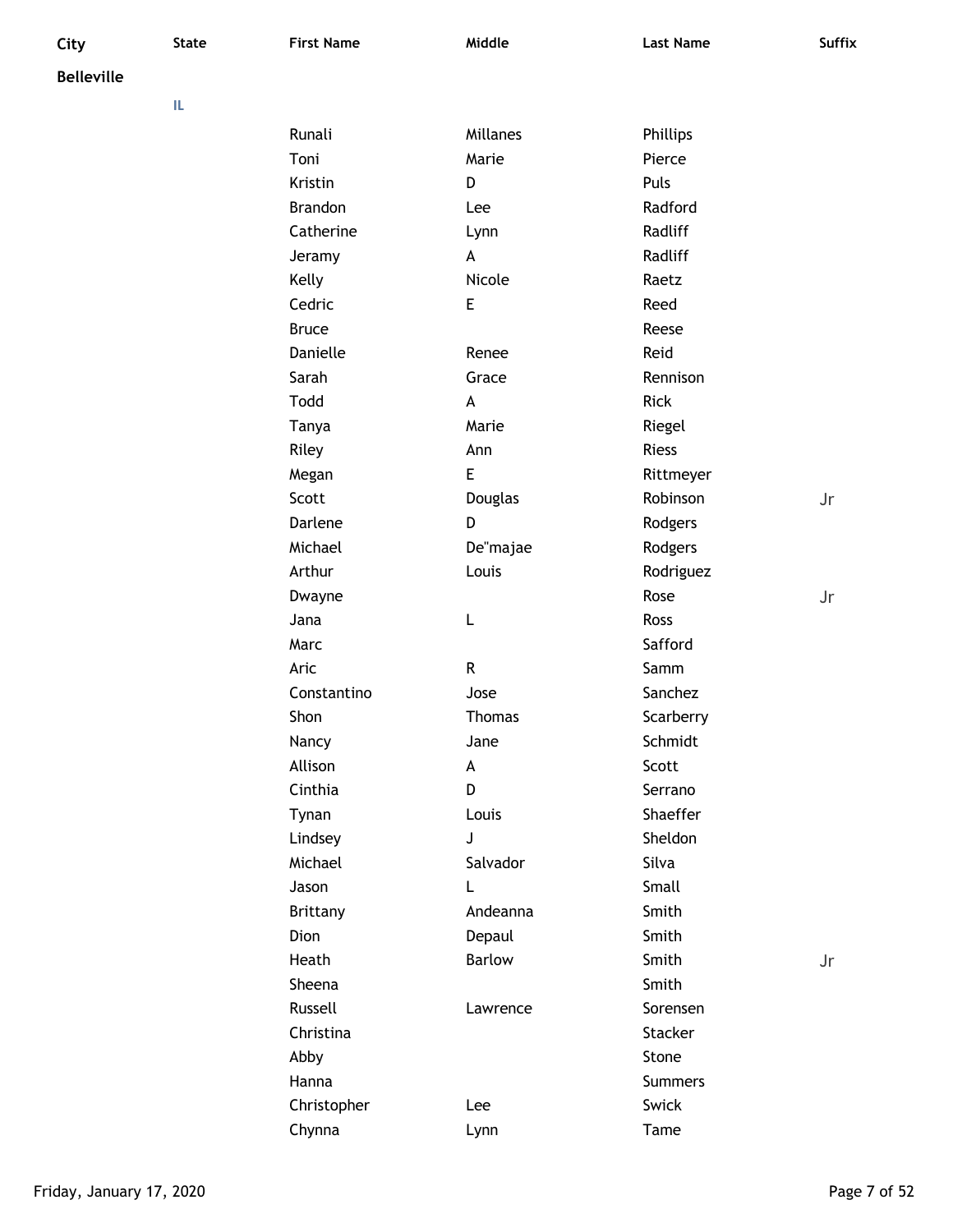| City              | <b>State</b> | <b>First Name</b> | Middle      | <b>Last Name</b> | Suffix                                |
|-------------------|--------------|-------------------|-------------|------------------|---------------------------------------|
| <b>Belleville</b> |              |                   |             |                  |                                       |
|                   | IL.          |                   |             |                  |                                       |
|                   |              | April             | Heather     | Tarbill          |                                       |
|                   |              | Chafon            |             | <b>Tate</b>      |                                       |
|                   |              | <b>Brian</b>      | $\sf S$     | <b>Thomas</b>    |                                       |
|                   |              | Jacob             | Lee Ryan    | <b>Thomas</b>    |                                       |
|                   |              | Daniel            | Gerraud     | Thompson         |                                       |
|                   |              | Maryanne          | Elizabeth   | <b>Tissier</b>   |                                       |
|                   |              | Jordan            | Allen       | Todaro           |                                       |
|                   |              | Kameron           | Albert      | Toennies         |                                       |
|                   |              | Milexus           |             | Trammell         |                                       |
|                   |              | Jasmin            |             | Turner-McCoy     |                                       |
|                   |              |                   | John        | Van Toll         |                                       |
|                   |              | Tyler             |             |                  |                                       |
|                   |              | Jordyn            | L           | Velazquez        |                                       |
|                   |              | Emily             | Jewell      | Vincent          |                                       |
|                   |              | Galen             | Chan Nam    | Vo               |                                       |
|                   |              | <b>Brittney</b>   |             | Wagner           |                                       |
|                   |              | Geoffrey          | Douglas     | Wagner           |                                       |
|                   |              | Melanie           | M           | Wayt             |                                       |
|                   |              | Quinton           | T           | Westbrook        | Jr                                    |
|                   |              | Jordan            | Aaron       | Wetzel           |                                       |
|                   |              | Andrew            | L           | White            | $\begin{array}{c} \hline \end{array}$ |
|                   |              | April             | Dawn        | White            |                                       |
|                   |              | Cheryl            | Marie       | Whiteside        |                                       |
|                   |              | Damen             | M           | Williams         |                                       |
|                   |              | Russell           | Wayne       | Williamson       |                                       |
|                   |              | James             | Christopher | Wilson           |                                       |
|                   |              | Mackenzie         | Lin         | Wilson           |                                       |
|                   |              | Alani             | S           | Wise             |                                       |
|                   |              | Drew              | Anslee      | Wood             |                                       |
|                   |              | Joseph            | Crayton     | Woods            |                                       |
|                   |              | Ziwen             |             | Xu               |                                       |
|                   |              | Chelsea           | W           | Youngman         |                                       |
| <b>Benton</b>     |              |                   |             |                  |                                       |
|                   | IL.          |                   |             |                  |                                       |
|                   |              | Lindell           | Ray         | Minor            | $\begin{array}{c} \hline \end{array}$ |
| <b>Bethalto</b>   |              |                   |             |                  |                                       |
|                   | IL           |                   |             |                  |                                       |
|                   |              |                   |             |                  |                                       |
|                   |              | Trevor            | James       | <b>Dodds</b>     |                                       |
|                   |              | Michael           | J           | Rose             |                                       |
|                   |              | Sarah             | Elizabeth   | Stough           |                                       |
|                   |              | Morgan            |             | Wilson           |                                       |
| <b>Bloomfield</b> |              |                   |             |                  |                                       |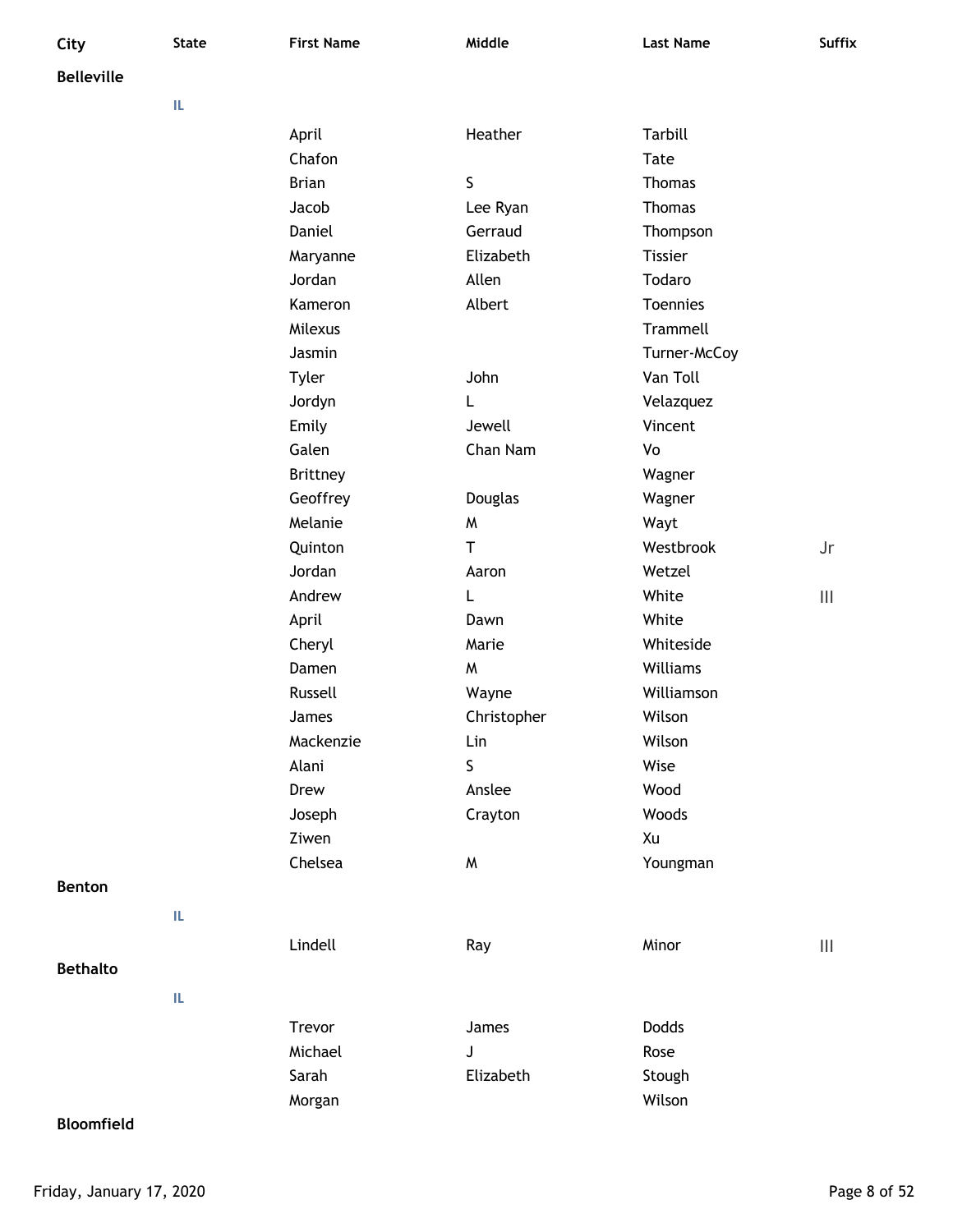| City               | <b>State</b> | <b>First Name</b> | Middle                    | <b>Last Name</b> | <b>Suffix</b> |
|--------------------|--------------|-------------------|---------------------------|------------------|---------------|
| <b>Bloomfield</b>  |              |                   |                           |                  |               |
|                    | <b>MO</b>    |                   |                           |                  |               |
|                    |              | Orion             | M                         | Gensler          |               |
| <b>Breese</b>      |              |                   |                           |                  |               |
|                    | IL.          |                   |                           |                  |               |
|                    |              | Eric              | $\mathsf J$               | Deering          |               |
|                    |              | Trevor            | $\mathsf E$               | Feldman          |               |
|                    |              | Dawson            | Gerard                    | Huelskamp        |               |
|                    |              | David             | Shane                     | Jordan           |               |
|                    |              | Cole              | Allen                     | Kruep            |               |
| <b>Bridgeton</b>   |              |                   |                           |                  |               |
|                    | <b>MO</b>    |                   |                           |                  |               |
|                    |              | Jeffrey           | ${\sf P}$                 | Rolph            |               |
| <b>Brighton</b>    |              |                   |                           |                  |               |
|                    |              |                   |                           |                  |               |
|                    | IL.          |                   |                           |                  |               |
|                    |              | Daniel            | $\boldsymbol{\mathsf{P}}$ | <b>Barnes</b>    | Jr            |
|                    |              | Nathan            | Allen                     | Cairns           |               |
|                    |              | Russel            | Michael                   | Kallal           |               |
| <b>Brussels</b>    |              |                   |                           |                  |               |
|                    | IL.          |                   |                           |                  |               |
|                    |              | Cody              | $\mathsf{N}$              | Lamarsh          |               |
| <b>Bunker Hill</b> |              |                   |                           |                  |               |
|                    | IL.          |                   |                           |                  |               |
|                    |              | Zachary           | Allen                     | Girth            |               |
| Cahokia            |              |                   |                           |                  |               |
|                    | IL.          |                   |                           |                  |               |
|                    |              | Keshawn           |                           | Austin           |               |
|                    |              | Donna             |                           | <b>Bickl</b>     |               |
|                    |              | Ricky             |                           | <b>Burks</b>     |               |
|                    |              | Paul              |                           | Culley           |               |
|                    |              | Pamela            | M                         | Evans            |               |
|                    |              | Ahmad             |                           | Garrett          |               |
|                    |              | Byron             | Tirrell                   | Green            |               |
|                    |              | Ashley            | ${\sf N}$                 | Hammonds         |               |
|                    |              | Keonae            |                           | Hines            |               |
|                    |              | Treylin           |                           | Mamon            |               |
|                    |              | Rayburn           | $\pmb{\mathsf{A}}$        | McGee            |               |
|                    |              | Tanesha           | L                         | McGee            |               |
|                    |              | D'Errico          | Demond                    | McKnuckles       |               |
|                    |              | Reanna            | Leigh                     | Pitts            |               |
|                    |              | Ja'Neika          | $\boldsymbol{\mathsf{A}}$ | Roberts          |               |
|                    |              | Andrea            | Sarai                     | Serna            |               |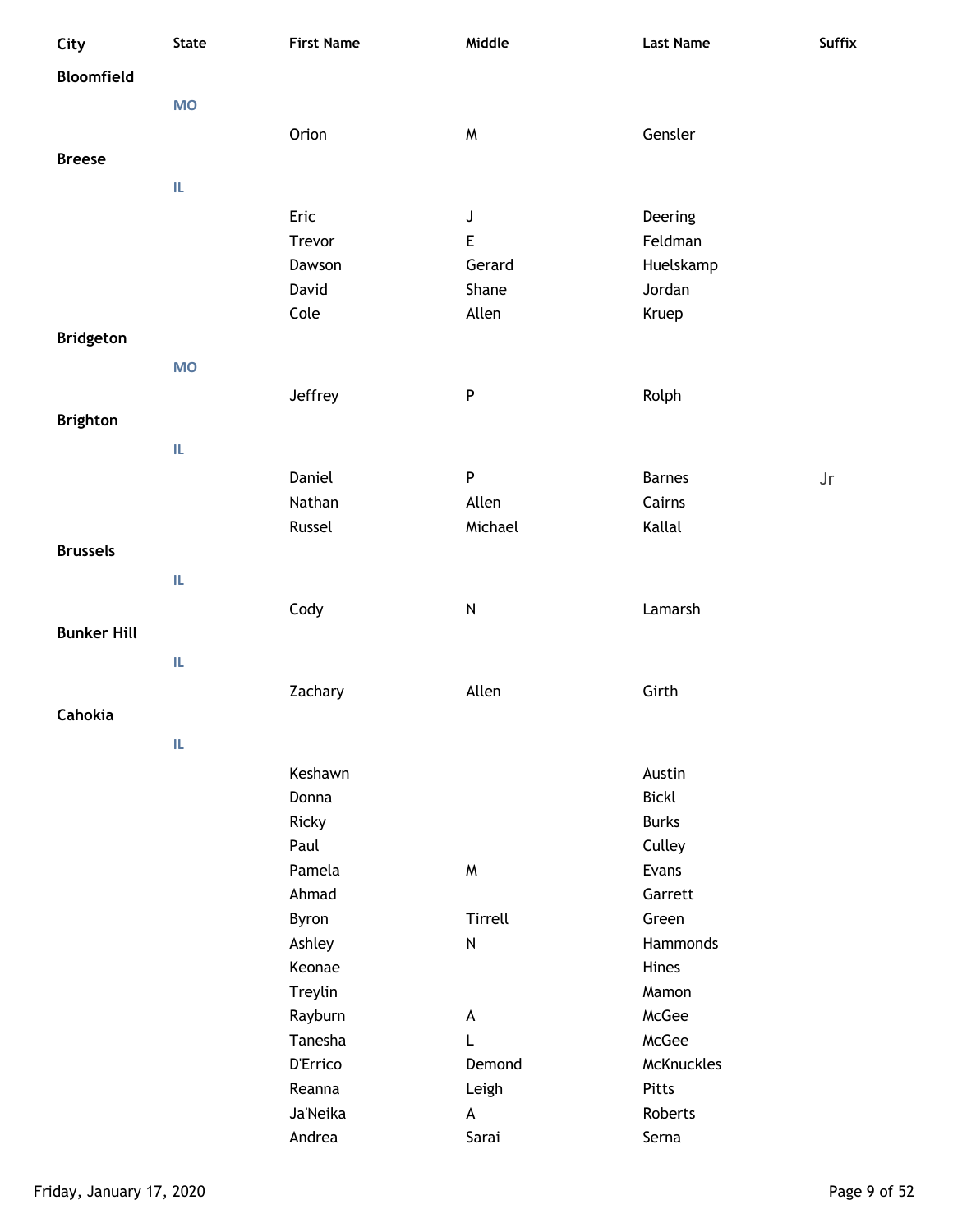| City                 | <b>State</b> | <b>First Name</b> | Middle         | <b>Last Name</b>   | <b>Suffix</b> |
|----------------------|--------------|-------------------|----------------|--------------------|---------------|
| Cahokia              |              |                   |                |                    |               |
|                      | IL           |                   |                |                    |               |
|                      |              | Tristen           |                | Smith              |               |
| <b>Campbell Hill</b> |              |                   |                |                    |               |
|                      |              |                   |                |                    |               |
|                      | IL           |                   |                |                    |               |
|                      |              | Lacey             | Elizabeth      | Westerman          |               |
| Carbondale           |              |                   |                |                    |               |
|                      | IL.          |                   |                |                    |               |
|                      |              | Nicholette        |                | Dolin              |               |
|                      |              | Mckenzie          | Lynne          | Rogman             |               |
| Carlyle              |              |                   |                |                    |               |
|                      | IL           |                   |                |                    |               |
|                      |              | Adam              | Daniel         | Gebke              |               |
|                      |              | Ricky             | Eugene         | Horton             | Jr            |
|                      |              | Robert            | Michael        | Kachuba            |               |
|                      |              | Dil               | S              | Tull               |               |
| <b>Carrollton</b>    |              |                   |                |                    |               |
|                      | IL.          |                   |                |                    |               |
|                      |              | Roger             | A              | <b>Beatte</b>      | Jr            |
|                      |              | Samantha          | Ann            | McPherson          |               |
| Caseyville           |              |                   |                |                    |               |
|                      |              |                   |                |                    |               |
|                      | IL           |                   |                |                    |               |
|                      |              | Sharon            | Vanisa         | Albert             |               |
|                      |              | Denise            |                | Angeles            |               |
|                      |              | Katelyn           | Elizabeth      | <b>Barker</b>      |               |
|                      |              | Madison           | Lee            | Blanton<br>Descher |               |
|                      |              | Kayla<br>Anna     | D<br>Katherine | Flath              |               |
|                      |              | D'Angelo          | Τ              | Franklin           |               |
|                      |              | Andrew            | Jarod          | Holst              |               |
|                      |              | Maddelyn          | Shea           | Horvath            |               |
|                      |              | Christopher       | Nathan         | Jones              |               |
|                      |              | Anthony           | J              | Marmon             |               |
|                      |              | Nathan            | Charles        | Powers             |               |
|                      |              | Mallory           | J              | Smith              |               |
|                      |              | Raphael           | Cortez         | Spells             |               |
|                      |              | Virgil            | J              | Stogner            |               |
|                      |              | Krysta            | Margaret       | Swartz             |               |
|                      |              | Lauren            | Nicole         | Torti              |               |
|                      |              | Lucas             | Matthew        | Ward               |               |
|                      |              | Amber             |                | Wasser             |               |
|                      |              |                   |                |                    |               |

## **Centralia**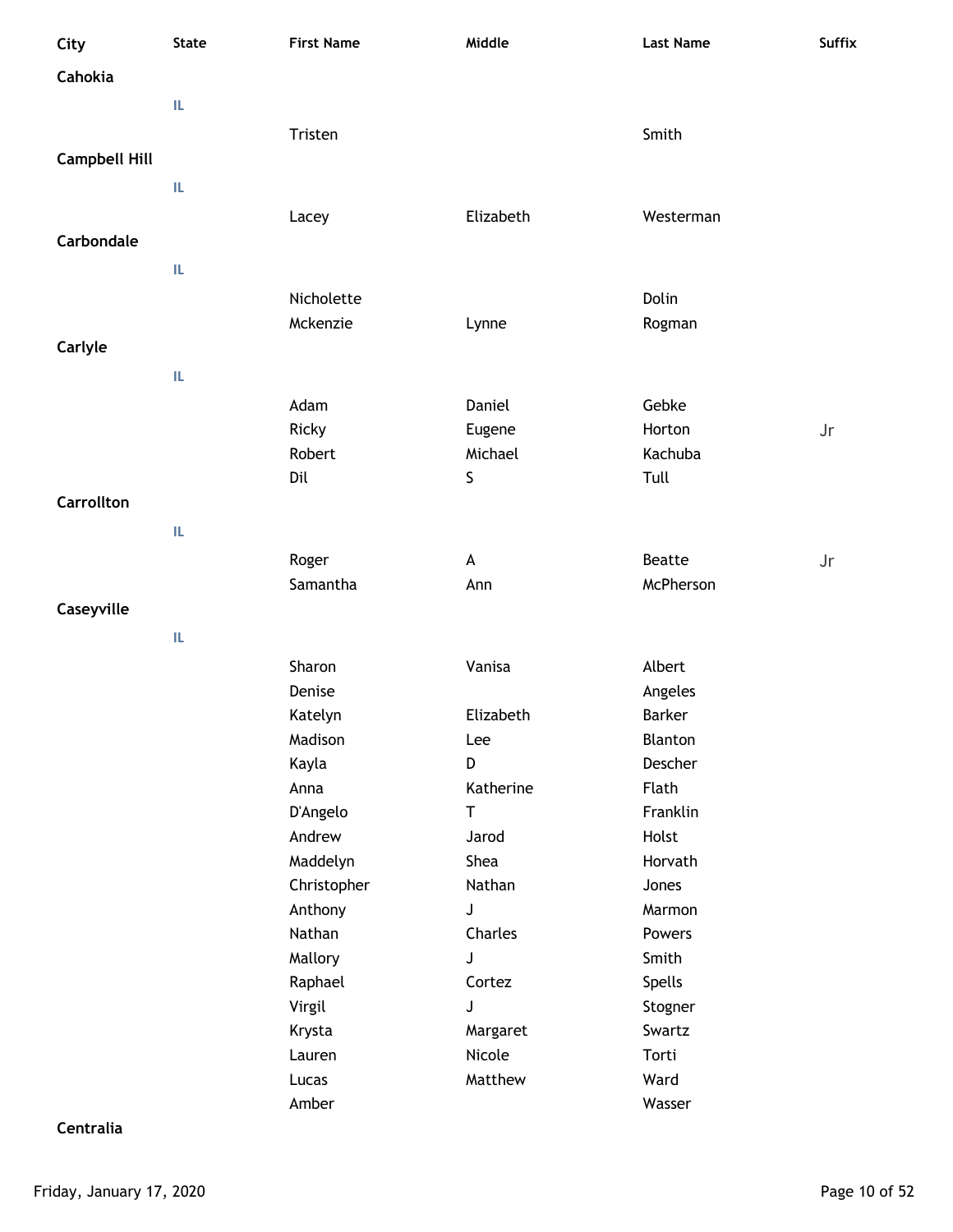| City         | <b>State</b> | <b>First Name</b> | Middle   | <b>Last Name</b> | Suffix |
|--------------|--------------|-------------------|----------|------------------|--------|
| Centralia    |              |                   |          |                  |        |
|              | IL           |                   |          |                  |        |
|              |              |                   |          |                  |        |
|              |              | Myles             |          | Niedbalski       |        |
| Centreville  |              |                   |          |                  |        |
|              | IL           |                   |          |                  |        |
|              |              | Micah             | Tyron    | Davis            |        |
|              |              | Orlando           | Robert   | Staten           |        |
|              |              | Zaria             | Abraiel  | Wiley            |        |
| Chester      |              |                   |          |                  |        |
|              | IL           |                   |          |                  |        |
|              |              | Gaebriale         | Seth     | Asbury           |        |
|              |              | Taryn             | Lee      | <b>Baker</b>     |        |
|              |              | Cassy             | Kay      | Baughman         |        |
|              |              | Ethan             | John     | Bert             |        |
|              |              | Lake              | W        | Fogerson         |        |
|              |              | Joel              | Anthony  | Frazer           |        |
|              |              | <b>Nick</b>       | A        | Heldebrandt      |        |
|              |              | Taylor            | Lois     | Hennrich         |        |
|              |              | Emma              | Margaret | Kerkhover        |        |
|              |              | Matthew           | Glenn    | Korando          |        |
|              |              | Melissa           | Nicole   | Lyons            |        |
|              |              | Kennedy           | Drew     | <b>McCormick</b> |        |
|              |              | Alana             | Deann    | Meyer            |        |
|              |              | Mabry             | Ann      | Miles            |        |
|              |              | Michaela          | Lynn     | Nortin           |        |
|              |              | Klayton           | Duane    | Owens            |        |
|              |              | Shea              | Erin     | Petrowske        |        |
|              |              | Autumn            | Eve      | Phillips         |        |
|              |              | Alyssa            | Renae    | Place            |        |
|              |              | Victor            | William  | Rahlfs           |        |
|              |              | <b>Bradley</b>    | David    | Ruch             |        |
|              |              | Avery             | Camryn   | Runge            |        |
|              |              | Cordelia          | Ann      | Stirnaman        |        |
|              |              | <b>Brianna</b>    | E        | Surman           |        |
|              |              | Lauryn            | Nicole   | Vasquez          |        |
|              |              | Mallary           | Kay      | Vasquez          |        |
|              |              | Kaleb             | L        | Vogt             |        |
|              |              | Destiny           |          | Williams         |        |
| Chesterfield |              |                   |          |                  |        |
|              | IL.          |                   |          |                  |        |
|              |              | Albert            | Wayne    | Mize             |        |
|              | <b>MO</b>    |                   |          |                  |        |
|              |              | Elizabeth         | Fay      | Millner          |        |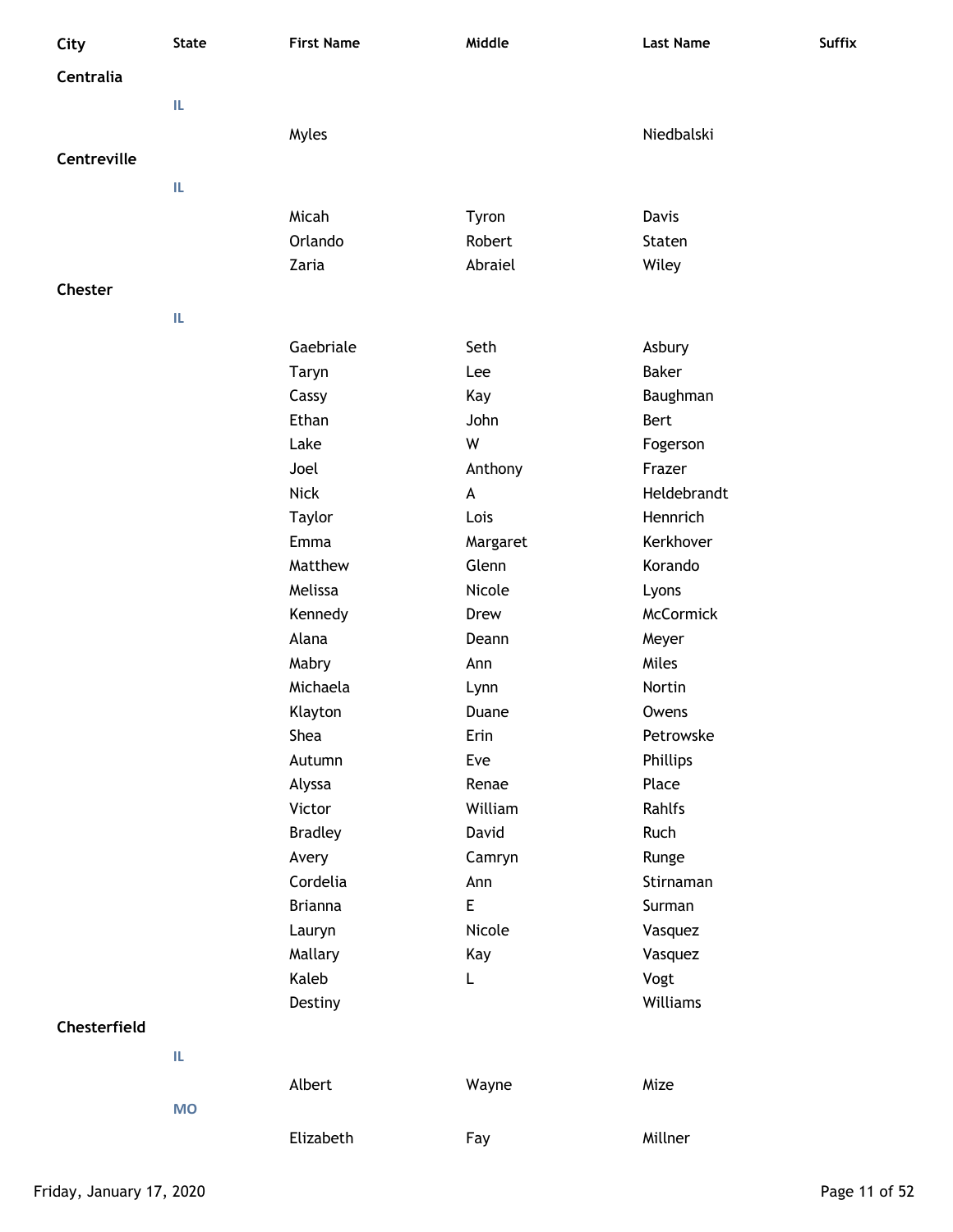| City         | <b>State</b> | <b>First Name</b>     | Middle                | <b>Last Name</b> | <b>Suffix</b> |
|--------------|--------------|-----------------------|-----------------------|------------------|---------------|
| Chicago      |              |                       |                       |                  |               |
|              | IL.          |                       |                       |                  |               |
|              |              |                       |                       |                  |               |
| Coffeen      |              | <b>Thomas</b>         |                       | Warszalek        |               |
|              |              |                       |                       |                  |               |
|              | IL.          |                       |                       |                  |               |
|              |              | Joseph                | Allan                 | Jones-Andrews    |               |
| Collinsville |              |                       |                       |                  |               |
|              | IL.          |                       |                       |                  |               |
|              |              | Amanda                | Ann                   | Abernathy        |               |
|              |              | Calvin                | James                 | Anderson         |               |
|              |              | Kelley                | Jean                  | Anderson         |               |
|              |              | Shelby                | Suzanne               | Anderson         |               |
|              |              | Nehemiah              | Judson                | Arndt            |               |
|              |              | Quinton               | Thomas                | Ball             |               |
|              |              | Emma                  | Charlene              | Barham           |               |
|              |              | Chad                  | W                     | <b>Basden</b>    |               |
|              |              | Laurie                | R                     | Bauer            |               |
|              |              | Michael               | Patrick               | Bauer            | Jr            |
|              |              | Kylie                 | Adriana               | <b>Beinhart</b>  |               |
|              |              | David                 | A                     | Bell             |               |
|              |              | Timothy               | W                     | Bensken          |               |
|              |              | Abbigale              |                       | Berrey           |               |
|              |              | Jordan                | John                  | Blasingame       |               |
|              |              | Jordan                | Ann                   | Bohnenstiehl     |               |
|              |              | Natasha               |                       | Box              |               |
|              |              | Heather               | E                     | <b>Bradtke</b>   |               |
|              |              | Courtney              | Ann                   | Branon           |               |
|              |              | Grace                 |                       | <b>Brinkman</b>  |               |
|              |              | Aaron                 | ${\sf R}$             | Buente           |               |
|              |              | Max                   |                       | Cazares          |               |
|              |              | Benjamin              | Wyatt                 | Chance           |               |
|              |              | Sarah<br><b>Brian</b> | Tigest<br>$\mathsf F$ | Chomko           |               |
|              |              | Caleb                 |                       | Clancy<br>Clark  |               |
|              |              | Sara                  | $\mathsf E$           | Cooper           |               |
|              |              | Zoe                   | Mira                  | Cope             |               |
|              |              | William               | Arthur                | Copeland         | ${\sf IV}$    |
|              |              | Kyle                  | James                 | Corley           |               |
|              |              | Joshua                | Jerome                | Cummins          |               |
|              |              | Madelyn               | Christa               | Daugherty        |               |
|              |              | William               |                       | Dean             |               |
|              |              | Jessica               | <b>Brooke</b>         | Doebber          |               |
|              |              | Fiona                 | Grace                 | Dye              |               |
|              |              | Ryan                  | T                     | Edgar            |               |
|              |              |                       |                       |                  |               |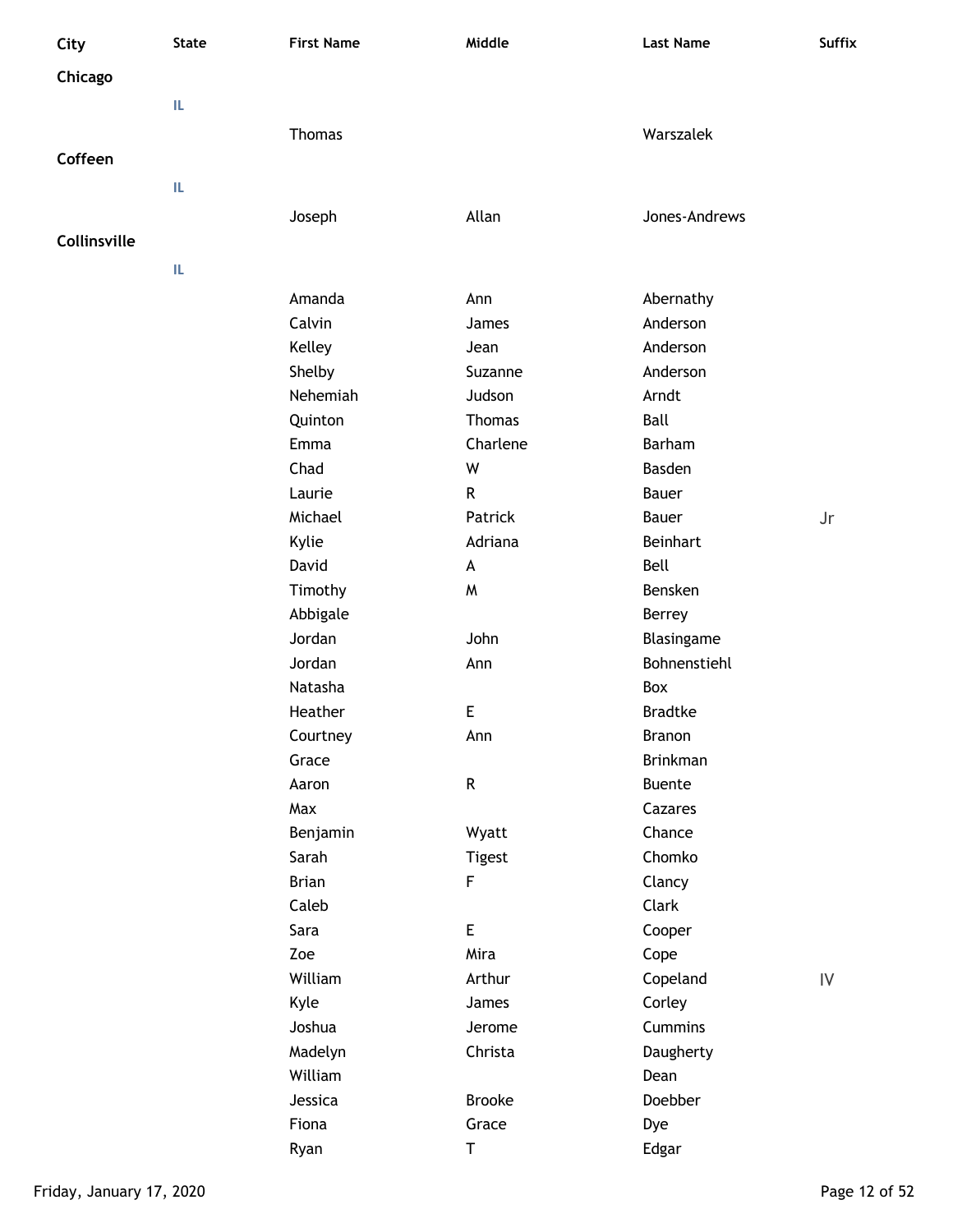**Collinsville**

| <b>Brian</b>  |                | Edmond           |
|---------------|----------------|------------------|
| Lindsay       | C              | Eversmann        |
| Tashiana      | Marshae        | Farmer           |
| Sophia        | <b>Elise</b>   | Farnworth        |
| Mercedes      | Ciara          | Fernandez        |
| Adam          |                | Fish             |
| Tanya         | Kay            | Fitch            |
| Jessica       | L              | <b>Flores</b>    |
| Laura         | Nichole        | Fraker           |
| Christopher   | John           | Frey             |
| Lucas         | George Anthoni | Furfaro          |
| Jesse         |                | Gaither          |
| Josue         |                | Galvan Rodriguez |
| Christian     | Devon          | Gatlin           |
| Tabitha       | Louise         | Gray             |
| Madelyn       | Rose           | Grzywacz         |
| Rhiannon      | Elizabeth      | Hall             |
| Eve           | Nicole         | <b>Hiller</b>    |
| Kendall       |                | Ivy              |
| Nathan        | Edward         | Janson           |
| Megan         | Jane           | Jobe             |
| Harrel        | Ray            | Jones            |
| Scott         | W              | Joslyn           |
| Garrett       |                | Kaminski         |
| Demetrius     |                | King             |
| Cameron       | E              | <b>Klein</b>     |
| Michaela      | Nicole         | Kmetz            |
| Sofiya        |                | Knebel           |
| Aunya         | Kayonna        | Knox             |
| Joshua        |                | Kulla-Branz      |
| Ca Rya        | A              | Liner            |
| Hannah        | Nicole         | Linnemeyer       |
| Jackelin      | Sarai          | Lopez            |
| Devin         | R              | Luensman         |
| Madilyn       | Nichole-Marie  | <b>Mains</b>     |
| <b>Alisia</b> | Marie          | Maldonado        |
| Allison       | E              | Matthews         |
| Marissa       |                | Maxwell          |
| Dana          |                | McLennan         |
| Catherine     | A              | Mielke           |
| Anne Marie    | Ranae          | Mifflin          |
| Madelyn       | Jane           | Mohesky          |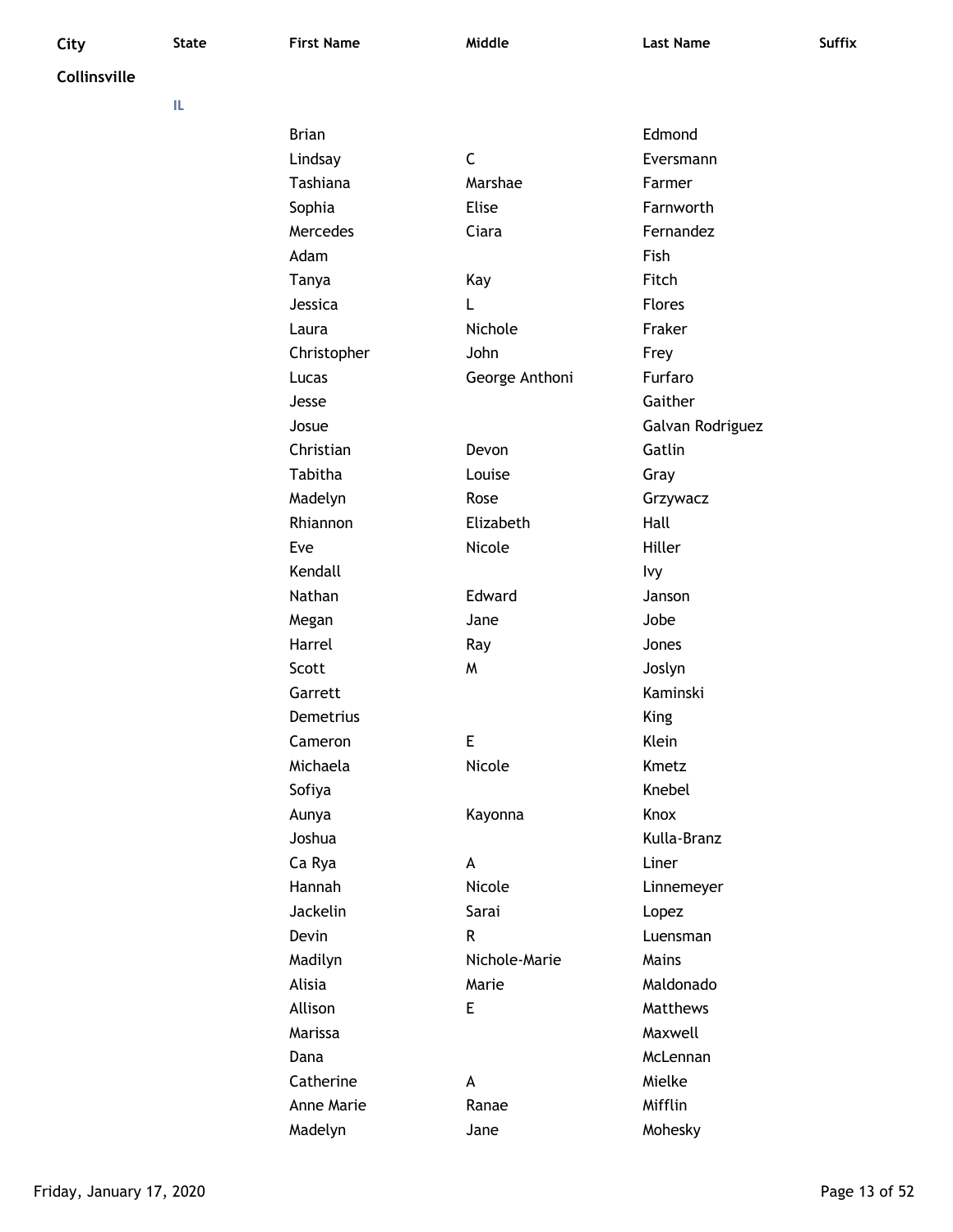| e e          |  |
|--------------|--|
| ×<br>۰.<br>v |  |

| City | State | First Name | Middle | <b>Last Name</b> | Suffix |
|------|-------|------------|--------|------------------|--------|
|      |       |            |        |                  |        |

#### **Collinsville**

**IL**

| Kayla         | A               | <b>Nichols</b> |
|---------------|-----------------|----------------|
| Danielle      | Katherine       | Payne          |
| <b>Bryce</b>  | Jordan          | Peek           |
| Mercy         | Echo Grace      | Petroshus      |
| Joshua        | B               | Reiszner       |
| Jessica       | Leigh           | Reynolds       |
| Shannon       | Rose            | Riley          |
| <b>Blake</b>  | Edward          | Risler         |
| Juan          | Carlos          | Rivas          |
| Rocio         |                 | Romo           |
| Ryan          |                 | Samansky       |
| Shane         | Gregory         | Sand           |
| Matthew       |                 | Schneider      |
| Skyler        | A               | Schultze       |
| Emily         | Faith           | Scott          |
| Nicole        | <b>Danielle</b> | Skipper        |
| Jiliann       | Tessa           | Smith          |
| Kyle          | A               | Smith          |
| Lindsey       | Nicole          | Smith          |
| <b>Beth</b>   | L               | Southerland    |
| Austin        | <b>Blake</b>    | <b>Sparks</b>  |
| Glenda        | S               | Stahnke        |
| Marissa       | Elania          | Steiner        |
| Gabriel       | Paul            | Stuckey        |
| Philip        | Henry           | Tamburello     |
| Meondra       | N               | <b>Taylor</b>  |
| Cedric        | Rashaud         | Thompson       |
| Veronica      | J               | Thurmond       |
| Justin        | L               | Tipton         |
| <b>Dakota</b> | James           | Tostado        |
| Alyssa        |                 | Tucker         |
| Craig         | R               | Tyler          |
| Stephanie     |                 | Velazquez      |
| Kimberly      |                 | Vital          |
| Andrew        |                 | Wankowski      |
| Roberta       |                 | Washington     |
| Lauren        | Chavaux         | Weir           |
| <b>Brian</b>  | R               | Williams       |
| Milad         |                 | Zahmatkesh     |

**Colona**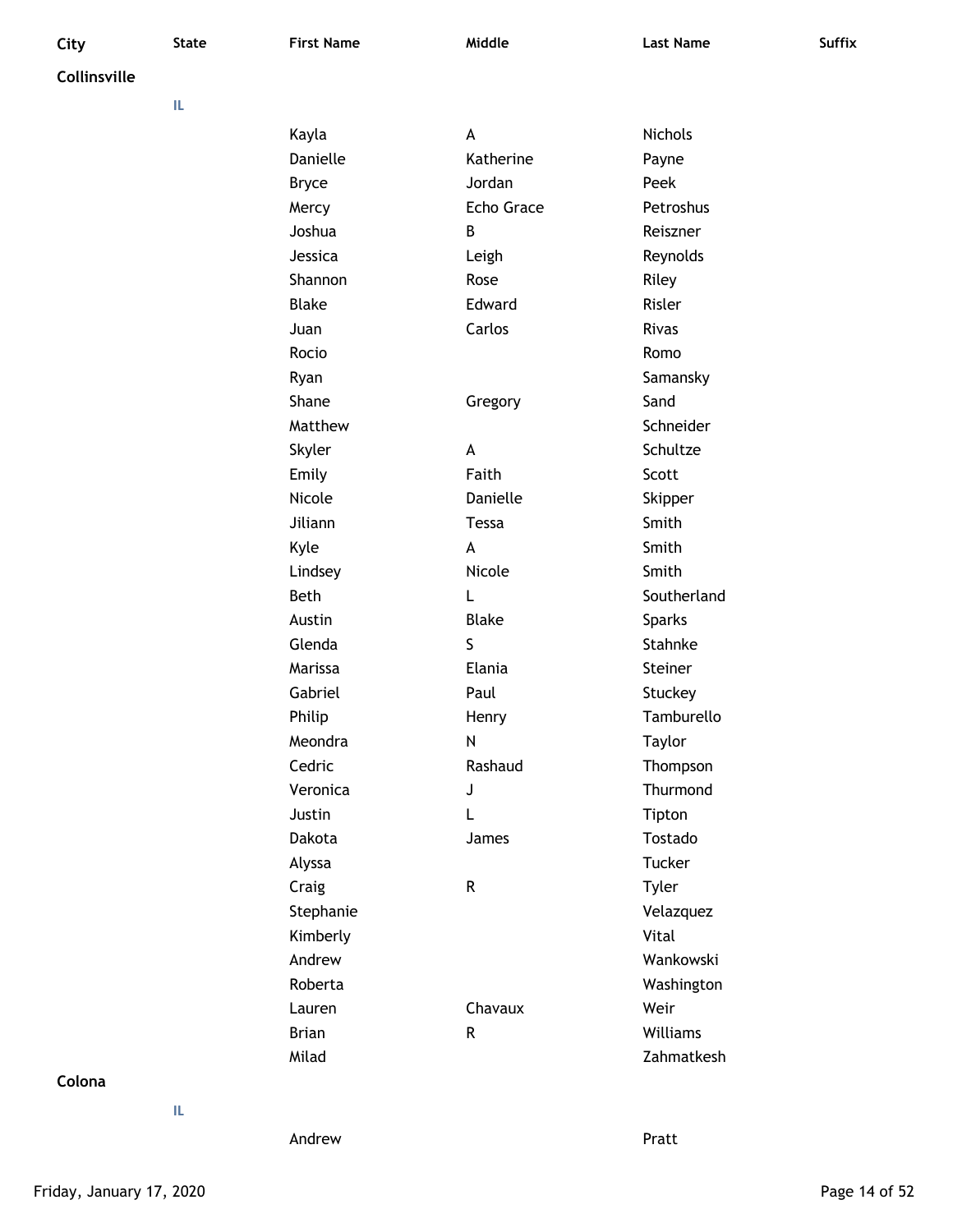| City     | <b>State</b> | <b>First Name</b> | Middle    | <b>Last Name</b> | <b>Suffix</b>                    |
|----------|--------------|-------------------|-----------|------------------|----------------------------------|
| Columbia |              |                   |           |                  |                                  |
|          | IL           |                   |           |                  |                                  |
|          |              | Amelia            | J         | Arnold           |                                  |
|          |              | Calvin            | James     | Barton           |                                  |
|          |              | Kameron           | Gene      | <b>Berviller</b> |                                  |
|          |              | Madison           | Page      | Cantrell         |                                  |
|          |              | Adrienne          | Michelle  | Carr             |                                  |
|          |              | Joey              | Michael   | Certa            |                                  |
|          |              | Jenna             | Lee       | Chaudhry         |                                  |
|          |              | Desmein           |           | Criley           |                                  |
|          |              | Curtis            | Michael   | Crossley         | $\mathop{\mathrm{III}}\nolimits$ |
|          |              | Wesley            | Charles   | Degener          |                                  |
|          |              | Alyssa            | R         | Dolan            |                                  |
|          |              | Dominic           | Donald    | <b>DuFaux</b>    |                                  |
|          |              | <b>Tyler</b>      | James     | Ervin            |                                  |
|          |              | Patrick           |           | Gannon           |                                  |
|          |              | Emma              | Faith     | Groetecke        |                                  |
|          |              | <b>Brett</b>      | M         | Herrmann         |                                  |
|          |              | Jarod             |           | Hoffman          |                                  |
|          |              | Megan             | Nicole    | Jones            |                                  |
|          |              | Avery             | M         | Juelfs           |                                  |
|          |              | Samuel            | John      | Kleinschmidt     |                                  |
|          |              | Amanda            | Olivia    | Koenigstein      |                                  |
|          |              | Abigail           | Marie     | Levin            |                                  |
|          |              | Austin            | J         | Mccann           |                                  |
|          |              | Sarah             | Elizabeth | Morris           |                                  |
|          |              | Raelyn            | Irene     | Mortellaro       |                                  |
|          |              | Crystal           | Diane     | Nichols          |                                  |
|          |              | Jacob             | James     | O'Connor         |                                  |
|          |              | Anna              | Louise    | Olsson           |                                  |
|          |              | Daniela           |           | Perez            |                                  |
|          |              | Stephen           | W         | Potts            |                                  |
|          |              | Ashley            | L         | Roever           |                                  |
|          |              | Madison           |           | Schoellhorn      |                                  |
|          |              | Jack              | Edward    | Sigman           |                                  |
|          |              | Derick            | Lyn       | Sitze            |                                  |
|          |              | Sean              | Douglas   | <b>Staelins</b>  |                                  |
|          |              | Maxwell           | Gene      | Taake            |                                  |
|          |              | Lauren            |           | Tolan            |                                  |
|          |              | Eli               | William   | Wagner           |                                  |
|          |              | Catherine         |           | Whitworth        |                                  |
|          |              | Mackenzie         | Grace     | Yochum           |                                  |

**Cottage Hills**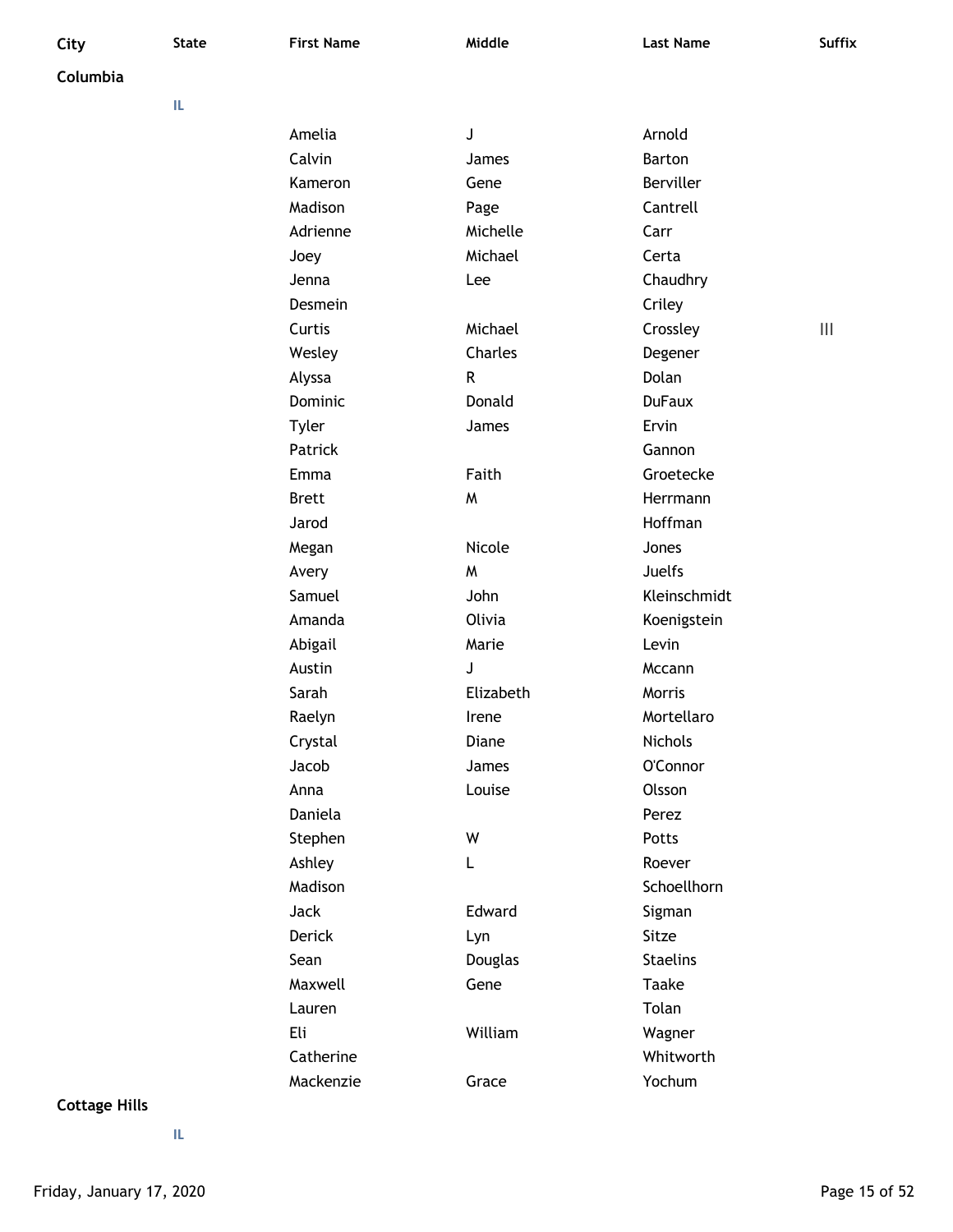| City                   | <b>State</b> | <b>First Name</b> | Middle      | <b>Last Name</b> | <b>Suffix</b> |
|------------------------|--------------|-------------------|-------------|------------------|---------------|
| <b>Cottage Hills</b>   |              |                   |             |                  |               |
|                        | IL.          |                   |             |                  |               |
|                        |              | Laurcell          | ${\sf N}$   | <b>Barnard</b>   | Jr            |
|                        |              | Lindell           | А           | Presley          |               |
|                        |              | <b>Travis</b>     | William     | Zimmerman        |               |
| Coulterville           |              |                   |             |                  |               |
|                        | IL           |                   |             |                  |               |
|                        |              | Alyssa            | Dawn        | Davis            |               |
|                        |              | Erin              | Nichole     | Hormann          |               |
|                        |              | Jason             | A           | Hubbard          |               |
|                        |              | Reyd              | Lucas       | Kempfer          |               |
|                        |              | Ashley            | ${\sf N}$   | Rettinger        |               |
| Damiansville           |              |                   |             |                  |               |
|                        | IL.          |                   |             |                  |               |
|                        |              | Christopher       |             | Jankowski        |               |
| Dow                    |              |                   |             |                  |               |
|                        |              |                   |             |                  |               |
|                        | IL           |                   |             |                  |               |
|                        |              | Benjamin          | Paul        | Fessler          |               |
|                        |              | Kevin             | W           | McCormick        |               |
| <b>Dowell</b>          |              |                   |             |                  |               |
|                        | IL.          |                   |             |                  |               |
|                        |              | Steven            |             | Schandl          |               |
| <b>Dupo</b>            |              |                   |             |                  |               |
|                        | IL           |                   |             |                  |               |
|                        |              | Kimberly          | Roseanne    | Bennett          |               |
|                        |              | Jordyn            | D           | Bushway          |               |
|                        |              | Candice           | $\sf S$     | Foster           |               |
|                        |              | Drew              | Michael     | Kelling          |               |
|                        |              | Joseph            | $\mathsf O$ | Mirabal          |               |
|                        |              | Terry             | W           | Mobbs            |               |
|                        |              | Dylan             | Michael     | Pierce           |               |
|                        |              | Erin              |             | Pulcher          |               |
|                        |              | Michaela          | ${\sf N}$   | Rouggly          |               |
|                        |              | Nicole            |             | Schaffer         |               |
|                        |              | <b>Brooke</b>     | Nicole      | Wilson           |               |
| <b>East Alton</b>      |              |                   |             |                  |               |
|                        | IL.          |                   |             |                  |               |
|                        |              | Michael           | Allen       | Stone            |               |
|                        |              | Gavin             | Κ           | Whiteside        |               |
| <b>East Carondelet</b> |              |                   |             |                  |               |
|                        | IL.          |                   |             |                  |               |
|                        |              |                   |             |                  |               |
|                        |              | Jordan            | Clark       | Gamache          |               |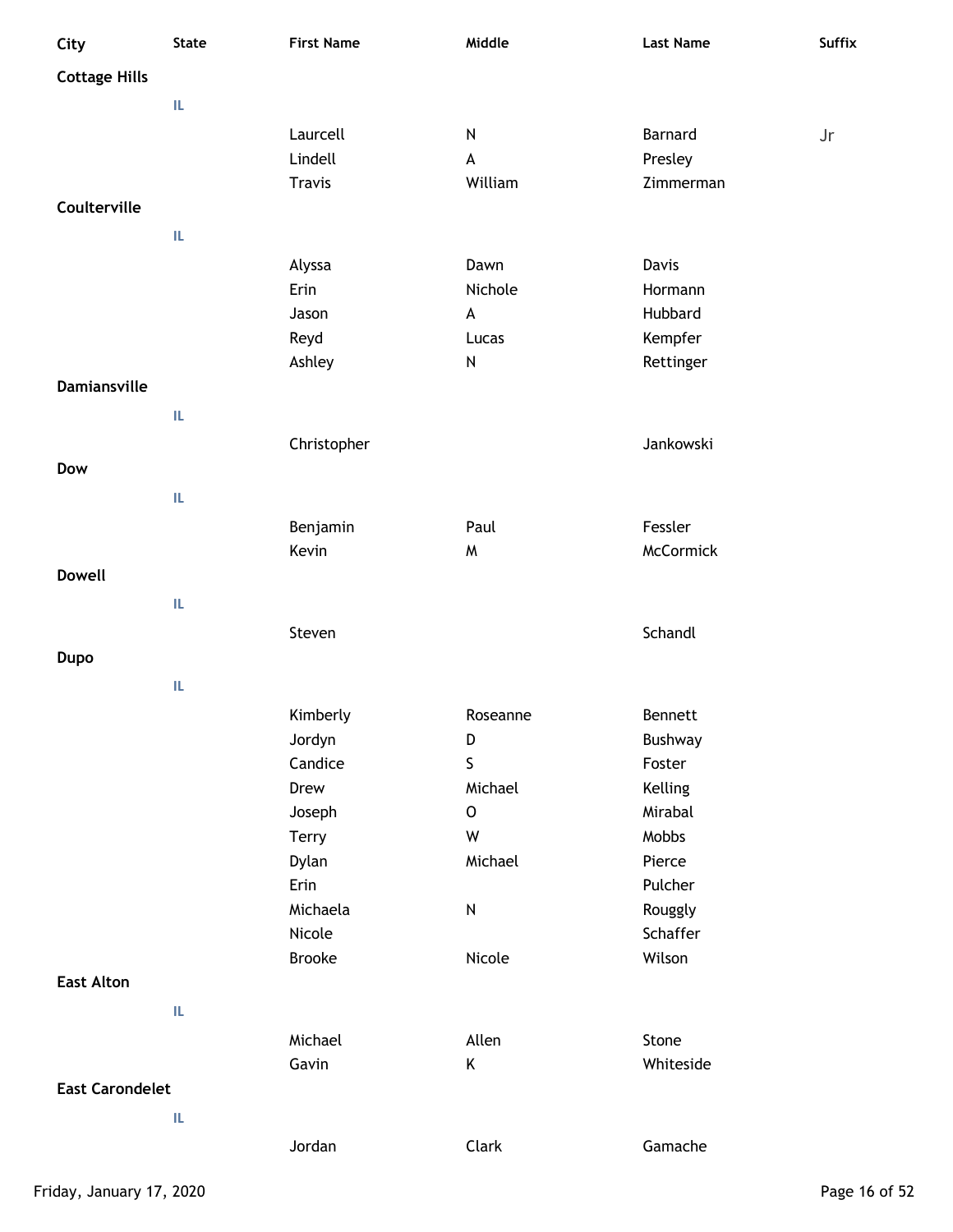| City                    | <b>State</b> | <b>First Name</b> | Middle         | <b>Last Name</b>  | <b>Suffix</b>              |
|-------------------------|--------------|-------------------|----------------|-------------------|----------------------------|
| <b>East Carondelet</b>  |              |                   |                |                   |                            |
|                         | IL.          |                   |                |                   |                            |
|                         |              | Stephanie         | A              | Harr              |                            |
|                         |              | Jeremiah          | D              | Hayes             |                            |
| <b>East Saint Louis</b> |              |                   |                |                   |                            |
|                         |              |                   |                |                   |                            |
|                         | IL.          |                   |                |                   |                            |
|                         |              | Ruthie            | W              | Bean              |                            |
|                         |              | Melissa           | Nigale         | Brown             |                            |
|                         |              | Stephanie         | Ann            | <b>Bryant</b>     |                            |
|                         |              | Lindsay           | Raenece        | <b>Burnett</b>    |                            |
|                         |              | Monteeka          | ${\sf R}$      | <b>Ellis</b>      |                            |
|                         |              | Taychelle         | Nicole         | Glen              |                            |
|                         |              | Taylor            | E              | Gonzalez          |                            |
|                         |              | Kristen           | Lezlie         | Guion             |                            |
|                         |              | Dontae            | L              | Holman            |                            |
|                         |              | Jataya            | Marie          | Holmes            |                            |
|                         |              | <b>Brandon</b>    | B              | Jackson           |                            |
|                         |              | Wilmyla           | R              | Jackson           |                            |
|                         |              | Ebony             |                | Jefferson         |                            |
|                         |              | Sherannee         | Т              | Lang              |                            |
|                         |              | Khalil            | D              | Little            |                            |
|                         |              | Christopher       | S              | Miller            |                            |
|                         |              | <b>Brenda</b>     |                | Monreal           |                            |
|                         |              | Ora               | D              | Morning           |                            |
|                         |              | Lyniya            | Treneen        | Pruitt            |                            |
|                         |              | Johnisha          |                | Sayles            |                            |
|                         |              | Anissa-Marie      | Rona           | Smith             |                            |
|                         |              | Jaliyah           | <b>Breaire</b> | Smith             |                            |
|                         |              | Jazmine           | D              | Stacker           |                            |
|                         |              | Charlotte         | Renae          | Strong            |                            |
|                         |              | <b>Bradley</b>    | J              | Troutman          |                            |
|                         |              | Mary              | L              | Vaughn            |                            |
|                         |              | Shemika           | L              | Ward              |                            |
|                         |              | Jazmyne           | Zakiyah        | Wicks             |                            |
|                         |              | Ricketta          | Jhanae         | Wiley             |                            |
|                         |              | Sandra            | D              | Wilson            |                            |
|                         |              | <b>Barbara</b>    | Jean           | Young             |                            |
| Edwardsville            |              |                   |                |                   |                            |
|                         | IL.          |                   |                |                   |                            |
|                         |              | Terrence          |                | <b>Barrett</b>    | $\mathop{\rm II}\nolimits$ |
|                         |              | Jack              | L              | Bench             |                            |
|                         |              | <b>Bryant</b>     |                | Bergschneider     |                            |
|                         |              | Tamara            | Kay            | <b>Bizalliion</b> |                            |

Sophia **Ellen** Ellen Clayton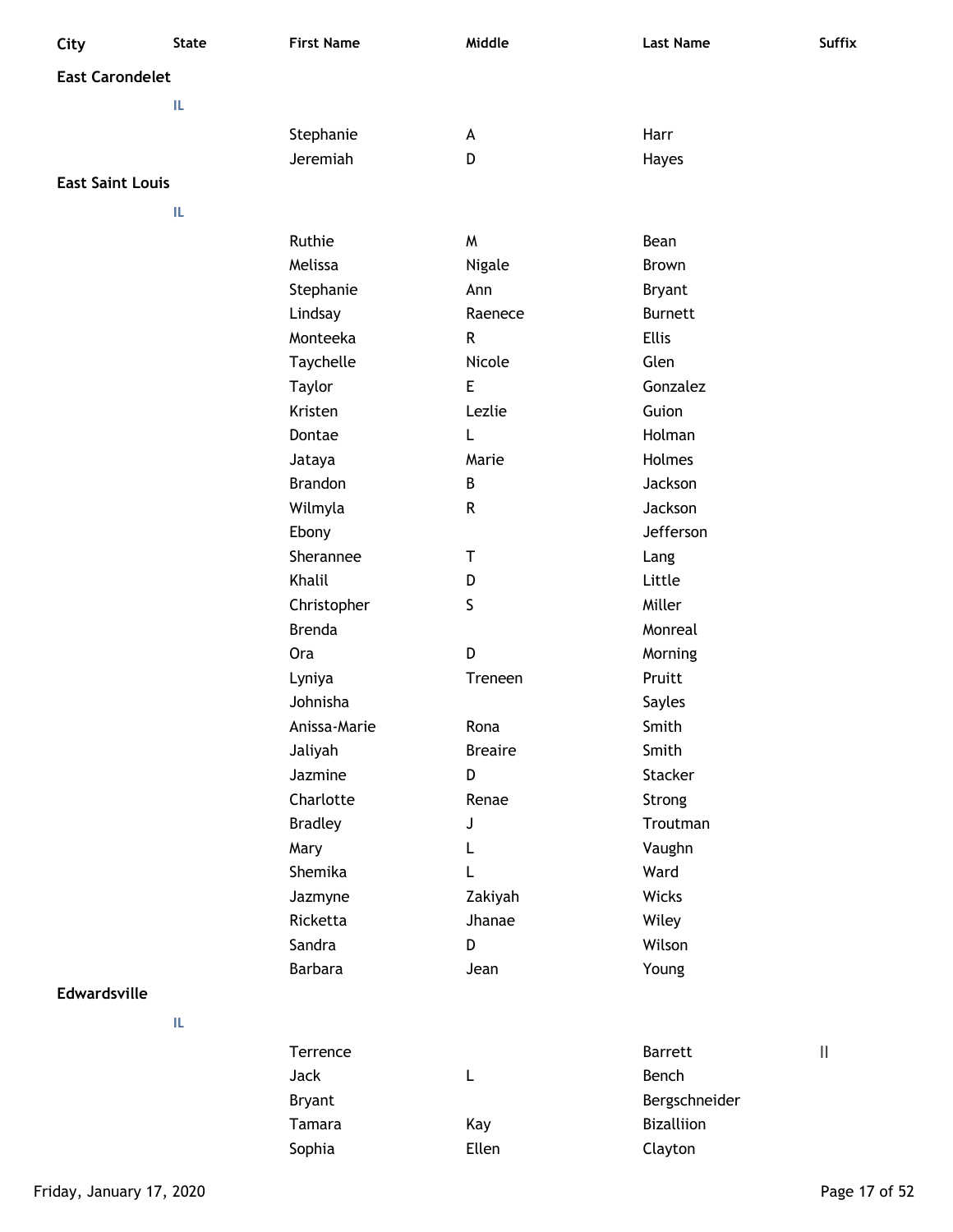| City                | <b>State</b> | <b>First Name</b> | Middle      | <b>Last Name</b> | <b>Suffix</b> |
|---------------------|--------------|-------------------|-------------|------------------|---------------|
| Edwardsville        |              |                   |             |                  |               |
|                     | IL           |                   |             |                  |               |
|                     |              | Ryan              | M           | <b>Dannels</b>   |               |
|                     |              | Jilliane          | Kay         | Dunker           |               |
|                     |              | Collin            | Mason       | Ellsworth        |               |
|                     |              | Hendrik           | B           | Feenstra         |               |
|                     |              | Helen             | Roberta     | Forbes           |               |
|                     |              | Julia             | Paige       | Howard           |               |
|                     |              | Samuel            |             | Jobe             |               |
|                     |              | Rachel            |             | Kendall          |               |
|                     |              | Christopher       | L           | Krankel          |               |
|                     |              | David             | Paul        | Ladd             |               |
|                     |              | Colin             | Andrew      | Ledford          |               |
|                     |              | Katherine         | A           | Ledford          |               |
|                     |              | Saundra           | Elizabeth   | Metcalf          |               |
|                     |              | Randy             | L           | Modlin           |               |
|                     |              | Morgan            |             | Mollett          |               |
|                     |              | John              | $\sf T$     | Neal             |               |
|                     |              | <b>Brett</b>      |             | Nickerson        |               |
|                     |              | Gina              | Annmarie    | Orofino          |               |
|                     |              | Sydney            | Marie       | Sahuri           |               |
|                     |              | Steven            | Todd        | Schmidt          |               |
|                     |              | <b>Blake</b>      | Michael     | Takmajian        |               |
|                     |              | Cullen            | W           | <b>Urick</b>     |               |
|                     |              | Scott             | W           | Wray             |               |
|                     |              | Nicholas          | Christopher | Zimmer           |               |
| <b>Ellis Grove</b>  |              |                   |             |                  |               |
|                     | IL.          |                   |             |                  |               |
|                     |              | Autumn            | Richelle    | Cushman          |               |
|                     |              | Alexander         | Eugene      | Hamilton         |               |
|                     |              | Debra             | E           | Harms            |               |
|                     |              | Madison           | Lauriel     | Hasemeyer        |               |
|                     |              | Vanessa           | Rachelle    | Inman            |               |
|                     |              | Jacob             | Charles     | Wingerter        |               |
| <b>Elmwood Park</b> |              |                   |             |                  |               |
|                     | IL           |                   |             |                  |               |
|                     |              | Corey             |             | Leber            |               |
| Evansville          |              |                   |             |                  |               |
|                     |              |                   |             |                  |               |
|                     | IL           |                   |             |                  |               |
|                     |              | Ashley            | ${\sf N}$   | Brittingham      |               |
|                     |              | Andrew            | Todd        | Luthy            |               |
|                     |              | Josey             | Mae         | McClure          |               |
|                     |              | Ashley            | Melissa     | Narup            |               |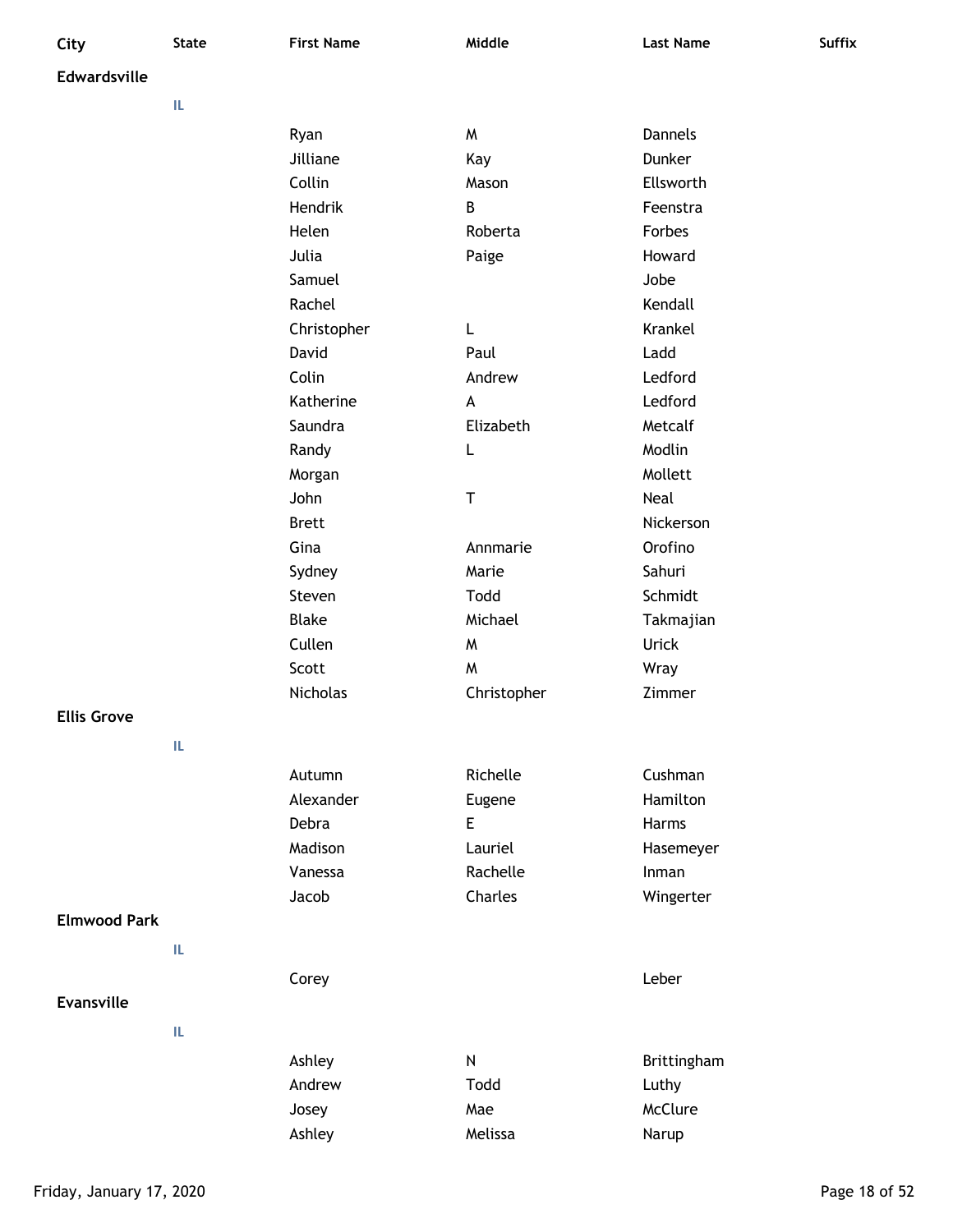| City                    | <b>State</b> | <b>First Name</b> | Middle                                     | <b>Last Name</b> | <b>Suffix</b> |
|-------------------------|--------------|-------------------|--------------------------------------------|------------------|---------------|
| Evansville              |              |                   |                                            |                  |               |
|                         | IL           |                   |                                            |                  |               |
|                         |              | Paige             | M                                          | Valleroy         |               |
| <b>Fairfield</b>        |              |                   |                                            |                  |               |
|                         |              |                   |                                            |                  |               |
|                         | IL.          |                   |                                            |                  |               |
|                         |              | Robert            |                                            | Warren           |               |
| <b>Fairmont City</b>    |              |                   |                                            |                  |               |
|                         | IL           |                   |                                            |                  |               |
|                         |              | Adrian            |                                            | Munoz            |               |
|                         |              | Victor            | Ramon                                      | Velasco          |               |
| <b>Fairview Heights</b> |              |                   |                                            |                  |               |
|                         | IL.          |                   |                                            |                  |               |
|                         |              | Simisola          | Feyisola                                   | Adefioye         |               |
|                         |              | Robert            |                                            | Alexander        |               |
|                         |              | Judi              | Nadine                                     | <b>Babbitt</b>   |               |
|                         |              | <b>Brandy</b>     | Ella                                       | <b>Ballett</b>   |               |
|                         |              | Raghad            | Jamal                                      | Baradi           |               |
|                         |              | Cara              | Morgan                                     | <b>Barrett</b>   |               |
|                         |              | Amanda            | Marie                                      | <b>Beatty</b>    |               |
|                         |              | Krista            |                                            | Bechthold        |               |
|                         |              | Julia             | L                                          | Bernett          |               |
|                         |              | Anthony           | Joseph                                     | Bidwell          |               |
|                         |              | Jacqueline        | Iris                                       | <b>Bringht</b>   |               |
|                         |              | <b>Tyler</b>      | Lane                                       | <b>Brooks</b>    |               |
|                         |              | Hannah            | Faith                                      | Brown            |               |
|                         |              | Savanna           | R                                          | Brueggemann      |               |
|                         |              | Connor            |                                            | Carmody          |               |
|                         |              | Ethan             | Robert                                     | Clarke           |               |
|                         |              | Katrina           | Marie                                      | Clenney          |               |
|                         |              | Devan             | Raymond Wayne                              | Cobb             |               |
|                         |              | Jarvis            |                                            | Collier          |               |
|                         |              | Ben               | Richard                                    | Crowner          |               |
|                         |              | Mike              | $\top$                                     | Cruikshank       |               |
|                         |              | <b>Brianna</b>    | Marie                                      | Daughtrey        |               |
|                         |              | Lisa              | W                                          | Daughtrey        |               |
|                         |              | Eric              | T                                          | Dexter           |               |
|                         |              | Ariel             |                                            | Douglas          |               |
|                         |              | Ashli             | ${\sf N}$                                  | Duncan           |               |
|                         |              | Danielle          |                                            | Dunlap           |               |
|                         |              | Andrew            |                                            | Farroll          |               |
|                         |              | Aimee             | Lyn                                        | Foehrkolb        |               |
|                         |              | William           | $\mathsf{E}% _{0}\left( \mathsf{E}\right)$ | Garrett          |               |
|                         |              | <b>Brian</b>      | Terry                                      | Goodman          |               |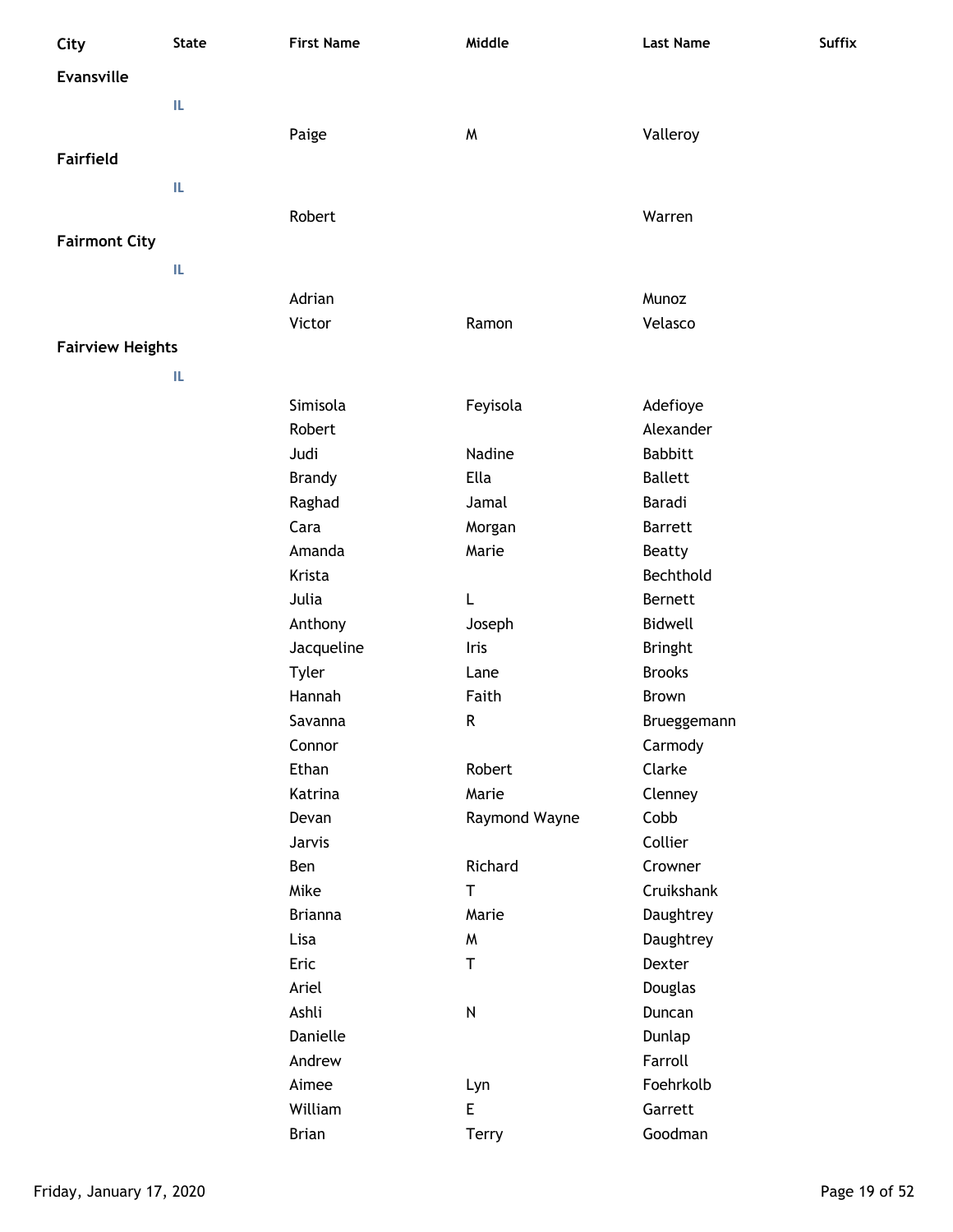| ı |
|---|
| × |

## **Fairview Heights**

| Ashton        | Κ              | Gorney        |    |
|---------------|----------------|---------------|----|
| Richard       | <b>Bryan</b>   | Graves        |    |
| Hannah        | C              | Gravot        |    |
| Ashtyn        | Sue            | Griesemer     |    |
| Noelle        |                | Hahn          |    |
| Joshua        | Steven         | Hamilton      |    |
| Megan         | Victoria       | <b>Harris</b> |    |
| Khamryn       | Jeanette       | Hendricks     |    |
| Anthony       | Scott          | Hendrickson   |    |
| lan           | David          | Hubble        |    |
| Kevin         | Scott          | Hudson        |    |
| Cameron       | Wc             | Jackson       |    |
| Harvey        | C              | Jackson       |    |
| Kristen       | Rita           | Jernigan      |    |
| Aaron         | <b>Nicolas</b> | Johnson       |    |
| <b>Tawnee</b> | Still-clouds   | Kramer        |    |
| Molly         |                | Laut          |    |
| <b>Drake</b>  |                | Leroy         |    |
| Caris         | Gabrielle      | Lidisky       |    |
| Chad          | <b>Travis</b>  | Lidisky       |    |
| Lexi          | Nichole        | Ludgate       |    |
| Alayna        | Louise         | <b>McCoy</b>  |    |
| Anthrianos    | Haralambos     | Mintidis      |    |
| April         | Michelle       | Mitchell      |    |
| Katelin       | E              | Moore         |    |
| Adrian        | Michele        | Nelson        |    |
| Karina        |                | Payne         |    |
| Christian     | William        | Rau           |    |
| Sylvia        | Abigail        | Reese         |    |
| Rachel        | R              | Reeves        |    |
| Langston      | Henry          | Rose          | Jr |
| Samantha      | W              | Schaefer      |    |
| Cylee         |                | Seibert       |    |
| Mark          | Andrew         | Shelton       |    |
| David         | James          | Simpson       |    |
| Charita       |                | Smith         |    |
| Kariana       | Rose           | Steelman      |    |
| Mercedes      | Healy          | Tejkowski     |    |
| Yongbing      |                | Thode         |    |
| Elizabeth     | R              | Tucker        |    |
| Madelynn      | Grace          | Underwood     |    |
| Jacob         | Aaron          | Valdez        |    |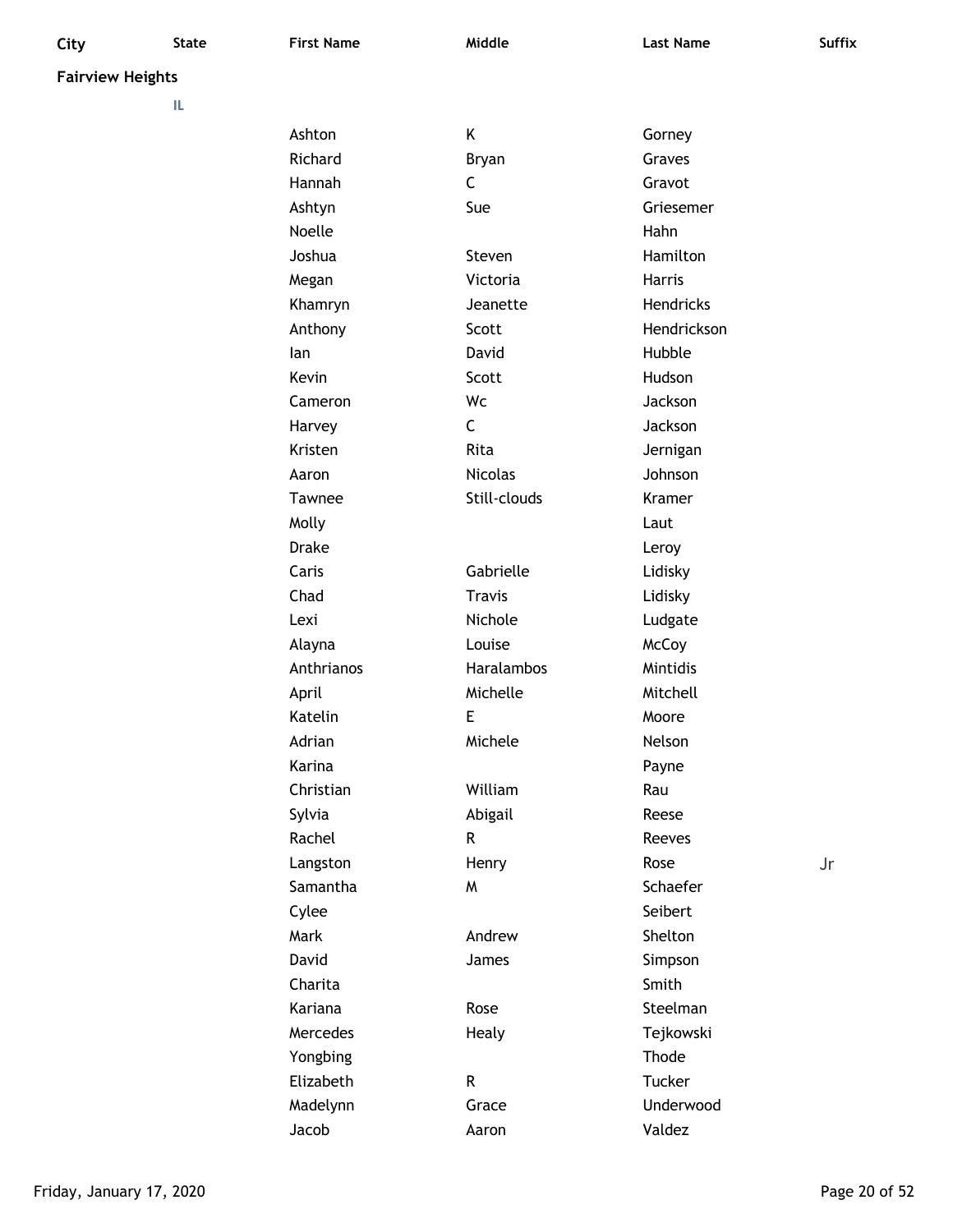| City                    | <b>State</b> | <b>First Name</b> | Middle              | <b>Last Name</b>     | <b>Suffix</b> |
|-------------------------|--------------|-------------------|---------------------|----------------------|---------------|
| <b>Fairview Heights</b> |              |                   |                     |                      |               |
|                         | IL.          |                   |                     |                      |               |
|                         |              | Madeline          |                     | Vanhoutan            |               |
|                         |              | Aaron             | M                   | Winand               |               |
| Fayetteville            |              |                   |                     |                      |               |
|                         | IL.          |                   |                     |                      |               |
|                         |              | James             | Dwayne              | Hock                 |               |
|                         |              | Michael           | John                | Schrand              |               |
| Festus                  |              |                   |                     |                      |               |
|                         | <b>MO</b>    |                   |                     |                      |               |
|                         |              | Joshua            | <b>Gurman Louis</b> | Guffey               |               |
|                         |              | Joshua            | Allen               | Meadows              |               |
|                         |              | Dennis            | William             | Nash                 |               |
|                         |              | Nathan            |                     | Newman               |               |
| Flora                   |              |                   |                     |                      |               |
|                         | IL.          |                   |                     |                      |               |
|                         |              | Logan             | Allen               | Fritschle            |               |
| Florissant              |              |                   |                     |                      |               |
|                         | <b>MO</b>    |                   |                     |                      |               |
|                         |              | Casey             | James               | Kroeker              |               |
|                         |              | Jon               | $\mathsf H$         | Lee                  |               |
| Frankfort               |              |                   |                     |                      |               |
|                         | IL.          |                   |                     |                      |               |
|                         |              | Alphonso          | David               | Jackson              |               |
|                         |              | Robert            |                     | Tutko                |               |
| Freeburg                |              |                   |                     |                      |               |
|                         | IL.          |                   |                     |                      |               |
|                         |              | Joseph            | Donald              | Bingheim             |               |
|                         |              | Amanda            | J                   | Boswell              |               |
|                         |              | Griffin           | Andrew              | Diecker              |               |
|                         |              | Claudia           | Nicole              | <b>Etling</b>        |               |
|                         |              | Ethan             | Van                 | Gardiner             |               |
|                         |              | Hannah            | Mae                 | Gregorich            |               |
|                         |              | Miranda           | Lyn                 | Harper               |               |
|                         |              | Corbin            | L                   | Kee                  |               |
|                         |              | <b>Bailey</b>     | June                | Lannert              |               |
|                         |              | <b>Nicholas</b>   | J                   | Miles                |               |
|                         |              | Daniel<br>Jessie  | A<br>Diana          | Neuwirth<br>Nordhaus |               |
|                         |              | Zoe               | Marie               | Rhutasel             |               |
|                         |              | <b>Brent</b>      | $\pmb{\mathsf{A}}$  | Richardson           |               |
|                         |              | Kelly             |                     | Vogelsberg           |               |
|                         |              |                   |                     |                      |               |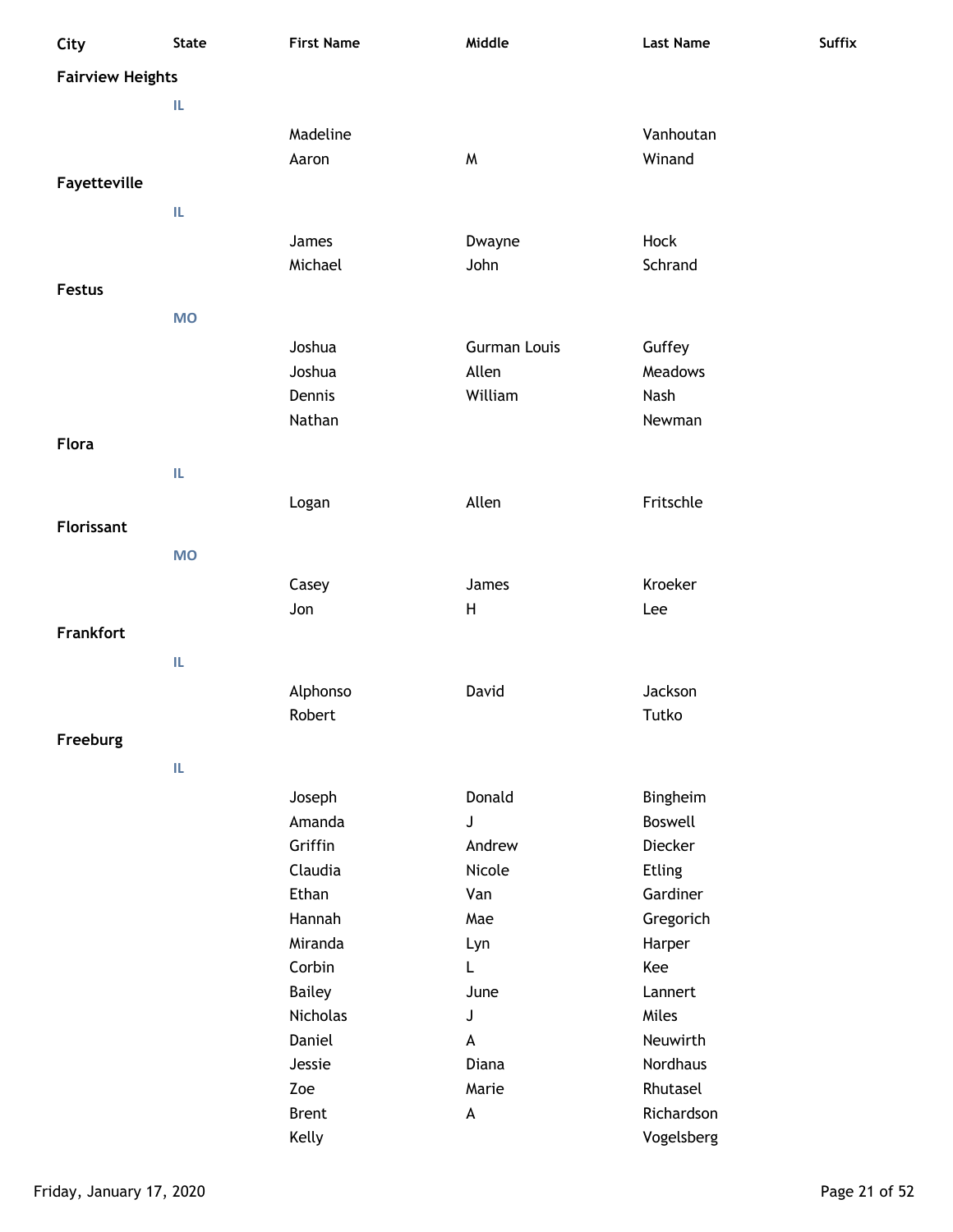| City                | <b>State</b> | <b>First Name</b> | Middle      | <b>Last Name</b> | Suffix |
|---------------------|--------------|-------------------|-------------|------------------|--------|
| Freeburg            |              |                   |             |                  |        |
|                     | IL.          |                   |             |                  |        |
|                     |              | Lauren            | $\mathsf C$ | Waters           |        |
|                     |              | Danielle          | L           | Wuest            |        |
| <b>Fults</b>        |              |                   |             |                  |        |
|                     |              |                   |             |                  |        |
|                     | IL.          |                   |             |                  |        |
|                     |              | Cierra            | Kathryn     | Goldschmidt      |        |
|                     |              | <b>Brandon</b>    | D           | Lamear           |        |
|                     |              | Jacob             | Tyler       | Mosbacher        |        |
|                     |              | Alexandria        | E           | Peeples          |        |
|                     |              | Cassandra         | Jean        | Rodenberg        |        |
|                     |              | Michaela          | Christine   | Runge            |        |
| Geff                |              |                   |             |                  |        |
|                     | IL.          |                   |             |                  |        |
|                     |              | Cory              | J           | Sessions         |        |
| Germantown          |              |                   |             |                  |        |
|                     | IL           |                   |             |                  |        |
|                     |              | Seth              | Τ           | Haake            |        |
|                     |              | Mark              | G           | Jansen           |        |
|                     |              | Rece              |             | Schneider        |        |
| Gillespie           |              |                   | Tyler       |                  |        |
|                     |              |                   |             |                  |        |
|                     | IL.          |                   |             |                  |        |
|                     |              | Corey             |             | <b>Bornes</b>    |        |
|                     |              | Nathan            | J           | Dickinson        |        |
|                     |              | Keith             |             | Lovejoy          |        |
| <b>Glen Carbon</b>  |              |                   |             |                  |        |
|                     | IL.          |                   |             |                  |        |
|                     |              | Nicholas          | Aiden       | Cunningham       |        |
|                     |              | Nickey            |             | Nguyen           |        |
|                     |              | Rudy              |             | Smith            |        |
|                     |              | Amber             | Kay         | Wilson           |        |
| Godfrey             |              |                   |             |                  |        |
|                     | IL.          |                   |             |                  |        |
|                     |              | Russell           | Duane       | Bell             |        |
|                     |              | Hunter            | Christian   | <b>Billings</b>  |        |
|                     |              | Colby             | Markus      | Dix              |        |
|                     |              |                   | Che'        | Fox              |        |
|                     |              | Jayla<br>Geoffrey | Aaron       | Theisen          |        |
|                     |              |                   |             |                  |        |
| <b>Golden Eagle</b> |              |                   |             |                  |        |
|                     | IL           |                   |             |                  |        |
|                     |              | Darren            | Joseph      | Klaas            |        |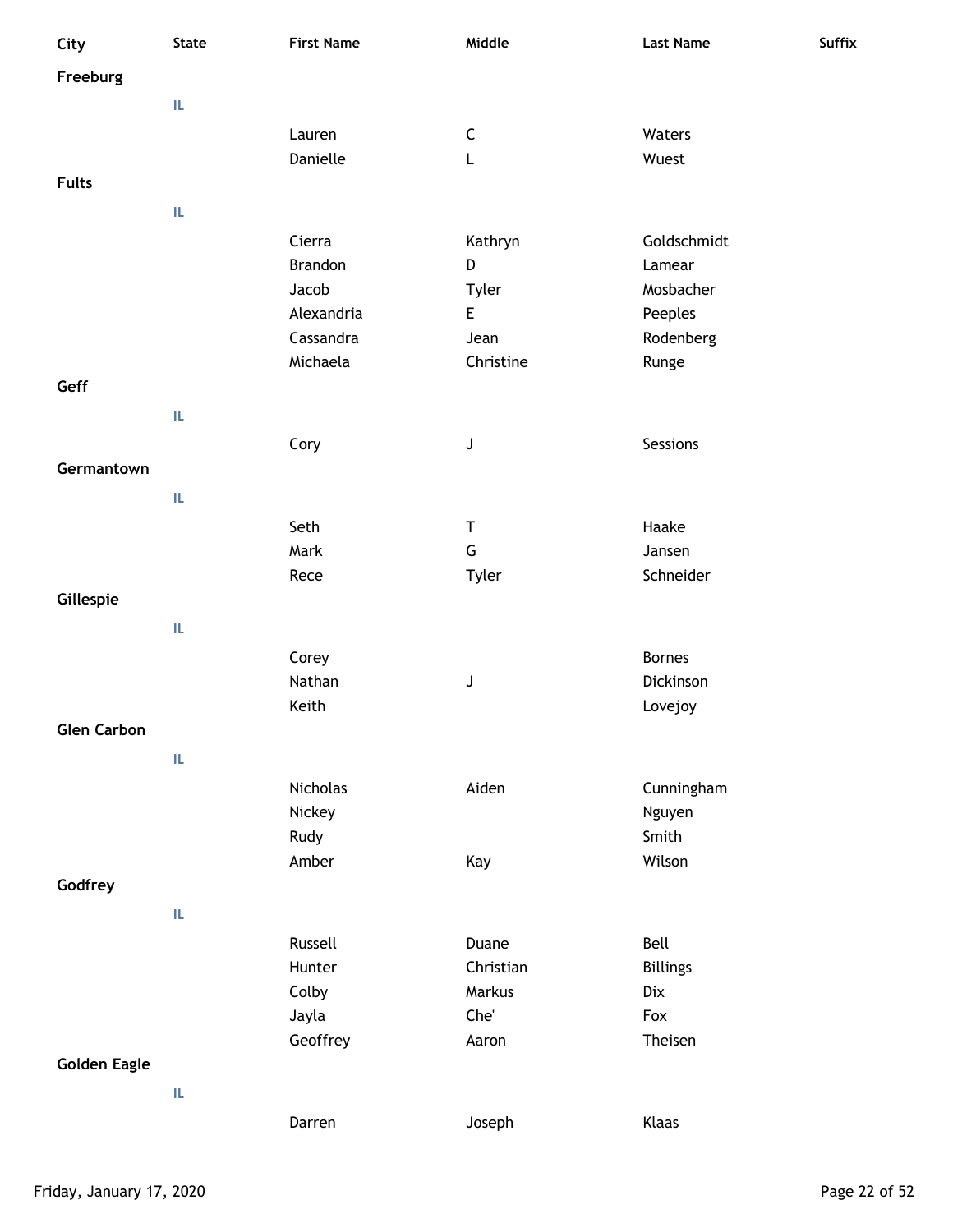| City                | <b>State</b> | <b>First Name</b> | Middle       | <b>Last Name</b> | <b>Suffix</b>     |
|---------------------|--------------|-------------------|--------------|------------------|-------------------|
| Grafton             |              |                   |              |                  |                   |
|                     | IL           |                   |              |                  |                   |
|                     |              | Samuel            |              |                  |                   |
| Grandview           |              |                   | Anthony      | Mincy            |                   |
|                     |              |                   |              |                  |                   |
|                     | IL           |                   |              |                  |                   |
|                     |              | <b>Travis</b>     | Joseph       | Lascody          |                   |
| <b>Granite City</b> |              |                   |              |                  |                   |
|                     | IL.          |                   |              |                  |                   |
|                     |              | William           | Martin       | Agles            | $\vert\vert\vert$ |
|                     |              | Emilee            | Lyn          | Alfaro           |                   |
|                     |              | Jorge             | Noe          | Avila            |                   |
|                     |              | Jordan            | Lynae        | <b>Baker</b>     |                   |
|                     |              | Jorge             | Luis         | <b>Barrera</b>   |                   |
|                     |              | <b>Brooke</b>     | Elizabeth    | Batson           |                   |
|                     |              | Drew              | A            | <b>Beckley</b>   |                   |
|                     |              | Jennifer          | Leigh        | Behrman          |                   |
|                     |              | Cheyenne          | Dakota James | <b>Black</b>     |                   |
|                     |              | Amanda            | Rae          | Boshkoff         |                   |
|                     |              | Alaina            | Noel         | <b>Brooks</b>    |                   |
|                     |              | Destiny           | Reatta       | <b>Brooks</b>    |                   |
|                     |              | Destiny           | Pearl        | <b>Burkett</b>   |                   |
|                     |              | Lillian           | Victoria     | <b>Byrne</b>     |                   |
|                     |              | Clay              | Carl         | Caldwell         |                   |
|                     |              | Francisco         | Javier       | Calixto          |                   |
|                     |              | George            | Gr           | Capela           |                   |
|                     |              | <b>Brandon</b>    | E            | Carrillo         |                   |
|                     |              | Scott             | W            | Carroll          |                   |
|                     |              | Mary              | M            | Cash             |                   |
|                     |              | Jose              | A            | Castillo-Warner  |                   |
|                     |              | Kyle              | Alaxander    | Clark            |                   |
|                     |              | Zoeann            |              | Clark            |                   |
|                     |              | Alexus            |              | Cleary           |                   |
|                     |              | <b>Brent</b>      | Edward       | Clutts           |                   |
|                     |              | Owen              | Riley        | Cole             |                   |
|                     |              | Antoyea           |              | Collins          |                   |
|                     |              | <b>Blake</b>      | D            | Combs            |                   |
|                     |              | Esmeralda         |              | Cortez           |                   |
|                     |              | Trenton           | Sean         | Cotter           |                   |
|                     |              | Lee               | Geddy        | Coyle            |                   |
|                     |              | Stephanie         | M            | <b>Dailey</b>    |                   |
|                     |              | Cori              | Francis      | <b>Dallas</b>    |                   |
|                     |              | Kurt              |              | Despagni         |                   |
|                     |              | Lilly             | Petrova      | Dimitrova        |                   |
|                     |              | Alex              | Nathaniel    | Doolittle        |                   |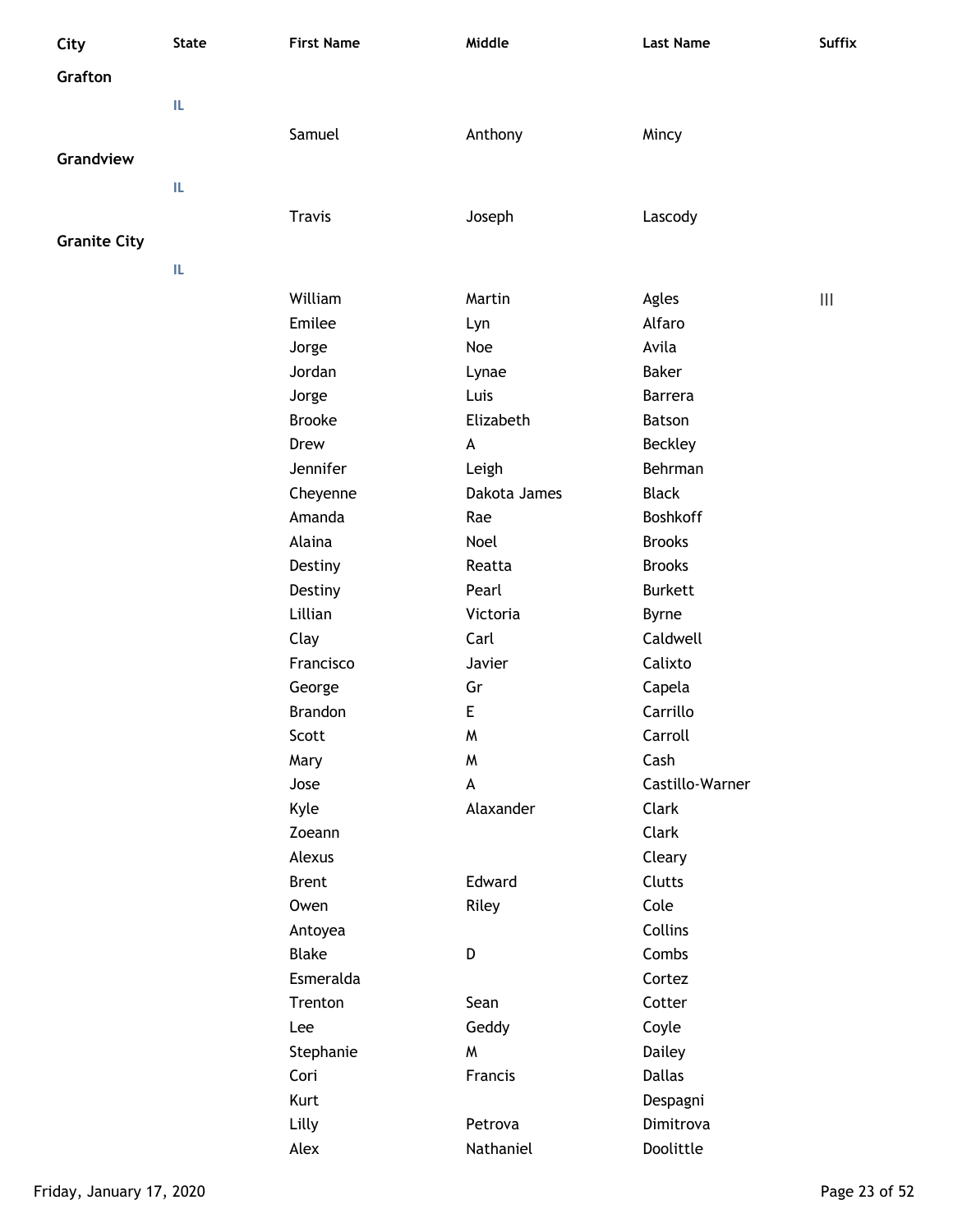| City                | <b>State</b> | <b>First Name</b> | Middle      | <b>Last Name</b>  | <b>Suffix</b>                         |
|---------------------|--------------|-------------------|-------------|-------------------|---------------------------------------|
| <b>Granite City</b> |              |                   |             |                   |                                       |
|                     | IL           |                   |             |                   |                                       |
|                     |              | Rachel            | Ann         | Drago             |                                       |
|                     |              | David             | P           | Edwards           |                                       |
|                     |              | John              | Russel      | Edwards           |                                       |
|                     |              | Mason             | Edward      | Elliott           |                                       |
|                     |              | Daniel            | Joseph      | Eudy              |                                       |
|                     |              | Cory              | Austin      | Fea               |                                       |
|                     |              | Ashlei            | Lynn        | Felchlin          |                                       |
|                     |              | Jace              |             | Ferguson          |                                       |
|                     |              | Sydney            | Leigh       | Ferguson          |                                       |
|                     |              | Adriana           | Grace       | Fowler            |                                       |
|                     |              | Gina              | Marie       | French            |                                       |
|                     |              | Dia               |             | Garcia            |                                       |
|                     |              | Sarah             | W           | Garriott          |                                       |
|                     |              | Mya               | Mikala      | Gill              |                                       |
|                     |              | Don               |             | Groetecke         | Jr                                    |
|                     |              | Regina            | Rose        | Gruenewald        |                                       |
|                     |              | Corey             | Charles     | Hackethal         |                                       |
|                     |              | Sarah             | B           | Hall              |                                       |
|                     |              | David             |             | Hang              |                                       |
|                     |              | Ricky             | Paul        | Hard              |                                       |
|                     |              | Alexxis           | Jade        | Hart              |                                       |
|                     |              | Mike              | $\mathsf S$ | Hart              |                                       |
|                     |              | Jamie             | <b>Beth</b> | Haynes            |                                       |
|                     |              | Marissa           | Elizabeth   | Henry             |                                       |
|                     |              | Hector            | Rafael      | Hernandez Mendoza |                                       |
|                     |              | Eric              | Ryan        | Holmes            |                                       |
|                     |              | Paul              | Robert      | Humphrey          | $\begin{array}{c} \hline \end{array}$ |
|                     |              | Lindsey           |             | Jacobs            |                                       |
|                     |              | Audrey            | Marie       | Johnson           |                                       |
|                     |              | Aubrey            | Mykell      | Jones             |                                       |
|                     |              | Lindsey           | Ryan        | Jones             |                                       |
|                     |              | Rachel            | L           | Kaminski          |                                       |
|                     |              | John              | Harley      | Kirchner          |                                       |
|                     |              | Randal            | L.          | Kunkel            |                                       |
|                     |              | Joseph            | Michael     | Lampe             |                                       |
|                     |              | Freddie           | W           | Layne             | $\vert\vert$                          |
|                     |              | Rebecca           | Lynn        | Lemaster          |                                       |
|                     |              | Kamelieoan        | Leshay      | Littlejohn        |                                       |
|                     |              | Kenneth           | Louis       | Lohman            |                                       |
|                     |              | Vandy             |             | Luongrath         |                                       |
|                     |              | Jessica           |             | Magana-Munoz      |                                       |
|                     |              | Krystle           | Marie       | Marler            |                                       |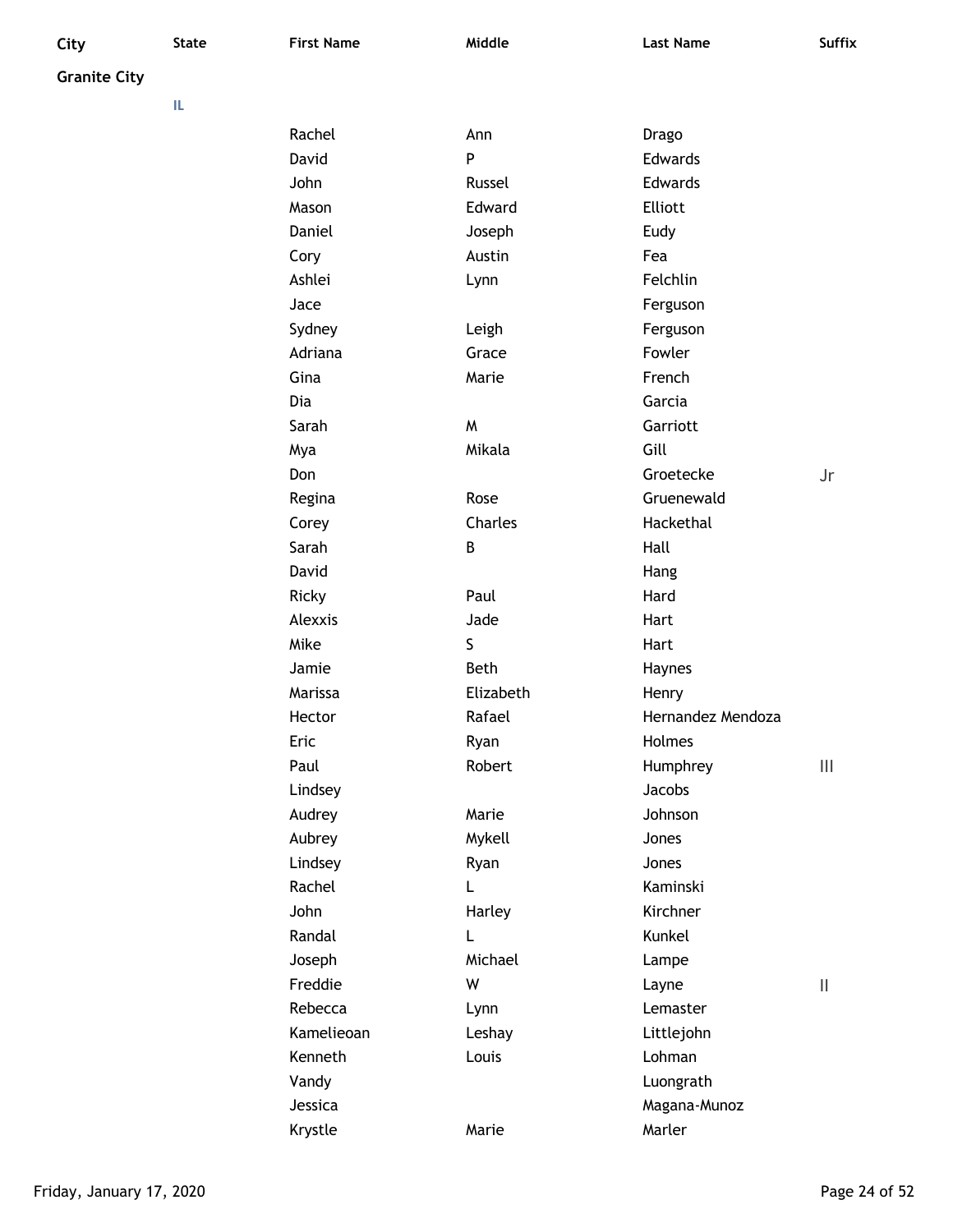**Granite City**

| Jake            | Austin        | May            |
|-----------------|---------------|----------------|
| <b>Taylor</b>   | Rose          | Mccall         |
| Jarecia         | J             | Mcclain        |
| Marilee         | D             | Miller         |
| Joseph          |               | Moslander      |
| Kevin           | Patrick       | Nelan          |
| Jennifer        |               | Ortiz          |
| Victoria        | Linda         | Ortiz          |
| Michael         | Dalton        | Osborn         |
| Cynthia         | Casey         | Parker         |
| Jennifer        | M             | Pastoriza      |
| Shannon         | Lee           | Paterson       |
| Benjamin        | <b>Marcus</b> | Patterson      |
| Dominique       | Sharnice      | Patterson      |
| Paeton          | Leanne        | Pavia          |
| Selena          | Salud         | Perkins        |
| Sarah           | Ellen         | Perrin         |
| Samantha        | Elizabeth     | Peterson       |
| Gage            | Scott         | Pickle         |
| Neil            | Jordan        | Podoba         |
| Olivia          | Grace         | Podraza        |
| Cory            | N             | Poindexter     |
| Alexandria      | Jordan        | Powell         |
| Jennifer        | A             | Quillen        |
| <b>Brady</b>    | Garrett       | Rainwater      |
| Natoshia        | Rena          | Rayford        |
| Katherine       | W             | Reichardt      |
| Mark            | Ryan          | Richey         |
| <b>Nickolas</b> |               | Richey         |
| Jacob           |               | Roderick       |
| Jacob           | M             | Russell        |
| Alisa           | Lynn          | Schreckenberg  |
| Jessica         | Suzanne       | Schubel        |
| Sonia           | Nicole        | Schuler        |
| Jasmine         | Marie         | Segovia        |
| Hope            | Suzanne       | Shepherd       |
| <b>Brian</b>    | A             | Shupp          |
| Kenna           |               | Simburger      |
| Joseph          |               | <b>Sims</b>    |
| Cynthia         | J             | <b>Skalsky</b> |
| Zephaniah       |               | Smith          |
| Mitchell        | Edward        | <b>Staples</b> |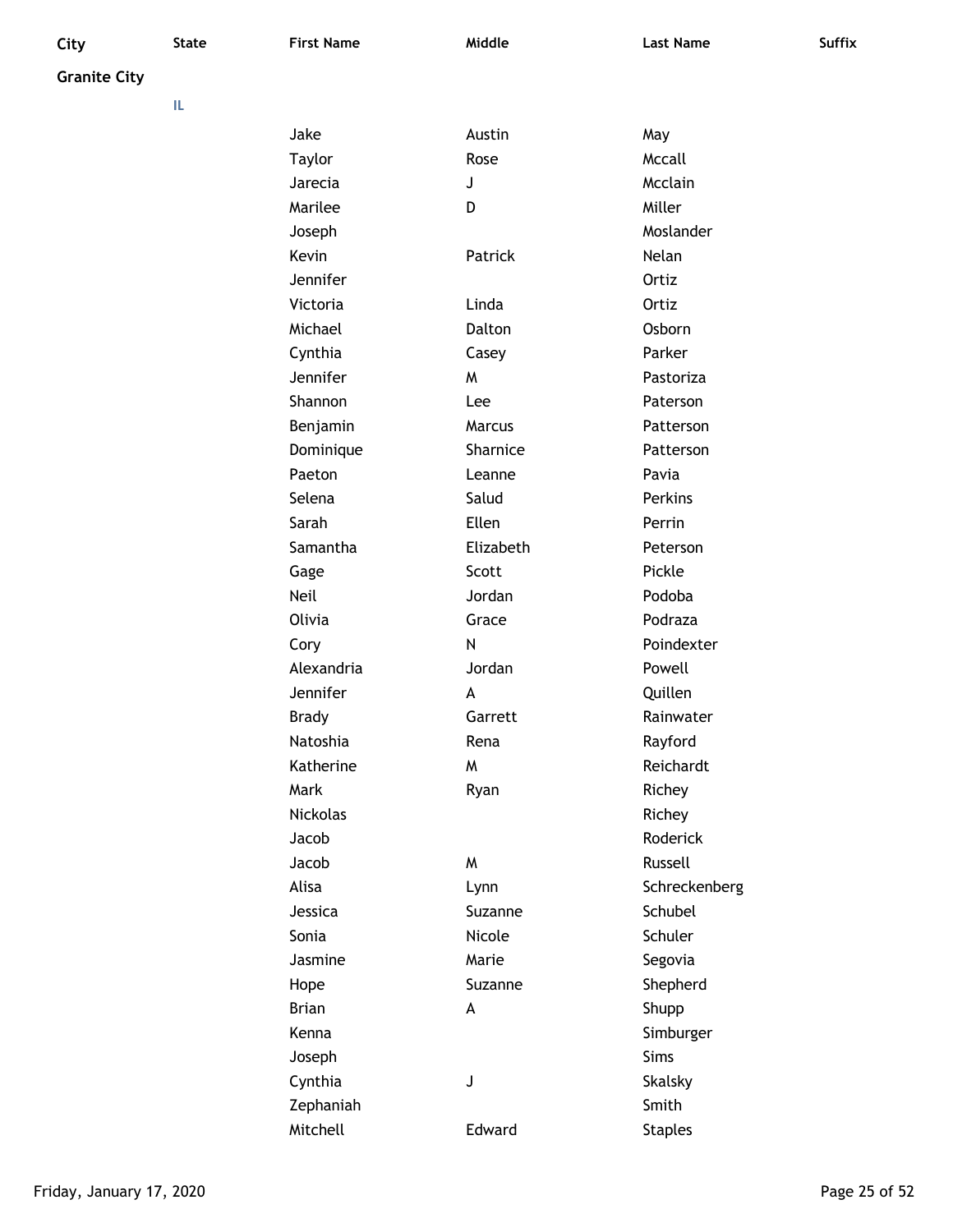| City                | <b>State</b> | <b>First Name</b> | Middle       | <b>Last Name</b> | Suffix |
|---------------------|--------------|-------------------|--------------|------------------|--------|
| <b>Granite City</b> |              |                   |              |                  |        |
|                     | IL           |                   |              |                  |        |
|                     |              | Korinne           | Faith        | Stegall          |        |
|                     |              | Caitlyn           | Nicole       | Strickland       |        |
|                     |              | Devon             | Lloyd        | Taylor           |        |
|                     |              | Jacob             | Scott        | Thomas           |        |
|                     |              | Jennifer          | Eileen       | Thomas           |        |
|                     |              | Malarie           | Allena       | Thompson         |        |
|                     |              | Mychael           | Joshua       | Thompson         |        |
|                     |              | Nathin            | Earl         | Toney            |        |
|                     |              | Teal              | Marie        | Trittschuh       |        |
|                     |              | Justin            | Mitchell     | Valencia         |        |
|                     |              | Danielle          | Lee          | Vanvoorst        |        |
|                     |              | Hannah            | Lee          | Vickery          |        |
|                     |              | Aubon             | $\mathsf{R}$ | Walker           |        |
|                     |              | Elizabeth         | Marie        | Walker           |        |
|                     |              | Danielle          | W            | Waller           |        |
|                     |              | Alan              |              | Watson           | Jr     |
|                     |              | Luke              | $\mathsf{S}$ | Wilson           |        |
|                     |              | Josiah            | Michael      | Wing             |        |
|                     |              | Alan              | Gerald       | Winters          |        |
|                     |              | Jeffrey           | Duston       | Witt             |        |
|                     |              | Amanda            | Ann          | Wolf             |        |
|                     |              | Tabitha           | Renee        | Yates            |        |
|                     |              | Francia           |              | Young            |        |
|                     |              | Noah              | T            | Younker          |        |
|                     |              | Kayla             | Sue          | Zarate           |        |
|                     |              | Tiffany           |              | Zawec            |        |
| <b>Green Bay</b>    |              |                   |              |                  |        |
|                     | WI           |                   |              |                  |        |
|                     |              | Samantha          | Anne         | Mcgee            |        |
| Greenville          |              |                   |              |                  |        |
|                     | IL           |                   |              |                  |        |
|                     |              |                   |              |                  |        |
|                     |              | Kevin             | Earl         | Bare             |        |
|                     |              | Thomas            | Ryan         | Walker           |        |
| Hamburg             |              |                   |              |                  |        |
|                     | IL.          |                   |              |                  |        |
|                     |              | <b>Brittany</b>   |              | Johnson          |        |
| <b>Hardin</b>       |              |                   |              |                  |        |
|                     | IL           |                   |              |                  |        |
|                     |              | Mackenzie         | Ann          | Collins          |        |
|                     |              | <b>Travis</b>     | ${\sf R}$    | Gauntt           |        |
|                     |              |                   |              |                  |        |

### **Hazelwood**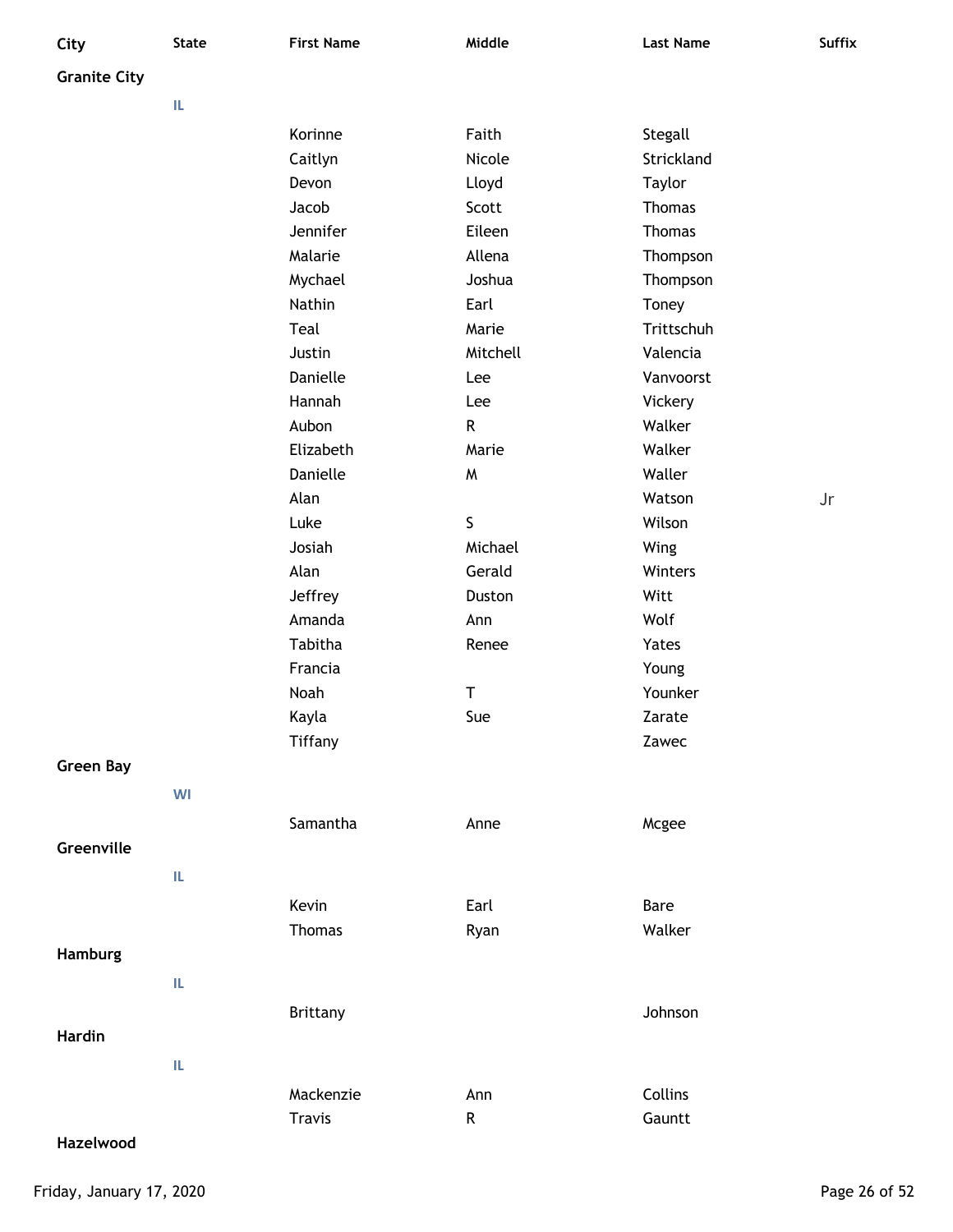| City            | <b>State</b> | <b>First Name</b> | Middle          | <b>Last Name</b>             | Suffix |
|-----------------|--------------|-------------------|-----------------|------------------------------|--------|
| Hazelwood       |              |                   |                 |                              |        |
|                 | <b>MO</b>    |                   |                 |                              |        |
|                 |              | Faisal            |                 | Al Rashid                    |        |
| Hecker          |              |                   |                 |                              |        |
|                 |              |                   |                 |                              |        |
|                 | IL           |                   |                 |                              |        |
|                 |              | Justin            | J               | Andracsek                    |        |
|                 |              | Ethan             | Robert Johnston | <b>Ellis</b>                 |        |
|                 |              | Emily             | Kathryn         | Weil                         |        |
| <b>Hettick</b>  |              |                   |                 |                              |        |
|                 | IL           |                   |                 |                              |        |
|                 |              | Edward            | Dean            | Clemens                      |        |
| <b>Highland</b> |              |                   |                 |                              |        |
|                 | IL.          |                   |                 |                              |        |
|                 |              | Rachel            | Elaine          | Ball                         |        |
|                 |              | Collin            | Jackson         | Barbour                      |        |
|                 |              | Jack              | Mcinnis         | Beiermann                    |        |
|                 |              | Ciara             | Rae             | <b>Bickline</b>              |        |
|                 |              | Alyssa            | W               | <b>Bitticks</b>              |        |
|                 |              | Aric              | M               | Brown                        |        |
|                 |              | Sadie             | Mariah          | Carroll                      |        |
|                 |              | Skylan            | Lacy            | Carroll                      |        |
|                 |              | Kathryn           | <b>Barbara</b>  | Conklin                      |        |
|                 |              | Philip            | James           | Coulby                       |        |
|                 |              | Elizabeth         | Grace           | Cox                          |        |
|                 |              | Caroline          | Rose            | Curry                        |        |
|                 |              | Amber             | Nicole          | Donnelly                     |        |
|                 |              | Porsha            | Marie           | Duvall                       |        |
|                 |              | Jaqlyn            |                 | Ferguson                     |        |
|                 |              | Whitley           |                 | Foehner                      |        |
|                 |              | <b>Blake</b>      | Allen           | Funderburk                   |        |
|                 |              | Kari              | Jo              | Geiger                       |        |
|                 |              | Ryan              | Lindell         | Hacke                        |        |
|                 |              | Rina              | J               | Hammer                       |        |
|                 |              | Alexis            | Paige           | Hartman                      |        |
|                 |              | Jayden<br>Samuel  | Kay             | Head<br>Hersom               |        |
|                 |              | Emilie            |                 |                              |        |
|                 |              | <b>Brandi</b>     | Mae<br>Jo       | Hoepker<br>Johnston-Winkeler |        |
|                 |              | Trevor            | S               | May                          |        |
|                 |              | Sarah             | Κ               | McDaniel                     |        |
|                 |              | Hunter            | Matthew         | Merkle                       |        |
|                 |              | Claire            | Olivia          | Munie                        |        |
|                 |              | Kimberlyn         | Patricia        | Nance                        |        |
|                 |              |                   |                 |                              |        |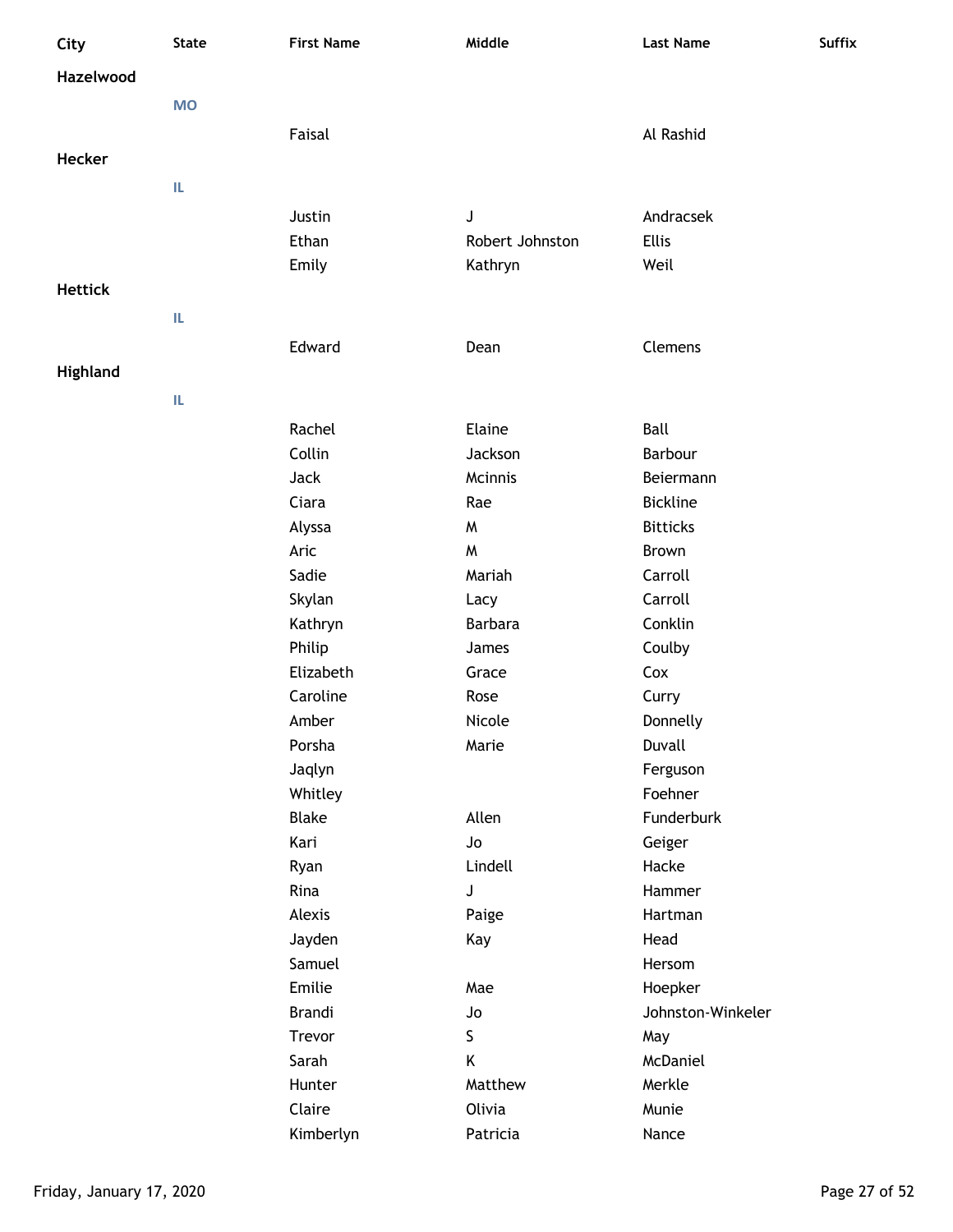| City        | <b>State</b> | <b>First Name</b> | Middle         | <b>Last Name</b> | Suffix |
|-------------|--------------|-------------------|----------------|------------------|--------|
| Highland    |              |                   |                |                  |        |
|             | IL           |                   |                |                  |        |
|             |              | Mackenzie         | <b>Brooke</b>  | Nigh             |        |
|             |              | Megan             | E              | Odum             |        |
|             |              | <b>Brett</b>      | Joseph         | Paubel           |        |
|             |              | <b>Bryce</b>      | Winston        | Paubel           |        |
|             |              | Ciara             | Gerst          | Paubel           |        |
|             |              | Christopher       | M              | Penberthy        |        |
|             |              | Elizabeth         | Marie          | Porter           |        |
|             |              | Rylie             | Faith          | Pugh             |        |
|             |              | Haley             | L              | Reidelberger     |        |
|             |              | Konner            | James          | Sadler           |        |
|             |              | Emma              | Jewel          | Schuster         |        |
|             |              | Seth              | <b>Thomas</b>  | Schwappach       |        |
|             |              | Rebekah           | Elizabeth      | Segelhorst       |        |
|             |              | Christy           | Lynn           | Sloan            |        |
|             |              | Dalton            | Adam           | Smith            |        |
|             |              | Matthew           | Stephen        | Smith            |        |
|             |              | Dominik           | Aaron          | Sorocko          |        |
|             |              | Sheri             | Jo             | Starwalt         |        |
|             |              | Kayla             | Marie          | Timmons          |        |
|             |              | Michael           | A              | Torre            |        |
|             |              | Alex              | <b>Bradley</b> | Vogelbacher      |        |
|             |              | Mia               | Mckenzie       | Walters          |        |
|             |              | Aaron             | M              | Warren           |        |
|             |              | Taylor            | Marie          | Whitten          |        |
|             |              | Katelyn           | Dale           | Wills            |        |
|             |              | Parker            | James          | Wrobbel          |        |
|             |              | Amanda            | Lee            | Young            |        |
| Hillsboro   |              |                   |                |                  |        |
|             | IL.          |                   |                |                  |        |
|             |              |                   |                |                  |        |
|             |              | Adam              | Andrew         | Fath             |        |
|             |              | Colton            | Joseph         | Faure            |        |
| luka        |              |                   |                |                  |        |
|             | IL.          |                   |                |                  |        |
|             |              | Austin            | <b>Thomas</b>  | See              |        |
| Jerseyville |              |                   |                |                  |        |
|             | IL.          |                   |                |                  |        |
|             |              | Andrew            | Lee            | <b>Bray</b>      |        |
|             |              | Taylor            | Marie          | Snider           |        |
|             |              | Chance            | Allen          | Trisler          |        |
| Jonesboro   |              |                   |                |                  |        |
|             |              |                   |                |                  |        |
|             | IL.          |                   |                |                  |        |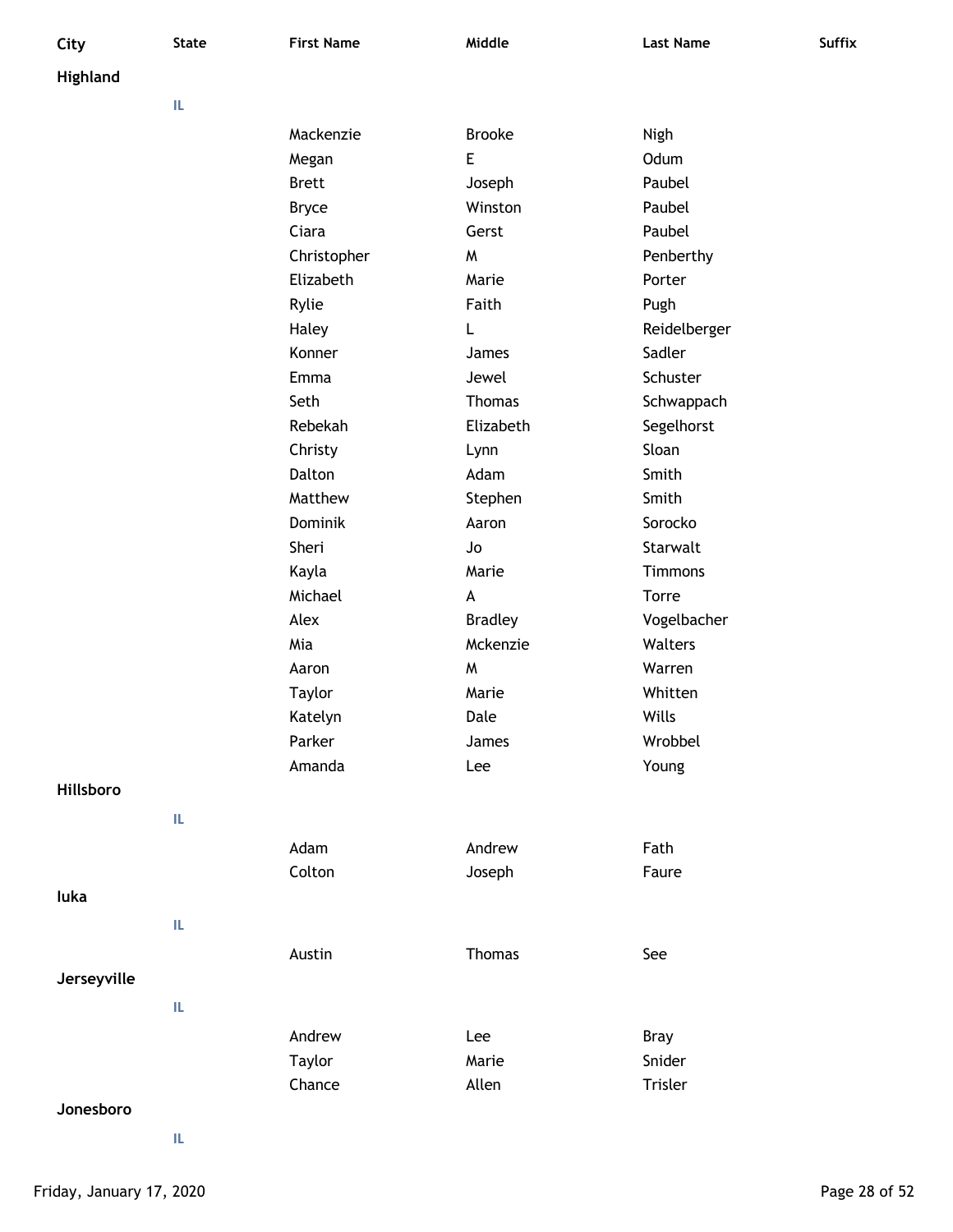| City          | <b>State</b> | <b>First Name</b>       | Middle                 | <b>Last Name</b>     | <b>Suffix</b>          |
|---------------|--------------|-------------------------|------------------------|----------------------|------------------------|
| Jonesboro     |              |                         |                        |                      |                        |
|               | IL           |                         |                        |                      |                        |
|               |              | Justin                  | Dale                   | Goodman              |                        |
| <b>Kaiser</b> |              |                         |                        |                      |                        |
|               |              |                         |                        |                      |                        |
|               | <b>MO</b>    |                         |                        |                      |                        |
|               |              | Tyler                   | James                  | Obernier             |                        |
| Lacon         |              |                         |                        |                      |                        |
|               | IL.          |                         |                        |                      |                        |
|               |              | Krista                  | Kayelle                | Cunningham           |                        |
| Lebanon       |              |                         |                        |                      |                        |
|               | IL           |                         |                        |                      |                        |
|               |              |                         |                        | <b>Brown</b>         |                        |
|               |              | Beau                    | W                      |                      |                        |
|               |              | <b>Bobbie</b>           | Jo                     | Brown<br>Crabtree    |                        |
|               |              | Joseph                  | Κ                      |                      |                        |
|               |              | Lydia                   | Arin                   | Donnigan             |                        |
|               |              | Hannah<br>Caleb         | <b>Grace Whiting</b>   | Dudley               |                        |
|               |              |                         |                        | Engel<br>Geolat      |                        |
|               |              | <b>Brian</b><br>Shanell | W                      | Griffin              |                        |
|               |              |                         | Latrice                | Hall                 |                        |
|               |              | Benjamin                | A                      |                      |                        |
|               |              | Ashley                  | Kalyn                  | Hendricks<br>Kreider |                        |
|               |              | Kathryn<br>Michael      |                        | Kronk                |                        |
|               |              | Jonathan                | Wayne<br><b>Thomas</b> |                      |                        |
|               |              | Mitchell                | Edward                 | Krumsieg<br>Laub     |                        |
|               |              |                         |                        |                      |                        |
|               |              | Michael                 | L                      | Lovett               | Jr                     |
|               |              | Lynda<br>Margaret-Mary  | Papproth               | Ott<br>Pauley        |                        |
|               |              | <b>Brian</b>            | David                  |                      |                        |
|               |              |                         |                        | Price                |                        |
|               |              | Colby<br>Luca           | James<br>Roberto       | Price<br>Roma        |                        |
|               |              | Ashley                  | ${\sf N}$              | Slaughter            |                        |
|               |              | <b>Brandon</b>          | Ferrell                | Smith                |                        |
|               |              | <b>Brandon</b>          | Richard                | Stahl                |                        |
|               |              | Corina                  | Louise                 | <b>Trapp</b>         |                        |
|               |              | Julianna                | Marie                  | Waeltz               |                        |
|               |              |                         | D                      | Wernle               |                        |
|               | IN           | Larry                   |                        |                      | $\mathsf{J}\mathsf{r}$ |
|               |              |                         |                        |                      |                        |
|               |              | Madison                 | Paige                  | Wirey                |                        |
| Lenzburg      |              |                         |                        |                      |                        |
|               | IL           |                         |                        |                      |                        |
|               |              | Leah                    | Lucille                | Kiefer               |                        |
|               |              | Cheri                   | Lyn                    | Mayfield             |                        |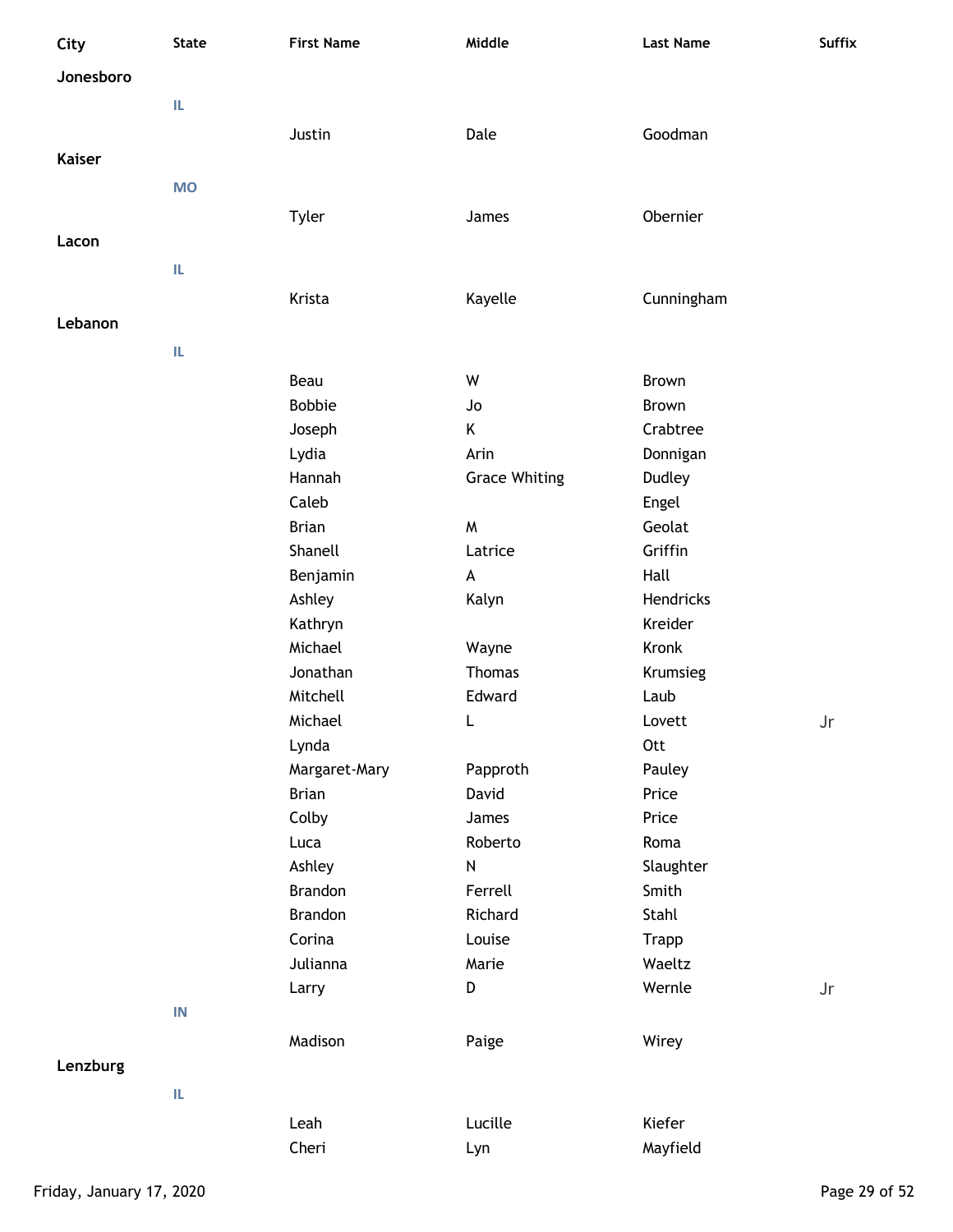| City               | <b>State</b> | <b>First Name</b> | Middle                    | <b>Last Name</b> | <b>Suffix</b> |
|--------------------|--------------|-------------------|---------------------------|------------------|---------------|
| Lincoln            |              |                   |                           |                  |               |
|                    | IL           |                   |                           |                  |               |
|                    |              | Nathaniel         | Joseph                    | Arnold           |               |
|                    |              | Matthew           | Lynn                      | <b>Buttry</b>    |               |
| <b>Little Rock</b> |              |                   |                           |                  |               |
|                    | ${\sf AR}$   |                   |                           |                  |               |
|                    |              |                   |                           |                  |               |
|                    |              | Amanda            |                           | Ham              |               |
| Livingston         |              |                   |                           |                  |               |
|                    | IL           |                   |                           |                  |               |
|                    |              | Bryan             | David                     | Parker           |               |
| <b>Madison</b>     |              |                   |                           |                  |               |
|                    | IL           |                   |                           |                  |               |
|                    |              | Shanyah           | Marie                     | <b>Bursey</b>    |               |
|                    |              | Donnis            | M                         | Campbell         |               |
|                    |              | Tatanisha         |                           | Holliday         |               |
|                    |              | Lauren            | ${\sf N}$                 | McCartney        |               |
|                    |              | Brandi            |                           | Sanders          |               |
|                    |              | Clarence          | Andrew                    | Scott            | Jr            |
| Maeystown          |              |                   |                           |                  |               |
|                    | IL.          |                   |                           |                  |               |
|                    |              | Geraldine         |                           | Schmidt          |               |
| Manhattan          |              |                   |                           |                  |               |
|                    | IL.          |                   |                           |                  |               |
|                    |              | John              | David                     | Binnendyk        |               |
| Marine             |              |                   |                           |                  |               |
|                    |              |                   |                           |                  |               |
|                    | IL           |                   |                           |                  |               |
|                    |              | Tyler             | M                         | Feldman          |               |
|                    |              | Danielle          | Marie                     | Furfaro          |               |
|                    |              | Macklin           | Zachary                   | Langdon          |               |
|                    |              | William           | David                     | Laycock          |               |
|                    |              | Lyndsey           | Rhea                      | Norris           |               |
|                    |              | Kelli             | $\boldsymbol{\mathsf{A}}$ | Rea              |               |
|                    |              | <b>Thomas</b>     | Robert                    | Walsh            |               |
| <b>Marissa</b>     |              |                   |                           |                  |               |
|                    | IL.          |                   |                           |                  |               |
|                    |              | Dustin            |                           | Bender           |               |
|                    |              | Reesha            | Marie                     | Bievenue         |               |
|                    |              | Dustin            | $\sf B$                   | Bingel           |               |
|                    |              | Gregory           | $\sf T$                   | Cockrell         |               |
|                    |              | Kaylee            | Marie                     | Dagner           |               |
|                    |              | Chase             | Evan                      | Daugherty        |               |
|                    |              | Alaina            | Kay                       | Fett             |               |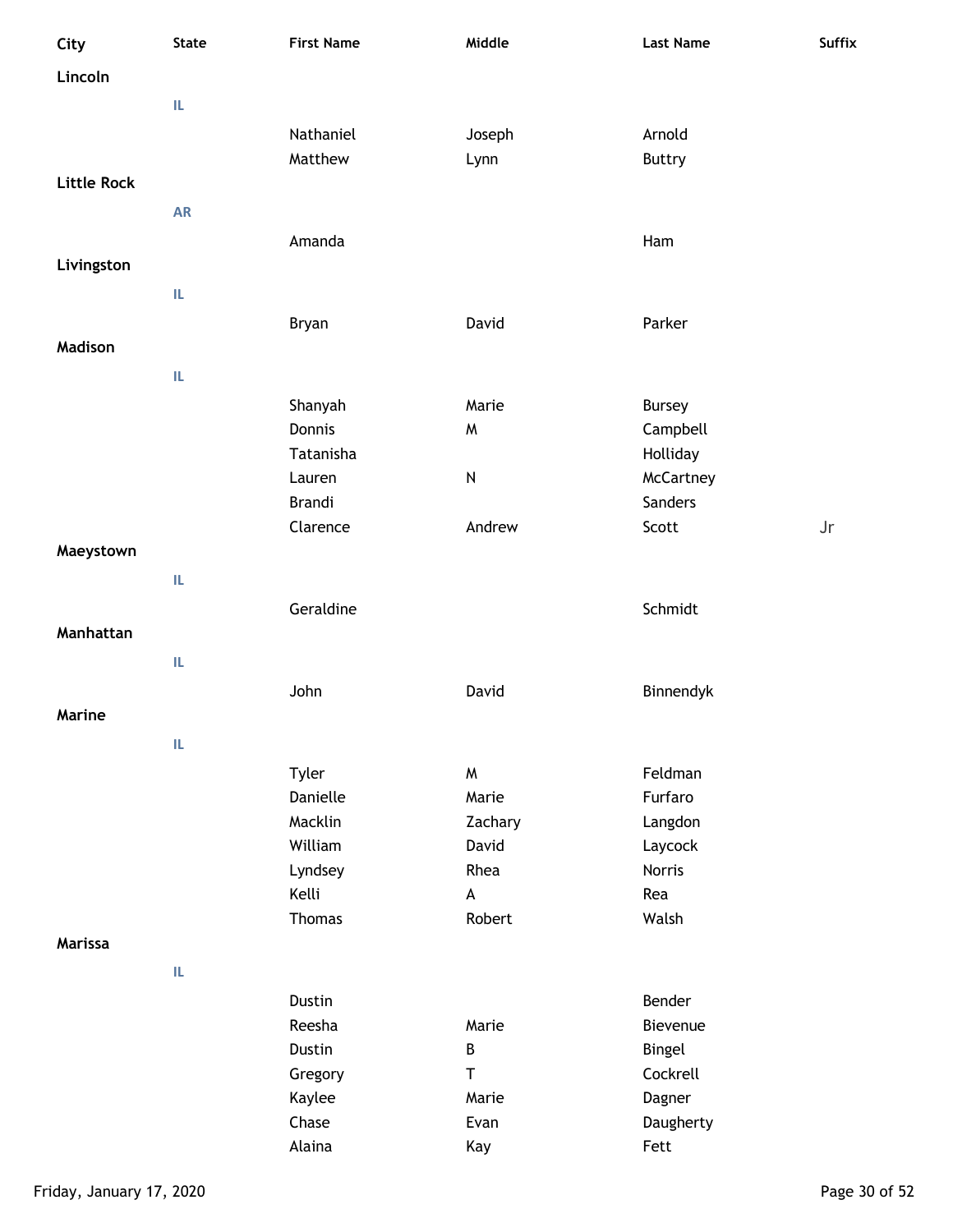| City           | <b>State</b> | <b>First Name</b> | Middle         | <b>Last Name</b> | <b>Suffix</b>          |
|----------------|--------------|-------------------|----------------|------------------|------------------------|
| <b>Marissa</b> |              |                   |                |                  |                        |
|                | IL.          |                   |                |                  |                        |
|                |              | Mackenzie         | Ann            | Kern             |                        |
|                |              | Megan             |                | Prather          |                        |
|                |              | Elizabeth         |                | Root             |                        |
|                |              | Austin            |                | Sabo             |                        |
|                |              | Lorenzo           | Curtis         | Schwartzkopf     |                        |
|                |              | Evan              |                | Sutton           |                        |
|                |              | Brendan           | Robert         | Wallace          |                        |
|                |              | <b>Brenda</b>     | W              | York             |                        |
| Maryville      |              |                   |                |                  |                        |
|                | IL.          |                   |                |                  |                        |
|                |              |                   |                |                  |                        |
|                |              | Joshua            | James Santos   | Aclan            |                        |
|                |              | Vjosa             |                | Beluli           |                        |
|                |              | Hunter            | Glen           | <b>Bridges</b>   |                        |
|                |              | Keith             |                | <b>Brockman</b>  |                        |
|                |              | Matthew           | Charles        | Corona           |                        |
|                |              | Kaitlyn           | Diana          | Fenton           |                        |
|                |              | Scott             | Eric           | Fenton           |                        |
|                |              | Emily             | Ann            | Ford             |                        |
|                |              | Jason             |                | Gnann            |                        |
|                |              | Grant             |                | Goodson          |                        |
|                |              | Samantha          | Rael           | Greenshields     |                        |
|                |              | Isabella          | Rae            | Hensler          |                        |
|                |              | Rachel            | Marie          | Kelly            |                        |
|                |              | Amber             | ${\sf N}$      | Kircher          |                        |
|                |              | Jacob             | Donald         | Moore            |                        |
|                |              | Sierra            | Nicole         | Nessel           |                        |
|                |              | Blade             | Christopher    | Perkins          |                        |
|                |              | Corbin            | <b>Drake</b>   | Powell           |                        |
|                |              | Kyle              | Joseph         | Ringering        |                        |
|                |              | Riley             | Michelle       | Shepherd         |                        |
|                |              | Sophie            |                | Swiecicki        |                        |
|                |              | Lacey             | Marie          | Thompson         |                        |
|                |              | Chloe             | Michelle       | Wylie            |                        |
| Mascoutah      |              |                   |                |                  |                        |
|                | IL.          |                   |                |                  |                        |
|                |              | Steven            | $\mathsf{A}$   | Abbink           | $\mathsf{J}\mathsf{r}$ |
|                |              | Omar              | Jah'male       | Abdullah         |                        |
|                |              | Olivia            | Lauren         | Aitken           |                        |
|                |              | Meghan            | Nicole         | Bishop           |                        |
|                |              | Cortland          | David Nicholas | Callico          |                        |
|                |              | Kenneth           | A              | Canute           |                        |

Ashton Reese Carmichael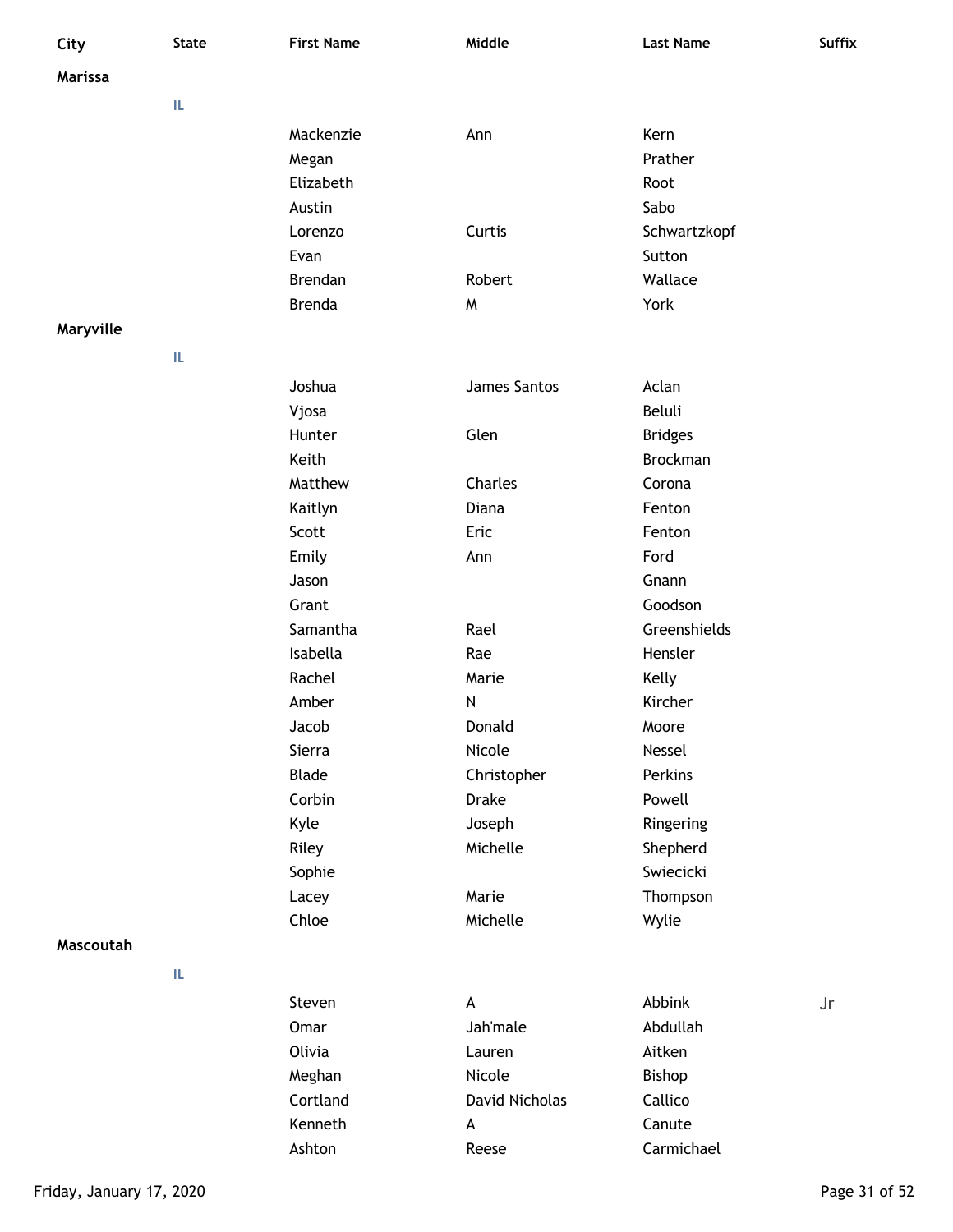| City      | <b>State</b> | <b>First Name</b> | Middle           | <b>Last Name</b> | Suffix |
|-----------|--------------|-------------------|------------------|------------------|--------|
| Mascoutah |              |                   |                  |                  |        |
|           | IL           |                   |                  |                  |        |
|           |              | Arianna           | Saryn Hope       | Climaco          |        |
|           |              | Madelyn           | Kay Bell         | Connell          |        |
|           |              | <b>Tracy</b>      |                  | Douglas          |        |
|           |              | Daniel            | Lee              | Eads             |        |
|           |              | Grace             | Kristine         | Etling           |        |
|           |              | Jonah             | D                | Flynn            |        |
|           |              | Kayla             | Jane             | Funk             |        |
|           |              | James             |                  | Gauch            |        |
|           |              | Nathalie          | Lynn             | Gimm             |        |
|           |              | Meghan            | Elizabeth        | Gloeckner        |        |
|           |              | Faith             | Ann              | Hopmann          |        |
|           |              | Sandra            | Pauleen          | Ignacio          |        |
|           |              | <b>Brandon</b>    |                  | Knight           |        |
|           |              | Michael           | D                | Knight           |        |
|           |              | Eileen            | Marie            | Kordick          |        |
|           |              | Cory              | Richard          | Kraus            |        |
|           |              | Amy               | Jo               | Leslie           |        |
|           |              | Timothy           | Shawn            | McClain          |        |
|           |              | Jordyn            | Riley            | McDaniel         |        |
|           |              | Dana              | Nicole           | Mills            |        |
|           |              | Anthony           | ${\sf R}$        | Moll             |        |
|           |              | Devon             | A                | Piroska          |        |
|           |              | Konnor            | B                | Poitra           |        |
|           |              | James             |                  | Pratt            |        |
|           |              | Peyton            | T                | Reely            |        |
|           |              | Skylar            | Kathryn          | Ross             |        |
|           |              | Jared             | Scott            | Rowland          |        |
|           |              | Tristin           | David            | Sanchez          |        |
|           |              | Alan              | L                | Schult           |        |
|           |              | Arianna           | Virginia Elizabe | Stanforth        |        |
|           |              | Kimberly          | Laura            | Steiger          |        |
|           |              | Patrick           | <b>Branom</b>    | Thompson         |        |
|           |              | Jessica           | Hilda            | Tondevold        |        |
|           |              | Kaitlyn           | Rose             | Trujillo         |        |
|           |              | Matthew           |                  | Vaughan          |        |
|           |              | Morgan            | Machelle         | Waugh            |        |
|           |              | Danielle          | E                | Weber            |        |
| Medora    |              |                   |                  |                  |        |
|           | IL           |                   |                  |                  |        |
|           |              | Jack              | $\sf B$          | <b>Barkley</b>   |        |
| Millstadt |              |                   |                  |                  |        |
|           |              |                   |                  |                  |        |
|           | IL           |                   |                  |                  |        |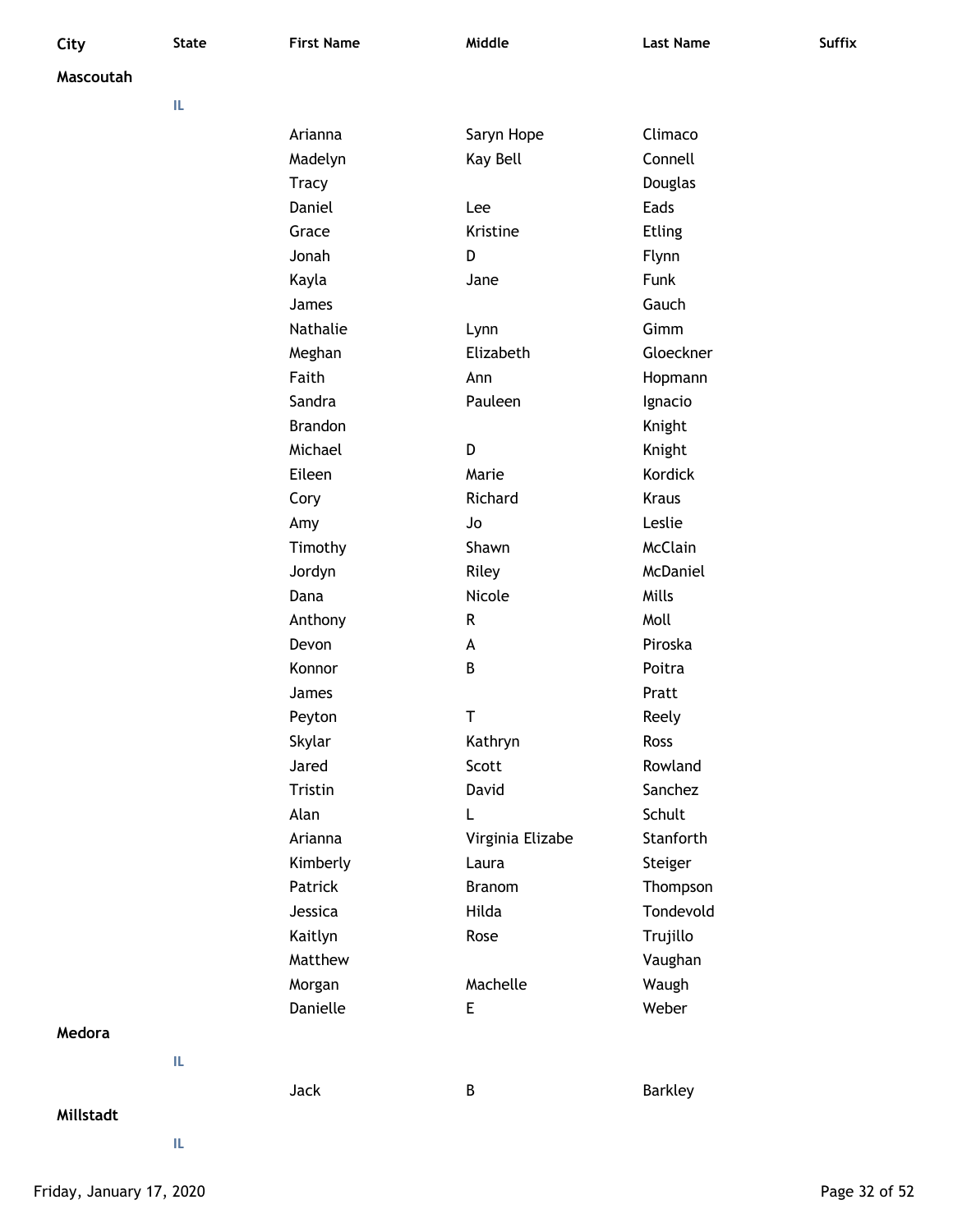|         |     | <b>Brady</b>    | William     | Arnold         |    |
|---------|-----|-----------------|-------------|----------------|----|
|         |     | Matthew         | Dillon      | <b>Basse</b>   |    |
|         |     | <b>Bridgett</b> | Leigh       | Bayer          |    |
|         |     | Kourtney        | Marie       | Bayer          |    |
|         |     | Annabelle       | W           | Brown          |    |
|         |     | Derik           |             | Carroll        |    |
|         |     | Jamie           | Lynn        | Donahue        |    |
|         |     | Bonnie          | Renae       | Egbert         |    |
|         |     | Molly           | Shannon     | George         |    |
|         |     | Jamie           | ${\sf R}$   | Gibbons        |    |
|         |     | Peyton          | Lynn        | Haas           |    |
|         |     | Adam            | Joseph      | Harbison       |    |
|         |     | Serena          | Ruth        | Hasler         |    |
|         |     | Devin           | Michael     | <b>Hubbs</b>   |    |
|         |     | Elijah          | Cade        | Ingrum         |    |
|         |     | Sarah           | Elizabeth   | Kelly          |    |
|         |     | Melanie         | Elizabeth   | Kulig          |    |
|         |     | Zachary         | Michael     | Laing          |    |
|         |     | Paige           | Leeann      | Montgomery     |    |
|         |     | Joseph          | A           | Mundy          |    |
|         |     | Paige           | M           | Mundy          |    |
|         |     | Nicholas        | Steven      | Nagel          |    |
|         |     | Katherine       |             | Nieroda        |    |
|         |     | Aaron           | Christopher | O'Bryan        |    |
|         |     | <b>Bradley</b>  |             | O'Donnell      |    |
|         |     | Devin           | Robert      | Randolph       |    |
|         |     | Kyle            | Joseph      | Rocca          |    |
|         |     | Rachel          | A           | Rukavina       |    |
|         |     | Kevin           | Willis      | Shrum          |    |
|         |     | Dylan           | W           | Smith          |    |
|         |     | Robert          |             | Stock          | Jr |
|         |     | Alyssa          | Rae         | <b>Terry</b>   |    |
|         |     | Kasey           | Renee       | Ungerer        |    |
|         |     | Chelsea         | Lynn        | Vogel          |    |
|         |     | Francesca       | Owen        | Woods          |    |
| Mokena  |     |                 |             |                |    |
|         | IL. |                 |             |                |    |
|         |     | Michael         |             | Kelch          |    |
|         |     | Jimmey          | Wayne       | Votteler       | Jr |
| Moravia |     |                 |             |                |    |
|         | IA  |                 |             |                |    |
|         |     |                 |             |                |    |
|         |     | Tucker          |             | <b>Babbitt</b> |    |

**City State First Name Middle Last Name Suffix**

**Millstadt**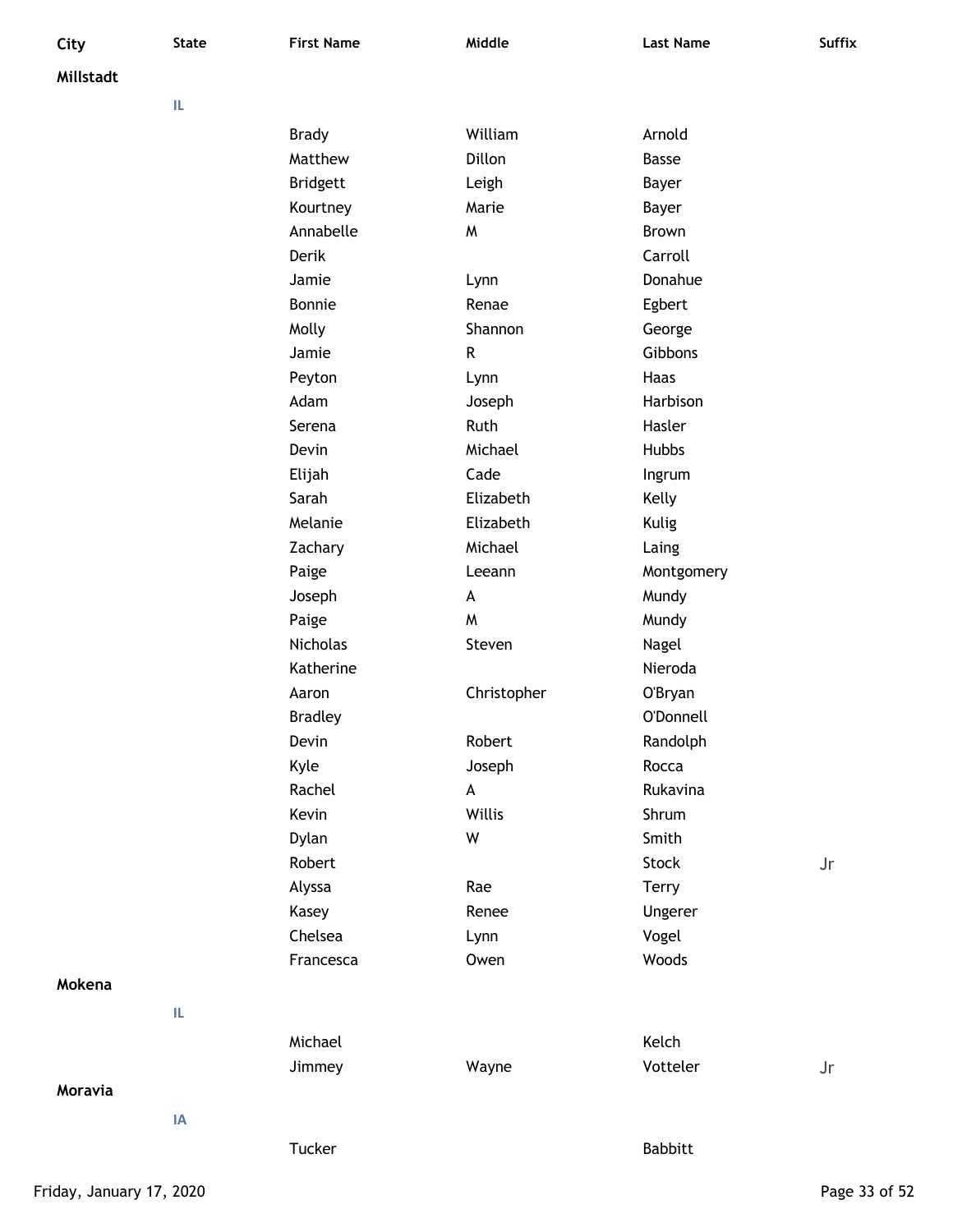| City                  | <b>State</b> | <b>First Name</b> | Middle        | <b>Last Name</b>   | Suffix |
|-----------------------|--------------|-------------------|---------------|--------------------|--------|
| Moro                  |              |                   |               |                    |        |
|                       | IL.          |                   |               |                    |        |
|                       |              |                   |               |                    |        |
|                       |              | Kris              | Marie         | Adelman            |        |
| <b>Mount Vernon</b>   |              |                   |               |                    |        |
|                       | IL           |                   |               |                    |        |
|                       |              | Kelly             |               | Wininger           |        |
| <b>Mulberry Grove</b> |              |                   |               |                    |        |
|                       | IL           |                   |               |                    |        |
|                       |              | Logan             | A             | Childress          |        |
| Murphysboro           |              |                   |               |                    |        |
|                       | IL           |                   |               |                    |        |
|                       |              |                   |               |                    |        |
|                       |              | Cody              | Joseph        | <b>Brashear</b>    |        |
| Nauvoo                |              |                   |               |                    |        |
|                       | IL           |                   |               |                    |        |
|                       |              | Kendall           | Wayne         | Gallaher           |        |
| <b>New Athens</b>     |              |                   |               |                    |        |
|                       | IL.          |                   |               |                    |        |
|                       |              | Kaitlynn          | Diane         | <b>Brocco</b>      |        |
|                       |              | Jodi              | L             | Griffin            |        |
|                       |              | Tonya             | ${\sf N}$     | Hahn               |        |
|                       |              | Jordan            | Andrew        | Harbison           |        |
|                       |              | <b>Bailey</b>     | E             | Kosarek            |        |
|                       |              | Taylor            | Lynn          | Macke              |        |
|                       |              | <b>Breanna</b>    | Nicole        | Majzel             |        |
|                       |              | Benjamin          | Gregory       | Mullett            |        |
|                       |              | Cassidy           | W             | Neff               |        |
|                       |              | Isaiah            | Micheal David | Page               |        |
|                       |              | Lauren            | Nicole        | Parker             |        |
|                       |              | Michael           | David         | Parker             |        |
|                       |              | <b>Bailey</b>     | Michael       | Shevlin            |        |
|                       |              | Jordan            | Phillip       | <b>Stell-Cheek</b> |        |
|                       |              | Austin            | Allen         | Tockstein          |        |
|                       |              | Lacey             | Anne          | Warren             |        |
| <b>New Baden</b>      |              |                   |               |                    |        |
|                       | IL           |                   |               |                    |        |
|                       |              | Ryan              | Richard       | <b>Barker</b>      |        |
|                       |              | Cheyanne Numkena  | Leon Guerrero | Bryan              |        |
|                       |              | <b>Thomas</b>     |               | Carroll            |        |
|                       |              | Dane              | Michael       | Jorgensen          |        |
|                       |              | Alexandrea        | Nichole       | Semanco            |        |
|                       |              | Dawn              | $\mathsf C$   | Townsend           |        |
|                       |              | Ashley            | Nicole        | Trombley           |        |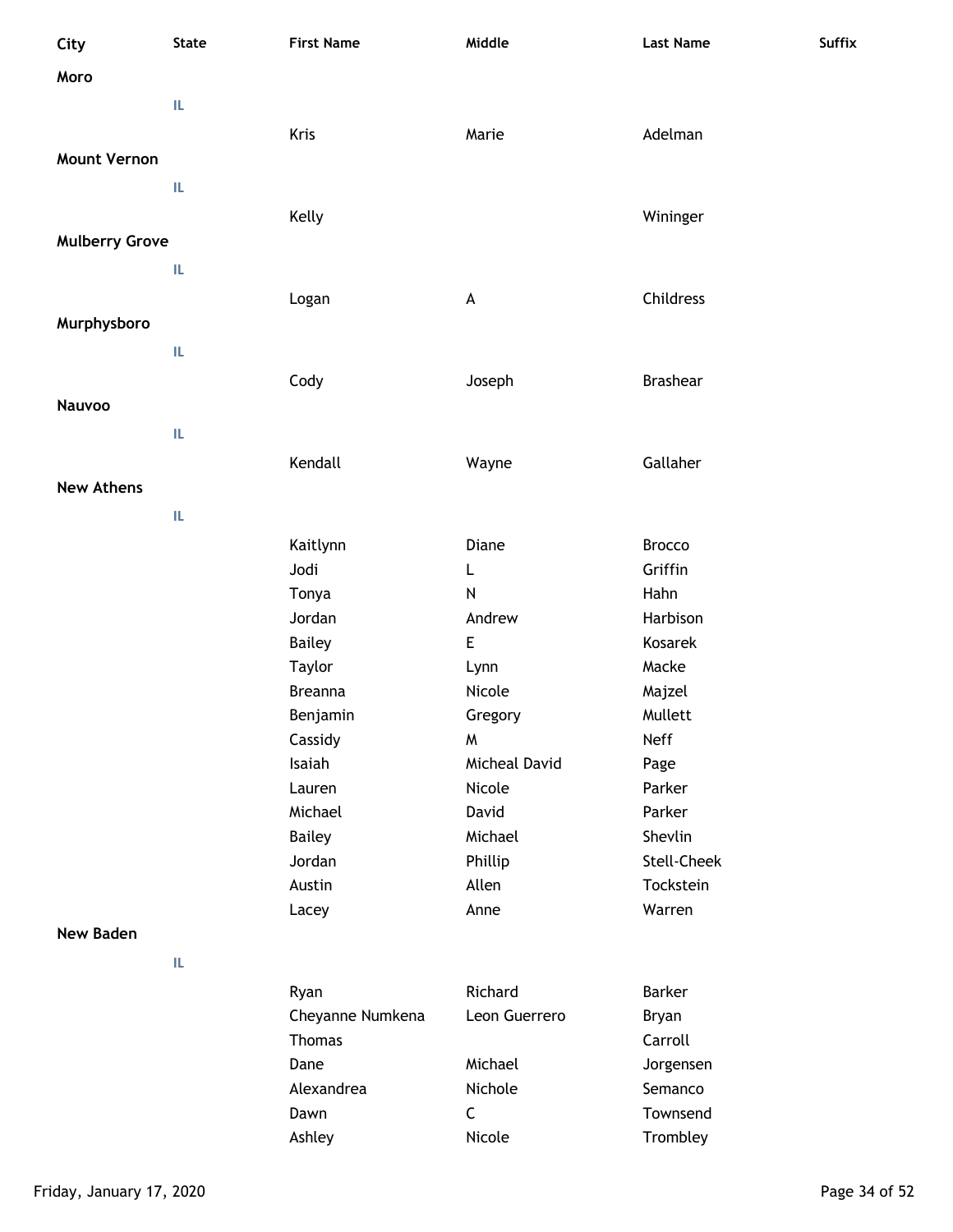| City               | <b>State</b> | <b>First Name</b>   | Middle        | <b>Last Name</b> | <b>Suffix</b> |
|--------------------|--------------|---------------------|---------------|------------------|---------------|
| <b>New Boston</b>  |              |                     |               |                  |               |
|                    | IL.          |                     |               |                  |               |
|                    |              | Jackie              | Edward        | Brown            |               |
|                    |              |                     |               |                  |               |
| <b>New Douglas</b> |              |                     |               |                  |               |
|                    | IL           |                     |               |                  |               |
|                    |              | Lauren              | Jo            | Ruehrup          |               |
|                    |              | Emily               | Sophia        | Slifka           |               |
| <b>New Lenox</b>   |              |                     |               |                  |               |
|                    | IL.          |                     |               |                  |               |
|                    |              | James               | Patrick       | Brown            |               |
| <b>O'Fallon</b>    |              |                     |               |                  |               |
|                    | IL           |                     |               |                  |               |
|                    |              |                     |               | Abalos           |               |
|                    |              | Rachel Joy<br>Alena | Jae           | Ackerman         |               |
|                    |              | Beverly             | Ajike-Modupe  | Ajao             |               |
|                    |              | Kylee               |               | Ambri            |               |
|                    |              | Samantha            | Paige         | Anders           |               |
|                    |              | Samuel              | <b>Thomas</b> | Armstrong        |               |
|                    |              | Michael             | Jose          | Arreola          |               |
|                    |              | Emmayra             | Dominique     | Baez             |               |
|                    |              | Jeremy              | Phillip H     | <b>Barnes</b>    |               |
|                    |              | Cody                | Michael       | Bauer            |               |
|                    |              | Kyle                | Dennis        | Becker           |               |
|                    |              | Ashley              | Nichole       | Bell             |               |
|                    |              | Delanee             | Nicole        | Bell             |               |
|                    |              | Nevan               | Christopher   | <b>Bickel</b>    |               |
|                    |              | Jarrod              | Edwin         | <b>Blagg</b>     |               |
|                    |              | Benjamin            | D             | Bleymaier        |               |
|                    |              | Margaret            | Allison       | <b>Boling</b>    |               |
|                    |              | Oscar               | Edward        | <b>Bossart</b>   |               |
|                    |              | Kaylee              | Marie         | <b>Branon</b>    |               |
|                    |              | Isaac               |               | Brown            |               |
|                    |              | Cassandra           | Lynn          | <b>Buatte</b>    |               |
|                    |              | Mary                | Marie         | Buchanan         |               |
|                    |              | Ethan               | Wayne         | Bucshon          |               |
|                    |              | <b>Trey</b>         | Michael       | Burkhalter       |               |
|                    |              | Da'Nisea            | Evette        | <b>Burress</b>   |               |
|                    |              | <b>Stacey</b>       | ${\sf R}$     | <b>Byas</b>      |               |
|                    |              | Cheyenne            | Rayne         | Cabrera          |               |
|                    |              | Cristiano           | Miguel        | Cabrera          |               |
|                    |              | Amanda              | Lanier        | Carmichael       |               |
|                    |              | Erin                |               | Cerbie           |               |
|                    |              | Priscilla           | Ruby          | Chandler         |               |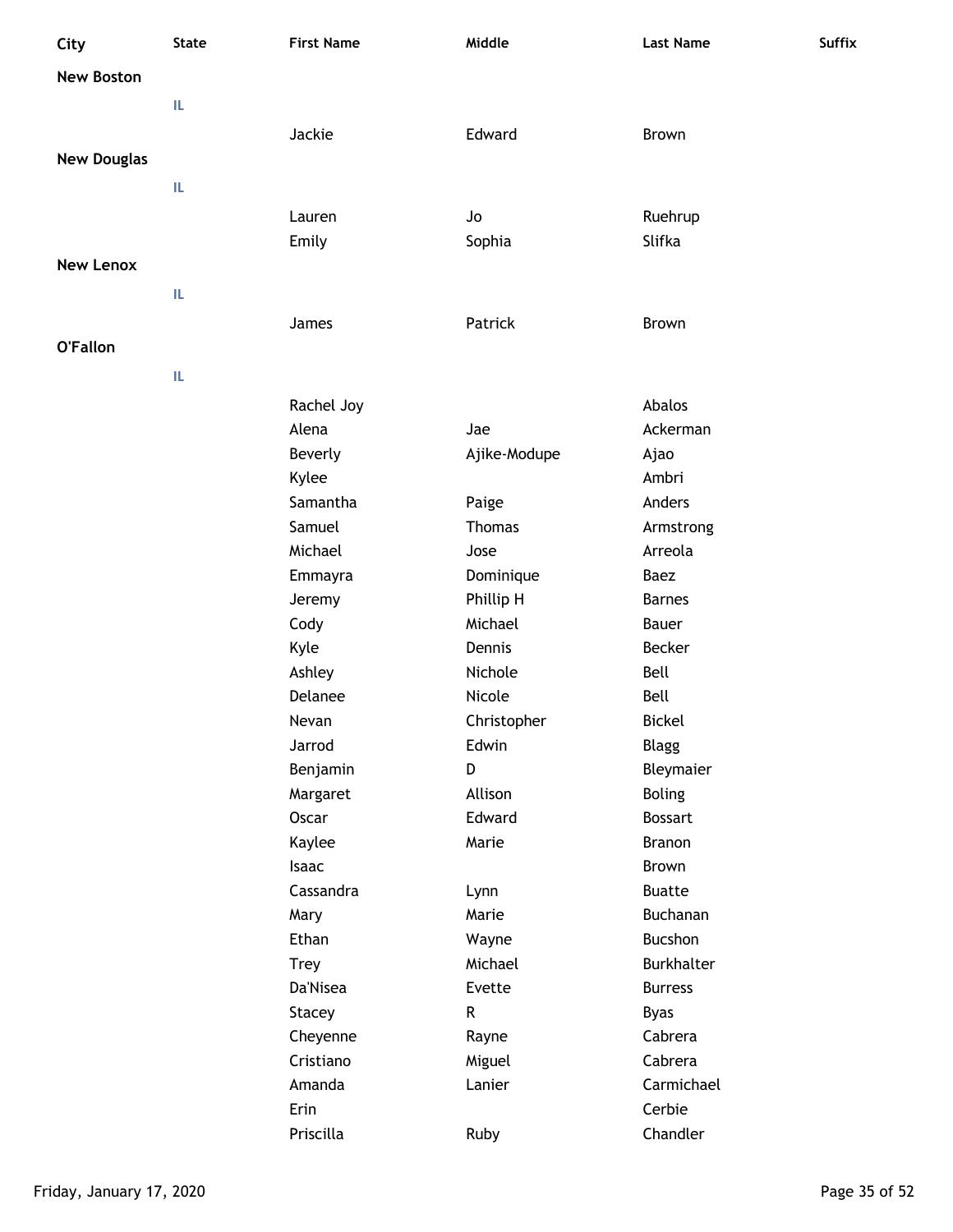**O'Fallon**

| Mary    |               |             | Christ          |    |
|---------|---------------|-------------|-----------------|----|
| Janelle |               | G           | Clark           |    |
|         | Cameron       | James       | Cole            |    |
| Carter  |               | Gedson      | Collins         |    |
| Jacob   |               | Austin      | Cook            |    |
| Kevin   |               | J           | Cooley          |    |
|         | Antoine       | Mauryce     | Crymes          | Jr |
| Kaylee  |               | Jean        | Curl            |    |
| Noah    |               | Jeffrey     | Cutter          |    |
|         | Douglas       | Aaron       | Danielson       |    |
|         | Aermondza     | Summer      | Danser          |    |
| Rachel  |               | Michelle    | Demonge         |    |
| Willow  |               | Skye        | Devine          |    |
|         | Eamonn        | Robert V V  | Dixon           |    |
| Jenna   |               | Marie       | Druse           |    |
| Joe     |               | Alexander   | Duane           |    |
| Ashlee  |               | Faith       | <b>Dunks</b>    |    |
| Daniel  |               | F           | Dunn            |    |
|         | Spencer       | Zen         | Durnell         |    |
| Kevin   |               | Tatsuya     | Earl            |    |
| Marc    |               | A           | Ellington       |    |
| Hanna   |               | Ann         | Ertel           |    |
| Lucas   |               | Andrew      | Etheridge       |    |
| Cale    |               | Emery       | Faulk           |    |
| Anna    |               | Elizabeth   | <b>Folkerts</b> |    |
|         | Emmalyne      | Ruth        | Ford            |    |
| Tristen |               | Matthew     | Fornes          |    |
| Sydney  |               | Amara       | Frewen          |    |
|         | <b>Thomas</b> | J           | Fulford         |    |
| Sherri  |               | <b>Sims</b> | Galante         |    |
|         | Stephanie     | Lynn        | Good            |    |
| Felisha |               | Michelle    | Gordon          |    |
| Kayla   |               |             | Gordon          |    |
| Logan   |               | D           | Greene          |    |
| Jacob   |               |             | Gulick          |    |
| Jenna   |               | Lynn        | Gulick          |    |
| Dakota  |               | L           | Haerter         |    |
| Taylor  |               | Caroline    | Haerter         |    |
| Gorbah  |               | A           | Hamed           |    |
|         | Timothy       | James       | Hardy           |    |
| Jordan  |               |             | Harris          |    |
| Abigail |               | Lynn        | Hart            |    |
|         |               |             |                 |    |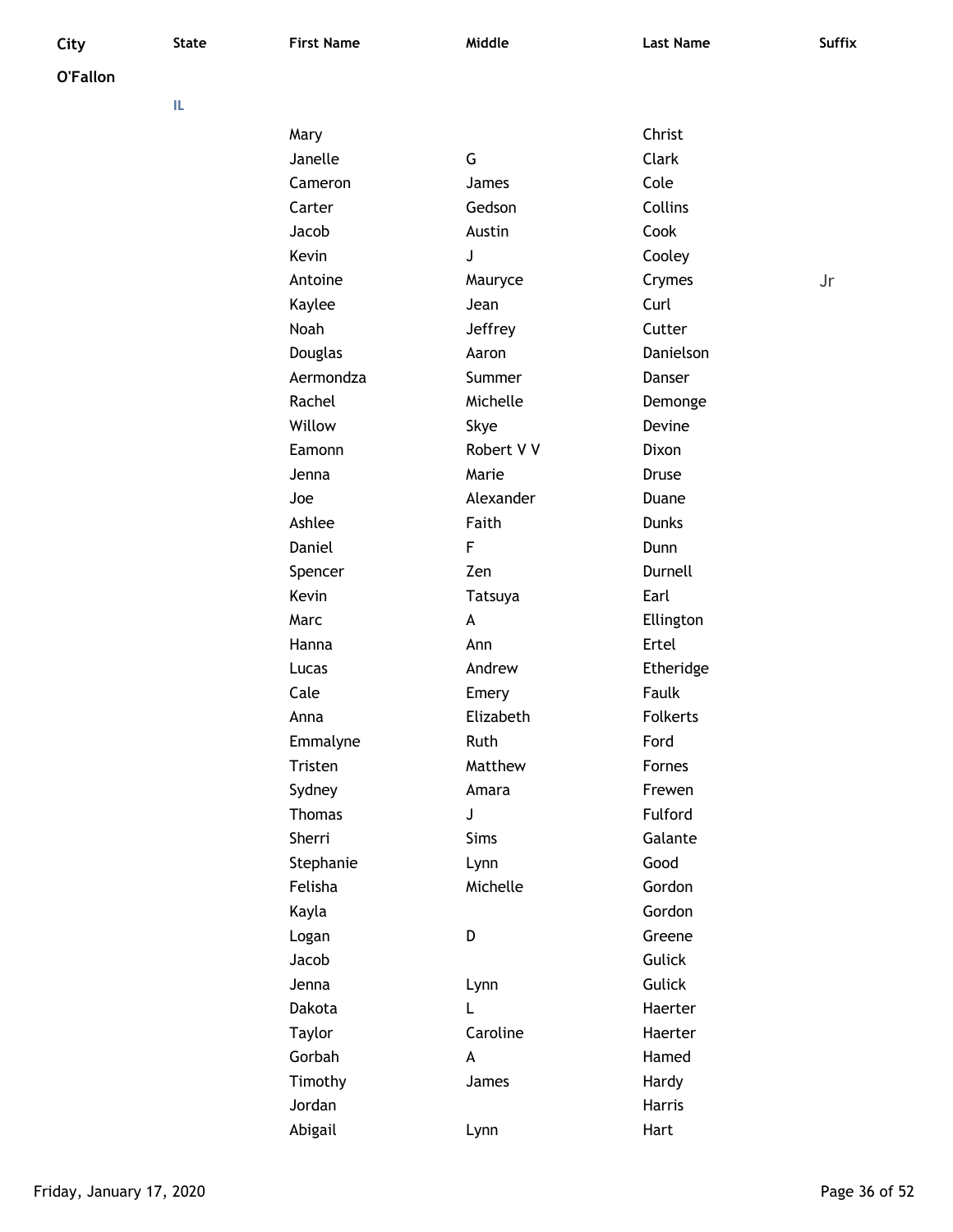| City            | <b>State</b> | <b>First Name</b> | Middle        | <b>Last Name</b> | Suffix |
|-----------------|--------------|-------------------|---------------|------------------|--------|
| <b>O'Fallon</b> |              |                   |               |                  |        |
|                 | IL.          |                   |               |                  |        |
|                 |              | Lauren            | Mackenzie     | Heaton           |        |
|                 |              | Cynthia           | L             | Henry            |        |
|                 |              | David             | R             | Henson           |        |
|                 |              | Garrett           | Wade          | Herring          |        |
|                 |              | Joe               |               | Hill             |        |
|                 |              | Jadyn             |               | Holt             |        |
|                 |              | Alex              | Desenka       | Huldisch-Vukovic |        |
|                 |              | Ginger            |               | Huskey           |        |
|                 |              | Katherine         |               | Ingebretsen      |        |
|                 |              | Alec              |               | Jenkins          |        |
|                 |              | David             |               | Johnson          |        |
|                 |              | Herlania          | Gail          | Johnson          |        |
|                 |              | Tanya             | L             | Johnson          |        |
|                 |              | Joel              |               | Juenger          |        |
|                 |              | Heather           | M             | Kerns            |        |
|                 |              | Alexandra         | A             | Klein            |        |
|                 |              | Jacob             | <b>Thomas</b> | Knaust           |        |
|                 |              | Jacob             | Ray           | Koenig           |        |
|                 |              | Sean              | Patrick       | Kolb             |        |
|                 |              | Ryan              | Kelly         | Komm             |        |
|                 |              | Leah              | Rae           | Korobey          |        |
|                 |              | <b>Breann</b>     | Clare         | Kronenberger     |        |
|                 |              | Tristen           | Alecia        | Krumenauer       |        |
|                 |              | Danielle          | Kristine      | Landvogt         |        |
|                 |              | Jessica           |               | Larson           |        |
|                 |              | Vincent           |               | Lawrence         |        |
|                 |              | Rachel            | Marie         | Lindley          |        |
|                 |              |                   | Caleb         |                  |        |
|                 |              | Benjamin          | Michelle      | Line             |        |
|                 |              | Kimberly          |               | Logan            |        |
|                 |              | Rebecca           | Grace         | Lunn             |        |
|                 |              | Seth              | Christian     | Mack             |        |
|                 |              | Theodore          | L             | Marotte          |        |
|                 |              | Kaitlyn           |               | Marrs            |        |
|                 |              | Raul              | Rafael        | Martinez         |        |
|                 |              | Brennan           | Shane         | Maxwell          |        |
|                 |              | Shavonnia         | L             | Maye             |        |
|                 |              | Samuel            | Christopher   | McArthur         |        |
|                 |              | Tyler             | Dean          | McDaniel         |        |
|                 |              | Madyson           | Elizabeth     | McKethen         |        |
|                 |              | Kaelyn            |               | McLaren          |        |
|                 |              | Grace             | June          | Meade            |        |
|                 |              | Andrew            | J             | Medina           |        |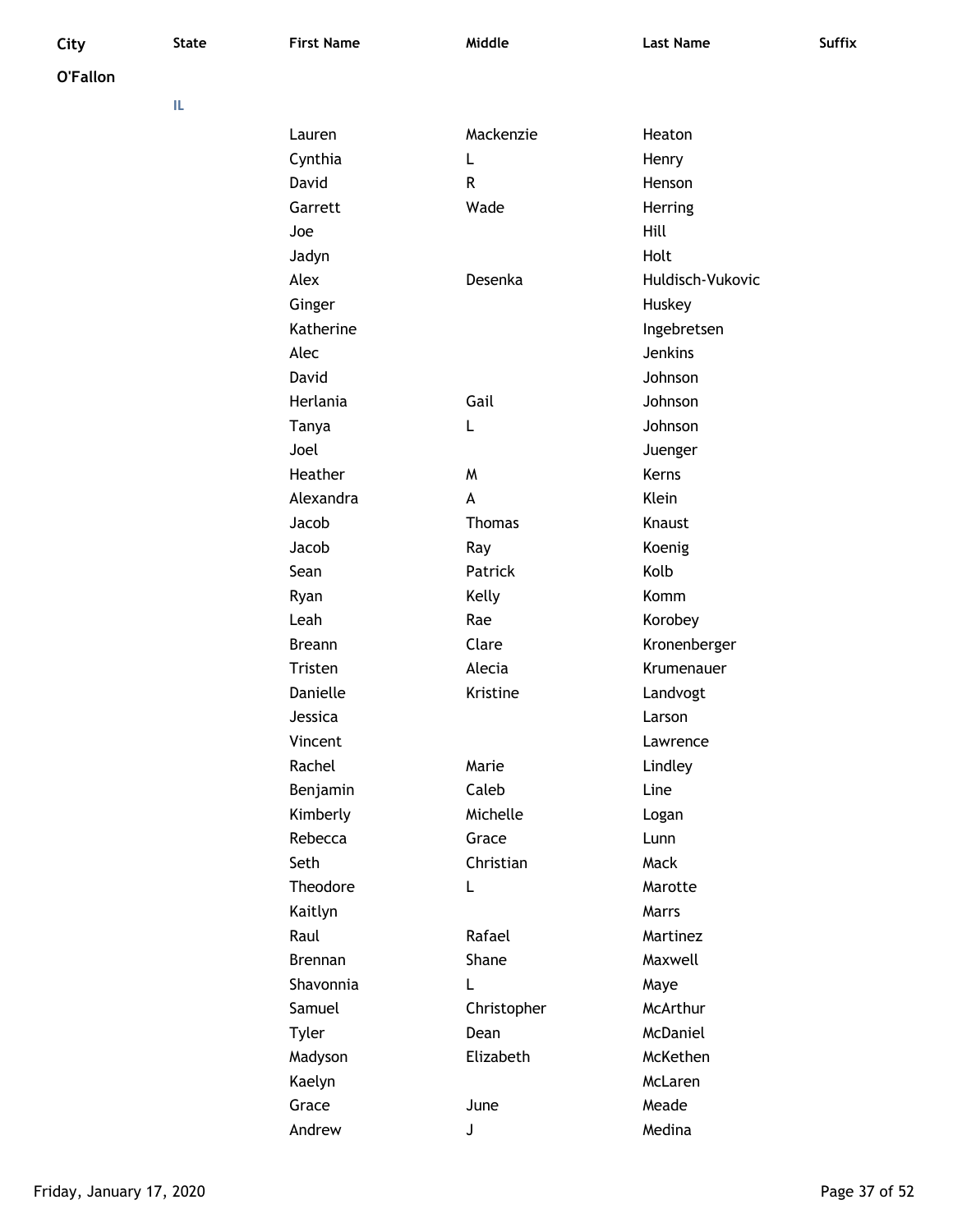**O'Fallon**

| <b>Brian</b>      |                | Medler          |   |
|-------------------|----------------|-----------------|---|
| Sarah             | Elizabeth      | Mertens         |   |
| Raymond           | Paul           | Meyer           | Ш |
| Lisa              | Rene           | Miller          |   |
| Seth              | Hayden         | Miller          |   |
| Melanie           | <b>Theresa</b> | Millsap         |   |
| Jonathan          | Abram          | Moore           |   |
| Noah              | A              | Mussatto        |   |
| Nathaniel         | Thomas         | Nadler          |   |
| Catharine         | <b>Fitts</b>   | Newton          |   |
| <b>Brittany</b>   | Marie          | Northcutt       |   |
| Paige             | Elizabeth      | <b>Nowak</b>    |   |
| Alyssa            | Paige          | Olson           |   |
| Sarah             | Katherine      | Pauly           |   |
| Austin            | Alexander      | Pershing        |   |
| Matthew           |                | Pour            |   |
| Colin             | S              | Reilmann        |   |
| Lauren            | Margaret       | Reis            |   |
| Rebecca           | F              | Reno            |   |
| Devin             | Cade           | Richardson      |   |
| Aaron             | D              | Rogers          |   |
| Jay               | Paul           | Ruffner         |   |
| <b>Carole Mae</b> | Masangcay      | Sanchez         |   |
| Kathryn           | Sue            | <b>Sanders</b>  |   |
| Elizabeth         | Pauline        | Sandheinrich    |   |
| Noleka            | Morgan         | Sandlin         |   |
| Ge-Lah            | A              | <b>Sanes</b>    |   |
| Shelby            | Lynn           | <b>Saunders</b> |   |
| Melyssa           | Holly          | Schaller        |   |
| <b>Brittany</b>   | Nicole         | Schmidtke       |   |
| Bryson            | $\sf S$        | Schuette        |   |
| Nathan            | Alan           | Schultz         |   |
| Ellie             | Gulietta       | Schur           |   |
| Jenna             | Elaine         | Schwarz         |   |
| Ashley            | Lavenia        | Scrivner        |   |
| Erin              | Elizabeth      | Sedlacek        |   |
| <b>Basil</b>      | Noel           | Shelton         |   |
| Tremayne          |                | <b>Shields</b>  |   |
| Macey             |                | Short           |   |
| Joseph            |                | Siebert         |   |
| Jennifer          | A              | Simpson         |   |
| David             | Lee            | Skittino        |   |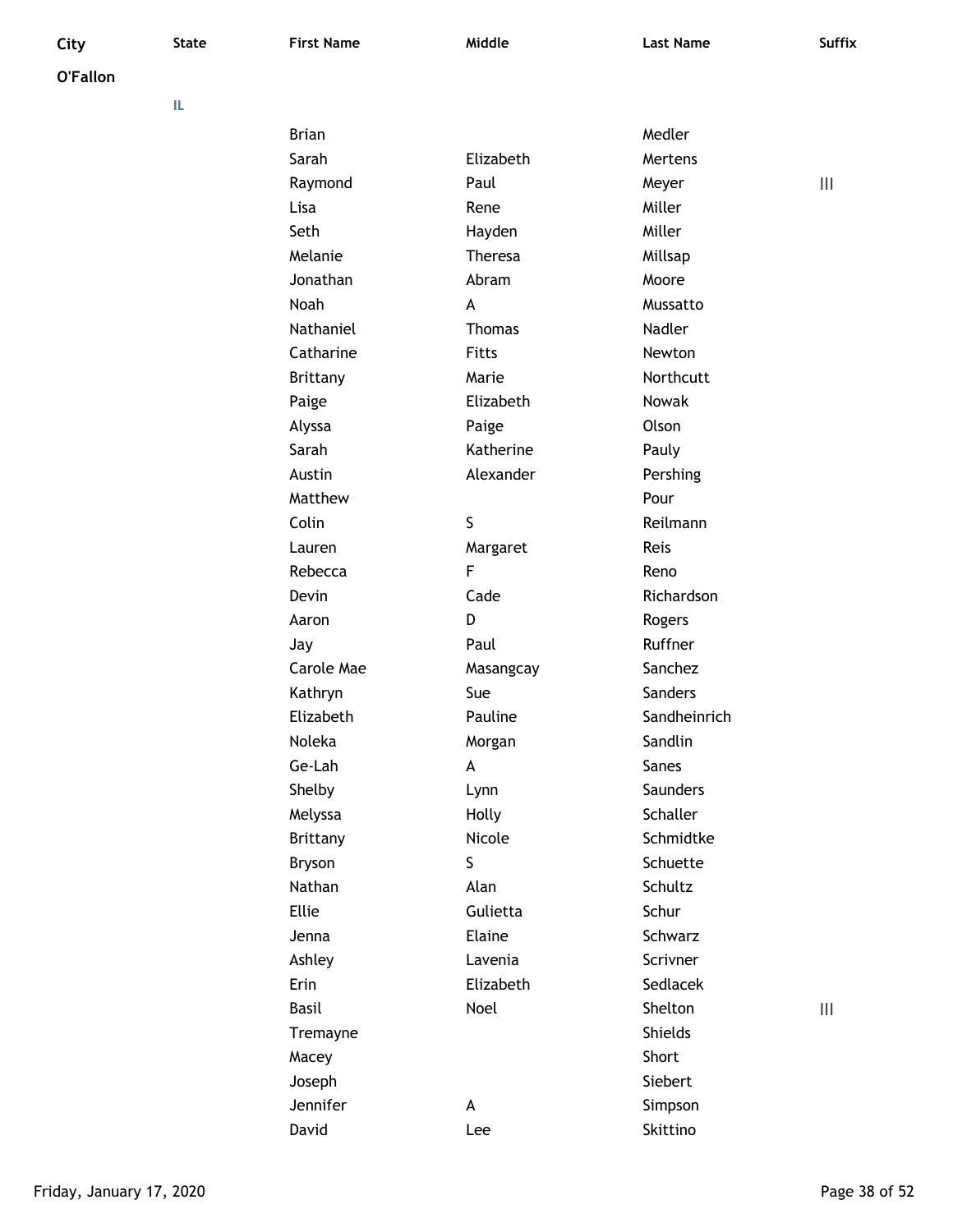| City             | <b>State</b> | <b>First Name</b>  | Middle                    | <b>Last Name</b>          | Suffix |
|------------------|--------------|--------------------|---------------------------|---------------------------|--------|
| O'Fallon         |              |                    |                           |                           |        |
|                  | IL.          |                    |                           |                           |        |
|                  |              | <b>Brett</b>       | $\boldsymbol{\mathsf{A}}$ | Smithee                   |        |
|                  |              | Melanie            | Elizabeth                 | Spinnie                   |        |
|                  |              | John               | David                     |                           |        |
|                  |              |                    | Glenn                     | Stephens<br><b>Stiles</b> |        |
|                  |              | Hayden<br>Katerina |                           |                           |        |
|                  |              |                    | Nicole<br>$\mathsf E$     | Timpson<br>Tormasi        |        |
|                  |              | James              |                           |                           |        |
|                  |              | Parker             | Edward                    | Townsend                  |        |
|                  |              | William            | Joel                      | Vargo                     |        |
|                  |              | Jessica            | Morgan                    | Voelkel                   |        |
|                  |              | <b>Brock</b>       | Maximus                   | Wade                      |        |
|                  |              | Cassandra          |                           | Weiser                    |        |
|                  |              | Matthew            | Chase                     | Whiting                   |        |
|                  |              | Christopher        |                           | Wichlac                   |        |
|                  |              | Alex               | Dale                      | Wilkinson                 |        |
|                  |              | Madison            | Claire                    | Willis                    |        |
|                  |              | Christen           | L                         | Wright                    |        |
|                  |              | David              | Max                       | Young                     |        |
|                  |              | Paige              | Elizabeth                 | Zywicki                   |        |
|                  | <b>MO</b>    |                    |                           |                           |        |
|                  |              | Bryan              | Lee                       | Rasberry                  |        |
|                  |              | Nathan             | Jack Everett              | Sewell                    |        |
|                  |              | <b>Braden</b>      |                           | Szwargulski               |        |
| <b>Okawville</b> |              |                    |                           |                           |        |
|                  | IL.          |                    |                           |                           |        |
|                  |              | Amanda             | Kay                       | Smith                     |        |
| Percy            |              |                    |                           |                           |        |
|                  |              |                    |                           |                           |        |
|                  | IL.          |                    |                           |                           |        |
|                  |              | Karley             | Ann                       | Kothe                     |        |
| Perryville       |              |                    |                           |                           |        |
|                  | <b>MO</b>    |                    |                           |                           |        |
|                  |              | Drew               | Allan                     | Korando                   |        |
| Piasa            |              |                    |                           |                           |        |
|                  | IL.          |                    |                           |                           |        |
|                  |              |                    |                           |                           |        |
|                  |              | Collin             | Matthew                   | Albert                    |        |
| Pierron          |              |                    |                           |                           |        |
|                  | IL.          |                    |                           |                           |        |
|                  |              | Ryan               | W                         | Brown                     |        |
|                  |              | Colter             | John                      | Knebel                    |        |
|                  |              | Mindy              | D                         | Langenhorst               |        |
| Pinckneyville    |              |                    |                           |                           |        |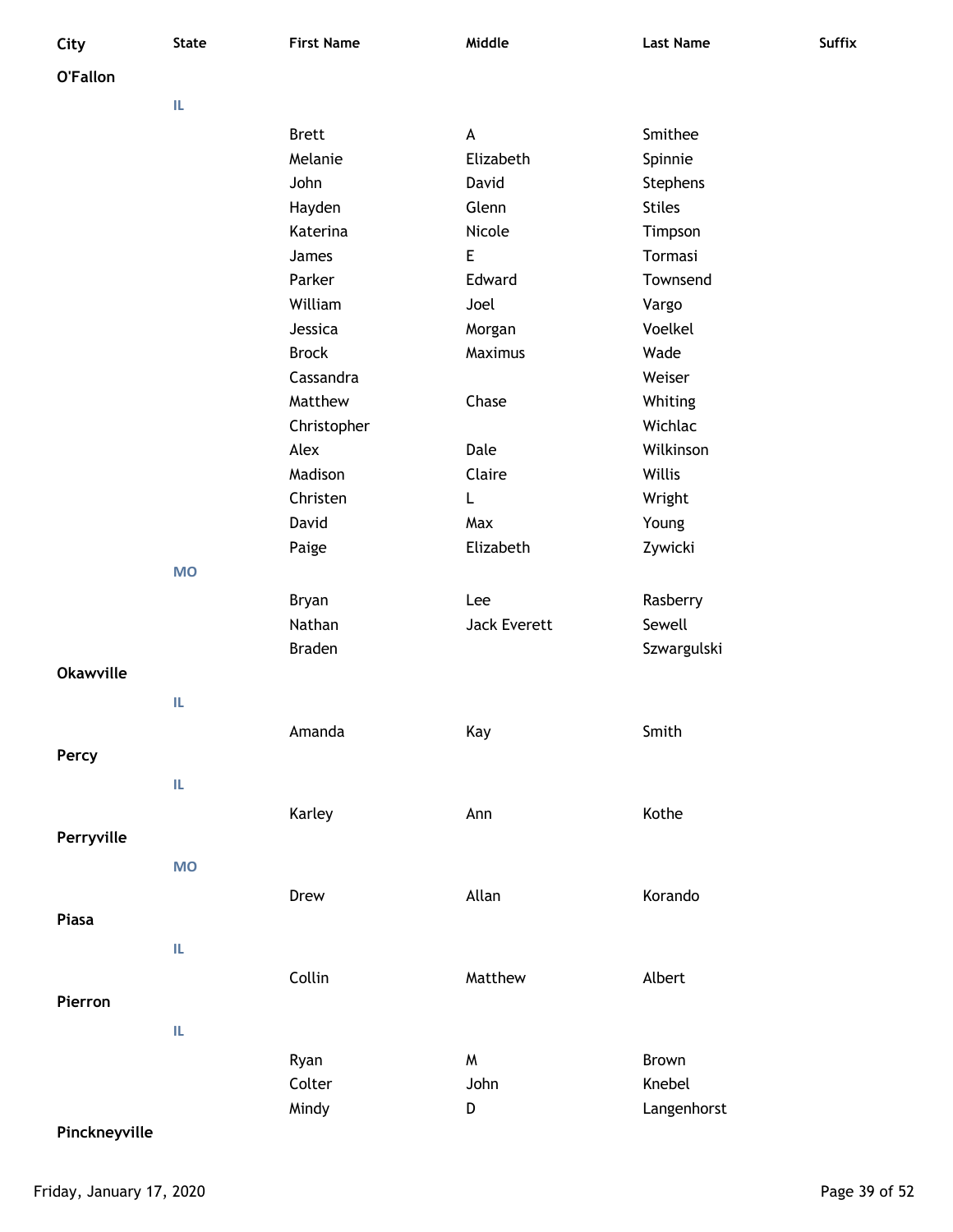| City                 | <b>State</b> | <b>First Name</b> | Middle        | <b>Last Name</b> | Suffix |
|----------------------|--------------|-------------------|---------------|------------------|--------|
| Pinckneyville        |              |                   |               |                  |        |
|                      | IL.          |                   |               |                  |        |
|                      |              |                   |               |                  |        |
|                      |              | Kylee             | Laycole       | <b>Kling</b>     |        |
|                      |              | Luke              | Anthony       | Zelasko          |        |
| Pioneer              |              |                   |               |                  |        |
|                      | <b>TN</b>    |                   |               |                  |        |
|                      |              | Steven            |               | <b>Kries</b>     |        |
| Plainview            |              |                   |               |                  |        |
|                      | IL           |                   |               |                  |        |
|                      |              | Ashli             |               | Bell             |        |
| <b>Pocahontas</b>    |              |                   |               |                  |        |
|                      | IL.          |                   |               |                  |        |
|                      |              |                   |               |                  |        |
|                      |              | Erika             | Kelly         | Caldwell         |        |
|                      |              | <b>Derek</b>      | A             | Frey             |        |
|                      |              | Tanner            | Austin        | Kinkel           |        |
|                      |              | Holly             | Ryanne        | Strader          |        |
| <b>Pontoon Beach</b> |              |                   |               |                  |        |
|                      | IL           |                   |               |                  |        |
|                      |              | Rebecca           | L             | Hartman          |        |
|                      |              | John              | Keith         | Kelley           |        |
|                      |              | Austin            | <b>Bryant</b> | Schleper         |        |
| Prairie Du Rocher    |              |                   |               |                  |        |
|                      | IL.          |                   |               |                  |        |
|                      |              | Angelina          | Marcelline    | Mollet           |        |
|                      |              | Cianan            | Rebb          | Sabo             |        |
| <b>Red Bud</b>       |              |                   |               |                  |        |
|                      | IL.          |                   |               |                  |        |
|                      |              |                   |               |                  |        |
|                      |              | Jason             |               | Bauer            |        |
|                      |              | Stefan            | D             | Bauer            |        |
|                      |              | Jesse             |               | <b>Baxter</b>    |        |
|                      |              | Gabrielle         | Faustina      | Bievenue         |        |
|                      |              | Sydney            | Boyd          | <b>Burgess</b>   |        |
|                      |              | Nicole            | Ann           | Chastain         |        |
|                      |              | Elizabeth         | Anne          | Crawford         |        |
|                      |              | Nathan            | <b>Thomas</b> | Cross            |        |
|                      |              | Shane             | A             | Evans            |        |
|                      |              | Joe               | Arthur        | Goeddel          |        |
|                      |              | Devon             | $\mathsf{T}$  | Groves           |        |
|                      |              | Hope              | Elizabeth     | Guebert          |        |
|                      |              | Annalee           | Belle         | Halstead         |        |
|                      |              | Emma              | <b>Breann</b> | Johnson          |        |
|                      |              | Katie             | Lynn          | Jones            |        |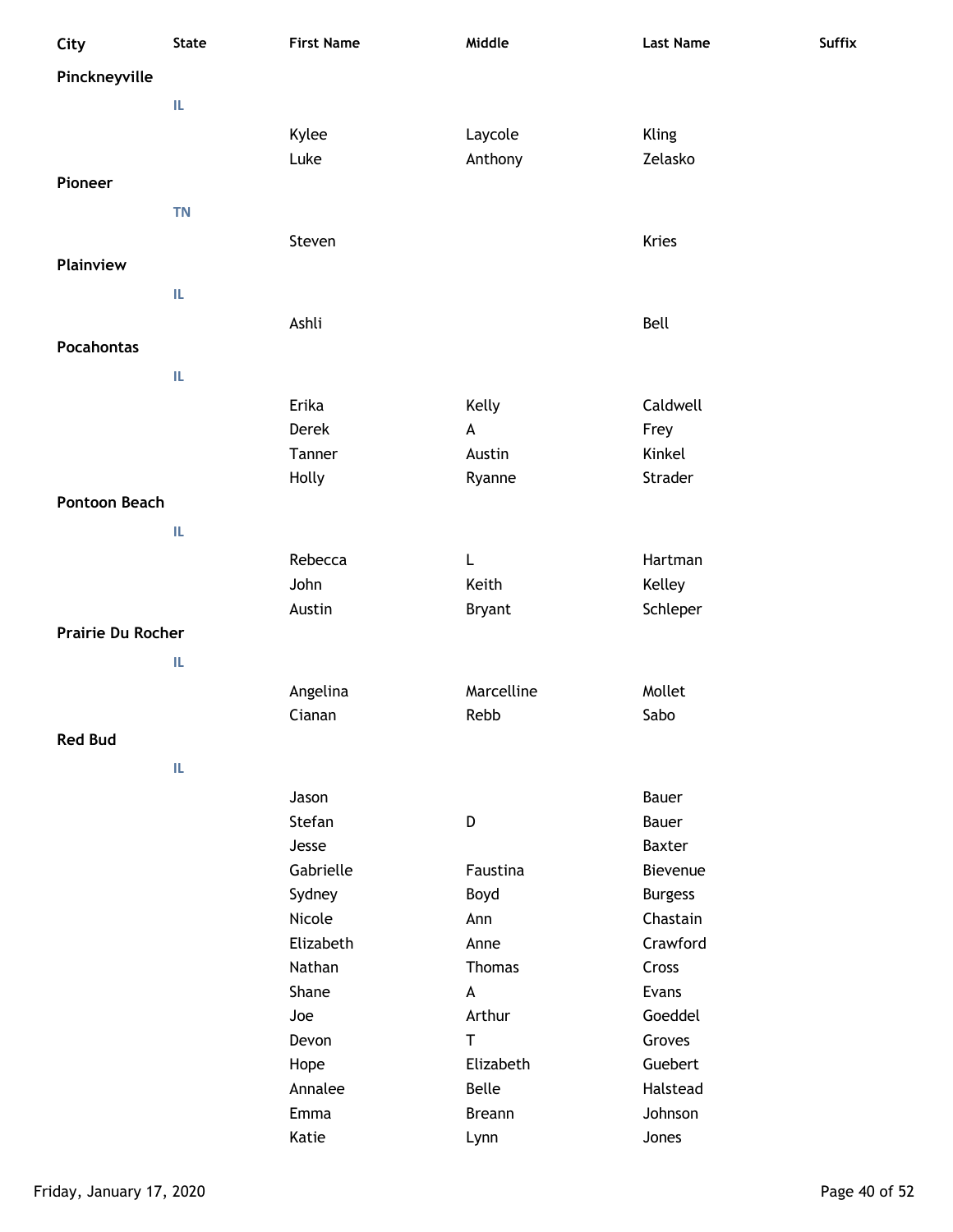| City                 | <b>State</b> | <b>First Name</b> | Middle        | <b>Last Name</b> | Suffix |
|----------------------|--------------|-------------------|---------------|------------------|--------|
| <b>Red Bud</b>       |              |                   |               |                  |        |
|                      | IL.          |                   |               |                  |        |
|                      |              |                   |               |                  |        |
|                      |              | Matthew           | A             | Koester          |        |
|                      |              | Sean              |               | Landgraf         |        |
|                      |              | Caleb             |               | Langrehr         |        |
|                      |              | Sandra            | Marie         | Longoria         |        |
|                      |              | Erica             | $\mathsf C$   | Mehring          |        |
|                      |              | Leah              | Marie         | Mehring          |        |
|                      |              | Lydia             | Sue           | Mehring          |        |
|                      |              | <b>Bailey</b>     |               | Montroy          |        |
|                      |              | Dennis            |               | Murray           |        |
|                      |              | Alycia            | Anne          | Remick           |        |
|                      |              | Caleb             | Allen         | Riechmann        |        |
|                      |              | Hannah            | J             | Sochowski        |        |
|                      |              | Darrian           | <b>Brooke</b> | Stapleton        |        |
|                      |              | Caleb             | ${\sf R}$     | Stryker          |        |
|                      |              | Cora              | D             | <b>Trask</b>     |        |
|                      |              | Seth              | Marlin        | <b>Trask</b>     |        |
|                      |              | Claudia           | Catherine Ann | Watters          |        |
| Renault              |              |                   |               |                  |        |
|                      | IL           |                   |               |                  |        |
|                      |              | Austin            | ${\sf R}$     | Crimm            |        |
| Rockwood             |              |                   |               |                  |        |
|                      |              |                   |               |                  |        |
|                      | IL.          |                   |               |                  |        |
|                      |              | Stevie            | Marie         | Gilbert          |        |
|                      |              | Jessica           | Lynn          | Handel           |        |
| Roxana               |              |                   |               |                  |        |
|                      | IL.          |                   |               |                  |        |
|                      |              | Joseph            | William       | Wuest            |        |
| Ruma                 |              |                   |               |                  |        |
|                      |              |                   |               |                  |        |
|                      | IL.          |                   |               |                  |        |
|                      |              | Madison           |               | Baum             |        |
|                      |              | Ashley            | Nicole        | Mullins          |        |
|                      |              | Christopher       | James         | Scherle          |        |
| <b>Saint Charles</b> |              |                   |               |                  |        |
|                      | <b>MO</b>    |                   |               |                  |        |
|                      |              | Ethan             | P             | Hulsey           |        |
| Saint Jacob          |              |                   |               |                  |        |
|                      | IL           |                   |               |                  |        |
|                      |              |                   |               |                  |        |
|                      |              | Payton            | Elise         | <b>Bode</b>      |        |
|                      |              | <b>Bradley</b>    | A             | <b>Brewer</b>    |        |
|                      |              | Kailey            | Elizabeth     | Daniel           |        |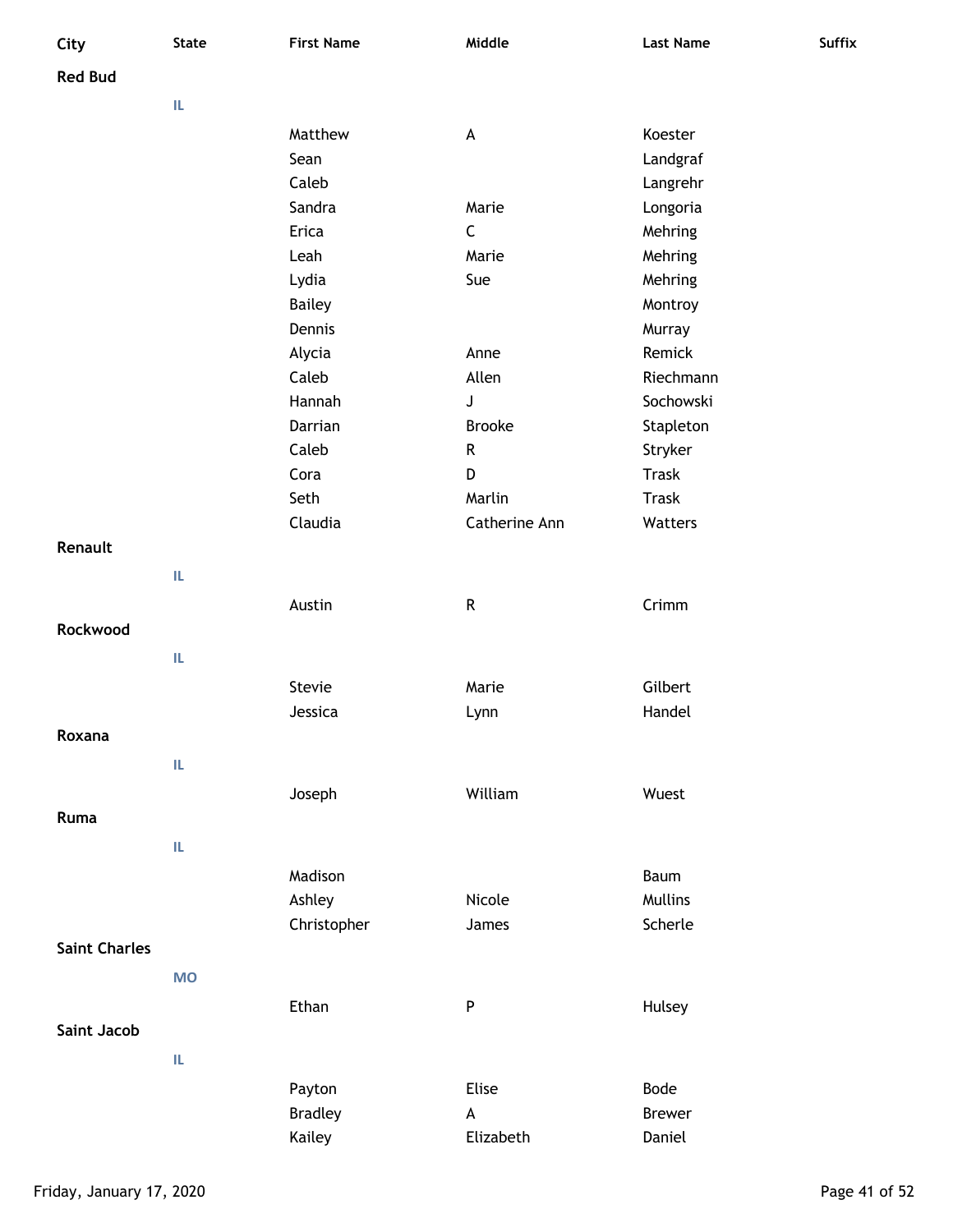| City                | <b>State</b> | <b>First Name</b> | Middle       | <b>Last Name</b> | Suffix       |
|---------------------|--------------|-------------------|--------------|------------------|--------------|
| Saint Jacob         |              |                   |              |                  |              |
|                     | IL           |                   |              |                  |              |
|                     |              | Brendan           | J            | Evanoff          |              |
|                     |              | Misty             |              | Garrison         |              |
|                     |              | David             | Douglas      | Gross            | Jr           |
|                     |              | Megan             |              | Kulage           |              |
|                     |              | Kaleb             | <b>Bryce</b> | LaFrance         |              |
|                     |              | Taylor            | Jordan       | <b>McVicar</b>   |              |
|                     |              | Jason             | Thomas       | Mersinger        |              |
|                     |              | Kaia              | J            | Mizohata         |              |
|                     |              | Nicholas          | W            | Muniz            |              |
|                     |              | Thomas            | Joseph       | Petroski         | $\vert\vert$ |
|                     |              | Margaret          | Angela       | <b>Rokos</b>     |              |
|                     |              | William           | $\sf T$      | Thomas           |              |
| <b>Saint Libory</b> |              |                   |              |                  |              |
|                     | IL.          |                   |              |                  |              |
|                     |              | Tyler             | Daniel       | Forsythe         |              |
|                     |              | Dawn              | Cathleen     | Hunt             |              |
|                     |              | Mason             |              | Lakatos          |              |
|                     |              | Courtney          | Nicole       | Patton           |              |
|                     |              | Lylee             | Ann          | Scott            |              |
| <b>Saint Louis</b>  |              |                   |              |                  |              |
|                     | <b>MO</b>    |                   |              |                  |              |
|                     |              | Kelly             |              | Brown            |              |
|                     |              | Curtis            | Calvin       | Cawvey           |              |
|                     |              | Nicole            |              | Dwyer            |              |
|                     |              | Erdal             |              | Gledovic         |              |
|                     |              | Alex              | Paul         | Goetten          |              |
|                     |              | Joseph            | $\mathsf C$  | Hampton          | Sr           |
|                     |              | Montez            |              | Harlen           |              |
|                     |              | Emma              | Svetlana     | List             |              |
|                     |              | Kevin             | Jonathan     | Mennel           |              |
|                     |              | Brittany          | Jean         | Neely            |              |
|                     |              | Caleb             |              | Santarelli       |              |
|                     |              | Christopher       | David        | Stanesa          |              |
| <b>Saint Peters</b> |              |                   |              |                  |              |
|                     | <b>MO</b>    |                   |              |                  |              |
|                     |              | Edward            |              | Kimani           |              |
| Salem               |              |                   |              |                  |              |
|                     | IL.          |                   |              |                  |              |
|                     |              | <b>Brett</b>      | Lee          | Hall             |              |
| Scheller            |              |                   |              |                  |              |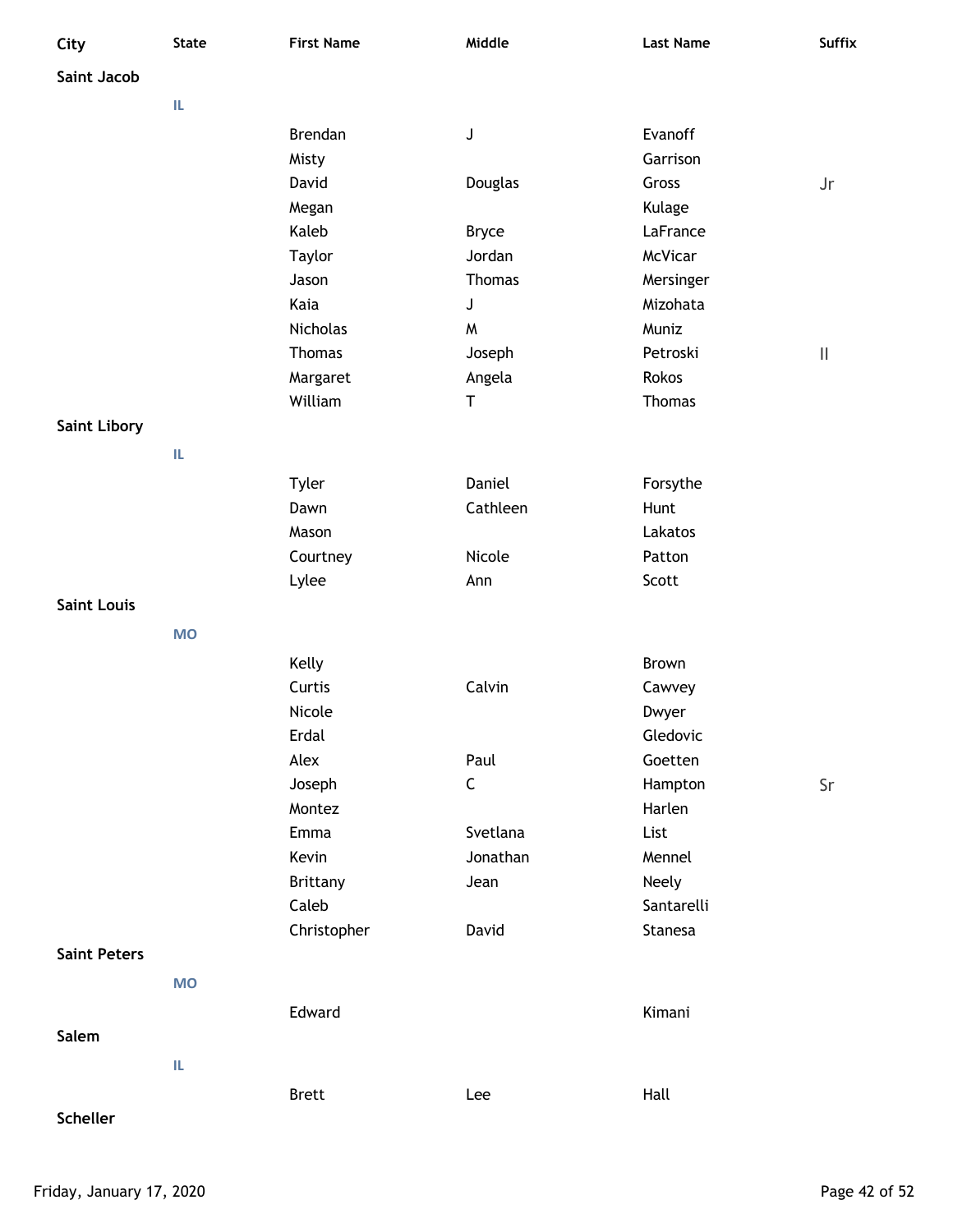| City             | <b>State</b> | <b>First Name</b>     | Middle         | <b>Last Name</b> | Suffix                                |
|------------------|--------------|-----------------------|----------------|------------------|---------------------------------------|
| Scheller         |              |                       |                |                  |                                       |
|                  | IL           |                       |                |                  |                                       |
|                  |              |                       |                |                  |                                       |
| <b>Scott AFB</b> |              | Emma                  | Rose           | Banach           |                                       |
|                  |              |                       |                |                  |                                       |
|                  | IL           |                       |                |                  |                                       |
|                  |              | Heidi                 | M              | Angermeier       |                                       |
|                  |              | Kamille               | Monique        | Asuncion         |                                       |
|                  |              | Laura                 | Lynn           | <b>Burch</b>     |                                       |
|                  |              | Lyntashia             |                | Connell          |                                       |
|                  |              | Carson                | Tyler          | Cox              |                                       |
|                  |              | Angelique             | M              | Duran            |                                       |
|                  |              | <b>Brian</b>          | Richard        | Eshleman         | $\begin{array}{c} \hline \end{array}$ |
|                  |              | Darian                | Edyn           | Gebhardt         |                                       |
|                  |              | Joana                 | Jannet         | Hammonds         |                                       |
|                  |              | Erin                  |                | Huffman          |                                       |
|                  |              | Deanna                | Elaine         | Juul             |                                       |
|                  |              | Justin                | Patrick        | Le Tourneau      |                                       |
|                  |              | Shalinda              |                | McDuffie         |                                       |
|                  |              | Kaeli                 | <b>Brianne</b> | Ross             |                                       |
|                  |              | Matthew               | J              | Rupp             |                                       |
|                  |              | Jacob                 | A              | Silva-Dreyer     |                                       |
|                  |              | Kathryn               | Lauree         | Swift            |                                       |
|                  |              | Andrew                | Paul           | Thompson         |                                       |
|                  |              | Danielle              |                | Trzepacz         |                                       |
|                  |              | Manny                 | Manuel         | Vendrell         |                                       |
|                  |              | Ashley                |                | Watts            |                                       |
|                  |              | Cassandra<br>Danielle |                | Welker<br>Wilson |                                       |
|                  |              | Keon                  | $\mathsf C$    | Wright           |                                       |
| Shiloh           |              |                       |                |                  |                                       |
|                  |              |                       |                |                  |                                       |
|                  | IL           |                       |                |                  |                                       |
|                  |              | <b>Brandon</b>        | Peter          | Almind           |                                       |
|                  |              | Christina             | Michelle       | Armour           |                                       |
|                  |              | Zachary               |                | Baty             |                                       |
|                  |              | Bryan                 | Austin         | <b>Bouas</b>     |                                       |
|                  |              | Carissa               | D              | Courtney         |                                       |
|                  |              | Olivia                | Ellen          | Crader           |                                       |
|                  |              | James                 | ${\sf R}$      | Crane            |                                       |
|                  |              | Margeaux              | Kelly          | Crane            |                                       |
|                  |              | Dayne                 | A              | Edinger          |                                       |
|                  |              | <b>Brianna</b>        |                | Ferguson         |                                       |
|                  |              | Jordan                | Edward         | Flanigan         |                                       |
|                  |              | Lincoln               | <b>Drayer</b>  | Herbert          |                                       |
|                  |              | Claire                | W              | Hoover           |                                       |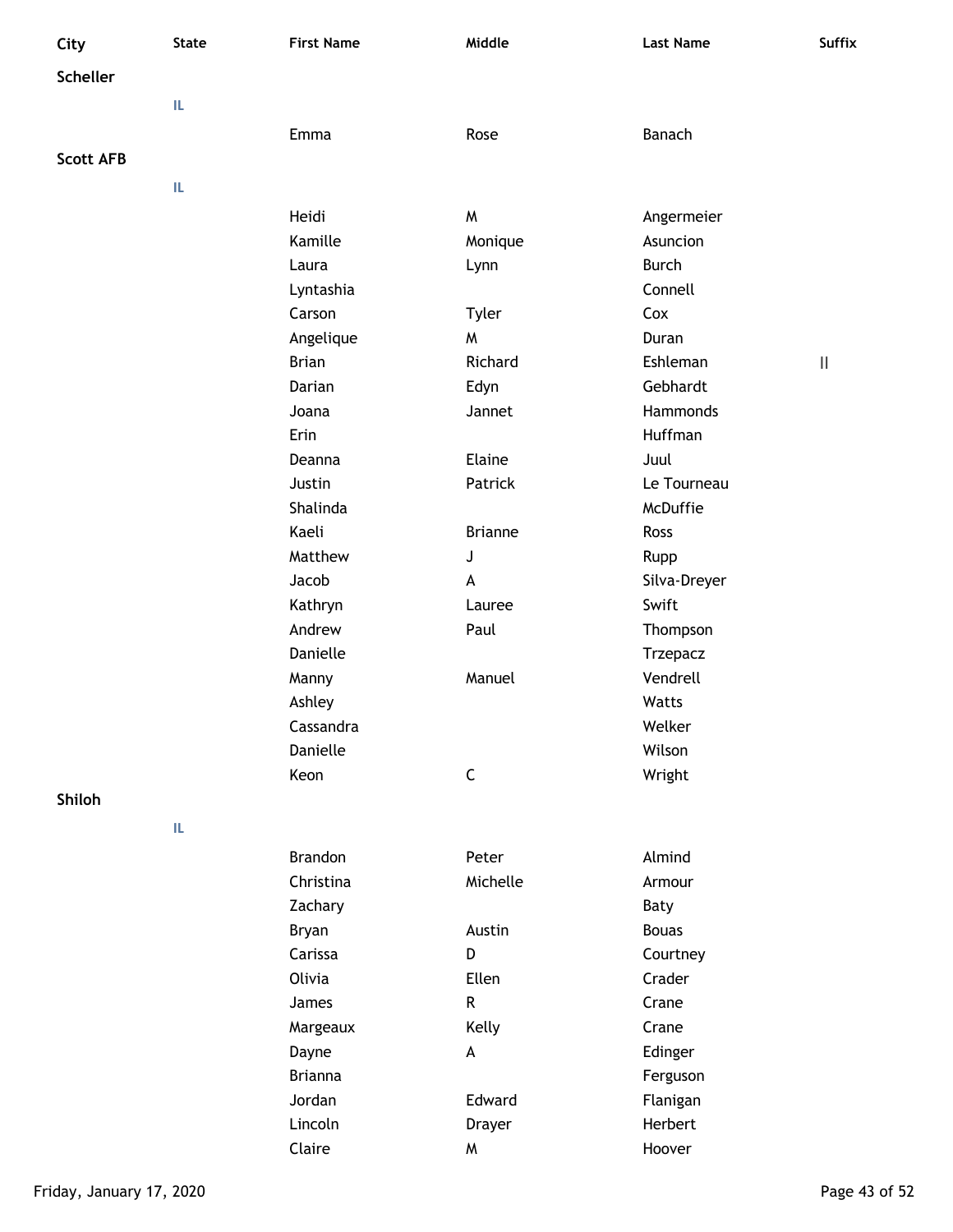| City     | <b>State</b> | <b>First Name</b> | Middle         | <b>Last Name</b> | Suffix |
|----------|--------------|-------------------|----------------|------------------|--------|
| Shiloh   |              |                   |                |                  |        |
|          | IL           |                   |                |                  |        |
|          |              | Quinisha          | L              | Huggins          |        |
|          |              | Shirley           |                | Kim              |        |
|          |              | Lisa              | Denise         | Lee              |        |
|          |              | Ava               | Mary Elizabeth | Merrifield       |        |
|          |              | Lauren            | Grace          | Merrifield       |        |
|          |              | Irina             |                | Mosley           |        |
|          |              | Kelsie            |                | Porter           |        |
|          |              | Nzinga            | ${\sf N}$      | Rhodes           |        |
|          |              | Howard            | Eugene         | Robinson         | Jr     |
|          |              | <b>Hsing</b>      | Yi             | Simpson          |        |
|          |              | Shane             | Alan           | Smith            |        |
|          |              | <b>Ezekiel</b>    | John           | Snyder           |        |
|          |              | Emily             | Marie          | Sorenson         |        |
|          |              | Robert            | Noah           | Soriano          | Jr     |
|          |              | Andrea            | Lynn           | Whitaker         |        |
|          |              | Chieh Yu          |                | Yang             |        |
|          |              | Amy               | Marie          | Yates            |        |
|          |              | Rod               | Orville        | Yehling          |        |
| Smithton |              |                   |                |                  |        |
|          | IL.          |                   |                |                  |        |
|          |              | Julie             | M              | <b>Boekers</b>   |        |
|          |              | Kelsey            | Elizabeth      | Collins          |        |
|          |              | Abigail           | $\sf V$        | Ernst            |        |
|          |              | Ellyse            | Christine      | Fischer          |        |
|          |              | Luke              | K              | Frisse           |        |
|          |              | Mckenzie          | Ann            | Goddard          |        |
|          |              | Colin             | <b>Bryant</b>  | Gray             |        |
|          |              | Chad              |                | Harris           |        |
|          |              | Meaghan           | Ranae          | Kreighbaum       |        |
|          |              | Tessa             | Louise         | Moorehead        |        |
|          |              | Mikaela           | Ann            | Mueller          |        |
|          |              | Zachary           | William        | Muir             |        |
|          |              | Madison           |                | Nelson           |        |
|          |              | Dylan             | Jacob          | Otten            |        |
|          |              | Hannah            | Michelle       | Parke            |        |
|          |              | Kenneth           | $\mathsf S$    | Reis             |        |
|          |              | Angela            | Ann            | Sanders          |        |
|          |              | Lindsay           |                | Scharf           |        |
|          |              | Donald            | W              | Shepherd         |        |
|          |              | Rachel            | Victoria       | Spearing         |        |
|          |              | Kali              |                | Springer         |        |
|          |              | Alexis            | May            | Stanfield        |        |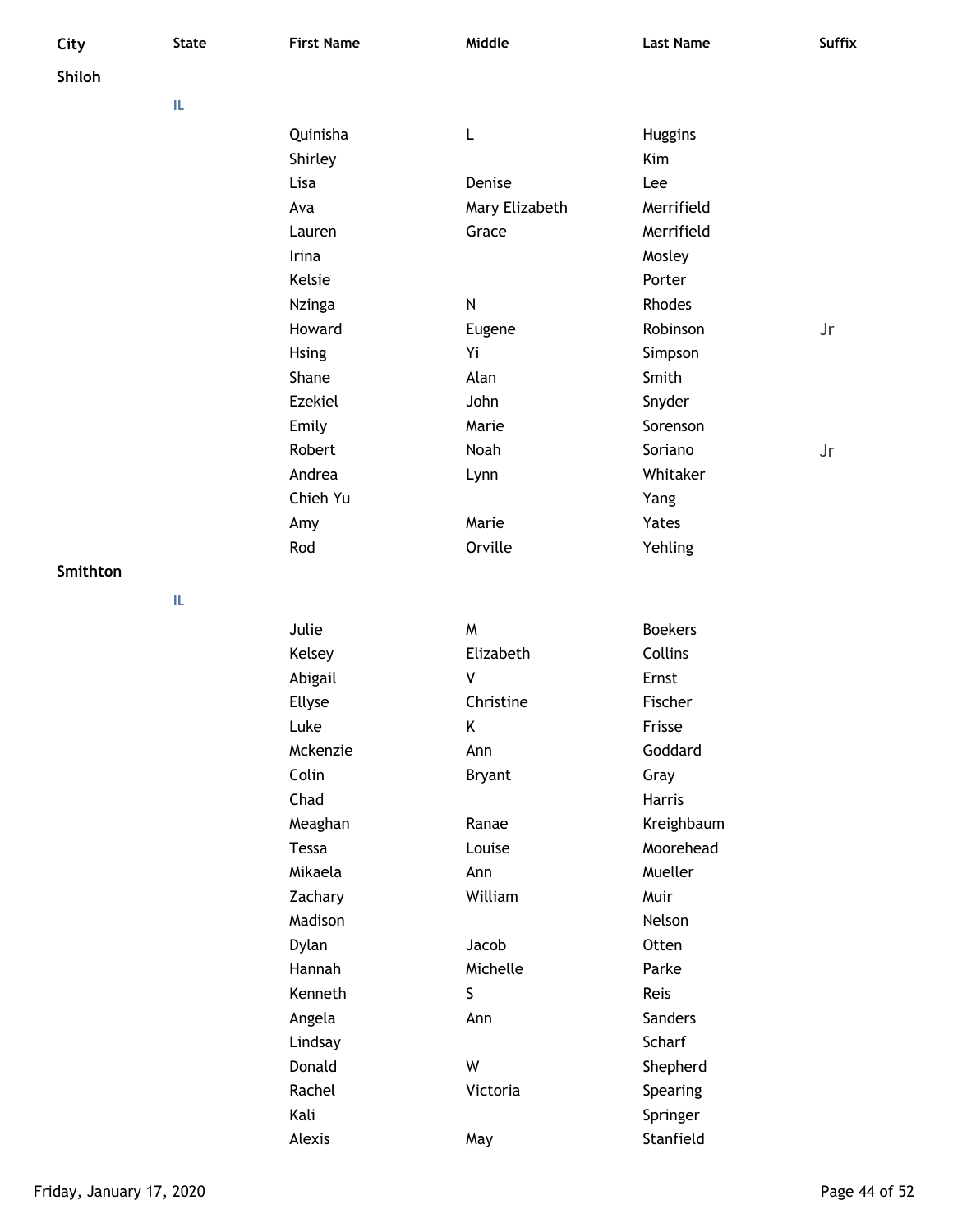| City                | <b>State</b> | <b>First Name</b> | Middle      | <b>Last Name</b> | Suffix |
|---------------------|--------------|-------------------|-------------|------------------|--------|
| Smithton            |              |                   |             |                  |        |
|                     | IL.          |                   |             |                  |        |
|                     |              | Dakota            | Ray         | Swanson          |        |
| Sparta              |              |                   |             |                  |        |
|                     |              |                   |             |                  |        |
|                     | IL           |                   |             |                  |        |
|                     |              | Talesha           |             | <b>Brooks</b>    |        |
|                     |              | Anita             | Marie       | <b>Burns</b>     |        |
|                     |              | Ava               | Noelle      | Corbin           |        |
|                     |              | Katie             | Lamae       | <b>Daniels</b>   |        |
|                     |              | Mark              | E           | Duty             |        |
|                     |              | Elizabeth         | May         | Gregory          |        |
|                     |              | Eli               |             | Hamilton         |        |
|                     |              | Alison            | E           | Hartmann         |        |
|                     |              | Brandi            | ${\sf N}$   | Johnson-Rodgers  |        |
|                     |              | Isabella          | Genevieve   | Jones            |        |
|                     |              | Rachel            | Marie       | Kahle            |        |
|                     |              | Halley            | Lynn        | Loucks           |        |
|                     |              | Cora              | J           | Rhodes           |        |
|                     |              | Alysa             | Adrien      | Slaven           |        |
|                     |              | Rylee             | $\mathsf C$ | Wilson           |        |
| Springfield         |              |                   |             |                  |        |
|                     | IL.          |                   |             |                  |        |
|                     |              | <b>Blake</b>      | Lowell      | Chastain         |        |
|                     |              | Adam              | Richard     | Nieto            |        |
|                     |              | Cody              | Joseph      | Schaefer         |        |
| <b>St Augustine</b> |              |                   |             |                  |        |
|                     | FL.          |                   |             |                  |        |
|                     |              |                   |             |                  |        |
|                     |              | Christopher       | $\sf S$     | Brown            |        |
| St Mary's           |              |                   |             |                  |        |
|                     | <b>KS</b>    |                   |             |                  |        |
|                     |              | Daniel            | $\sf T$     | Bobka            |        |
| <b>Staunton</b>     |              |                   |             |                  |        |
|                     | IL           |                   |             |                  |        |
|                     |              | Robert            |             | Alnwick          |        |
|                     |              | Lewis             | Edward      | Anderson         |        |
|                     |              | Matthew           | Scott       | Dustmann         |        |
|                     |              | Caleb             | $\mathsf O$ | Hartwig          |        |
|                     |              | Natalie           | E           | Kovaly           |        |
|                     |              | Michael           | Edward      | Nevills          |        |
|                     |              | Adam              | Charles     | Sievers          |        |
| Steeleville         |              |                   |             |                  |        |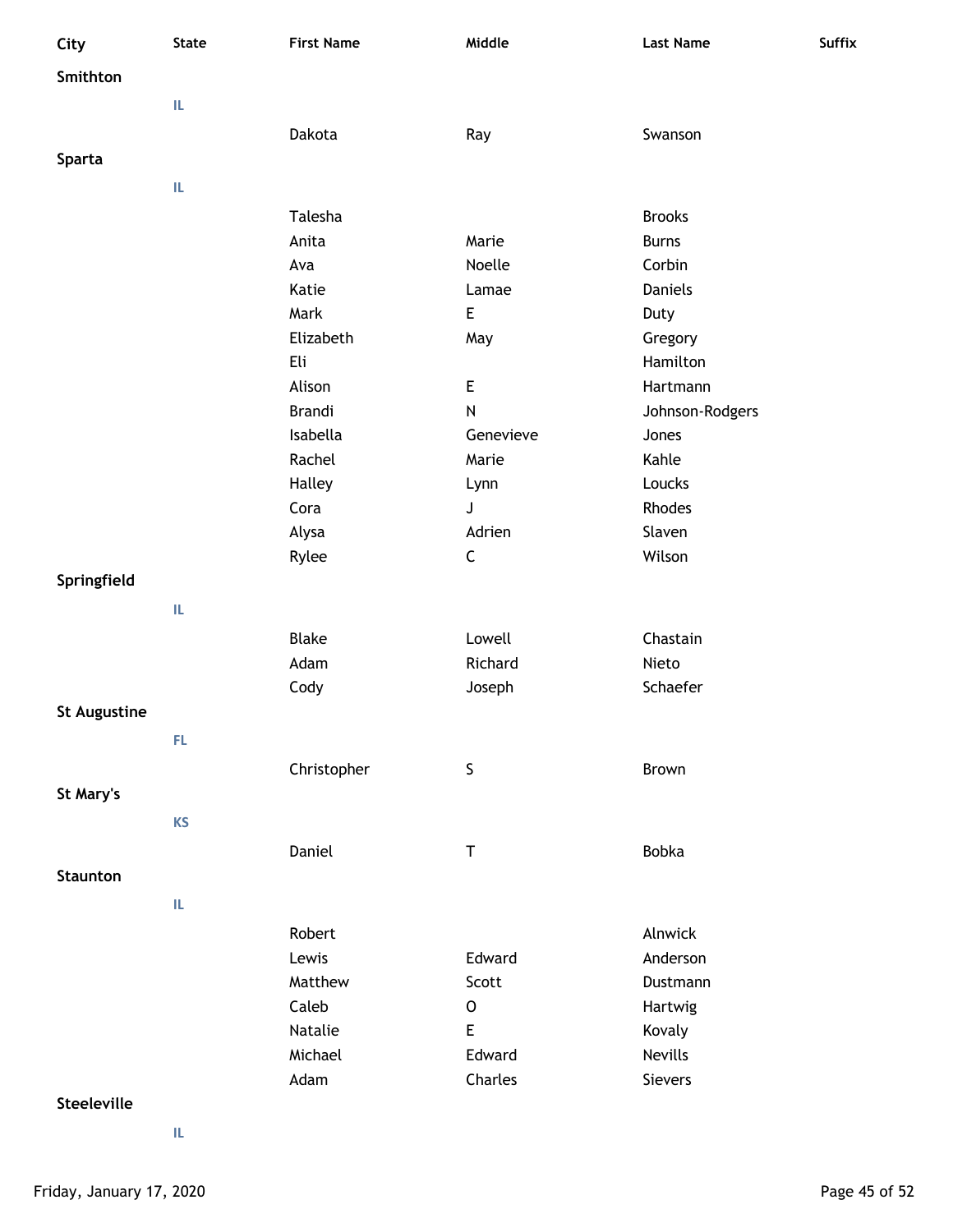| City        | <b>State</b> | <b>First Name</b> | Middle       | <b>Last Name</b> | Suffix |
|-------------|--------------|-------------------|--------------|------------------|--------|
| Steeleville |              |                   |              |                  |        |
|             | IL           |                   |              |                  |        |
|             |              | Amira             | Samir        | Al-Jassim        |        |
|             |              | Caylyn            | Dawn         | Asher            |        |
|             |              | Logan             |              | <b>Blind</b>     |        |
|             |              | Morgan            | Emily        | Bockhorn         |        |
|             |              | Austin            | L            | Byer             |        |
|             |              | Madalynn          | Clarice      | Gordon           |        |
|             |              | Alison            | Lee          | Howell           |        |
|             |              | Savannah          | Rose         | Kumke            |        |
|             |              | Kiersten          | J            | Lutz             |        |
|             |              | <b>Brandon</b>    | Scott        | Middendorf       |        |
|             |              | Madeline          | Marie        | Millsap          |        |
|             |              | Scott             | Allen        | Mueller          |        |
|             |              | Julia             | Marie        | Niepert          |        |
|             |              | Christopher       | Michael      | Wilson           |        |
| Swansea     |              |                   |              |                  |        |
|             | IL.          |                   |              |                  |        |
|             |              | Miranda           | Lexi         | Bergman          |        |
|             |              | Christopher       | Cole         | <b>Bishop</b>    |        |
|             |              | Emily             | W            | <b>Breunig</b>   |        |
|             |              | Luke              | Joseph       | <b>Breunig</b>   |        |
|             |              | Jessica           | Lynn         | Brown            |        |
|             |              | Jared             | Hughes       | <b>Buss</b>      |        |
|             |              | Michael           |              | Byrd             |        |
|             |              | Deborah           | L            | Chavez           |        |
|             |              | Kaitlyn           | Deane        | Coppage          |        |
|             |              | Ashlyn            | <b>Brady</b> | Cross            |        |
|             |              | Larry             |              | Crump            |        |
|             |              | Jonathan          |              | DeRousse         |        |
|             |              | Benjamin          | J            | <b>Dinges</b>    |        |
|             |              | <b>Billie</b>     | Jean         | Elliott          |        |
|             |              | Shae              | Marie        | Elwood           |        |
|             |              | Landon            | $\sf U$      | Gaxiola          |        |
|             |              | Christian         | W            | Hagan            |        |
|             |              | Solomon           | Showly       | Hall             |        |
|             |              | Zanae             | Dahyanah     | Hall             |        |
|             |              | Zazzlyn           | Dalajah      | Hall             |        |
|             |              | Z'Kaye            | Daleese      | Hall             |        |
|             |              | Sarah             |              | Havel            |        |
|             |              | Andrew            | Michael      | Hutsch           |        |
|             |              | Todd              | J            | Jahr             |        |
|             |              | Christopher       | Robin        | Jareo            |        |

Theresa Tamyra Blumelle Johnson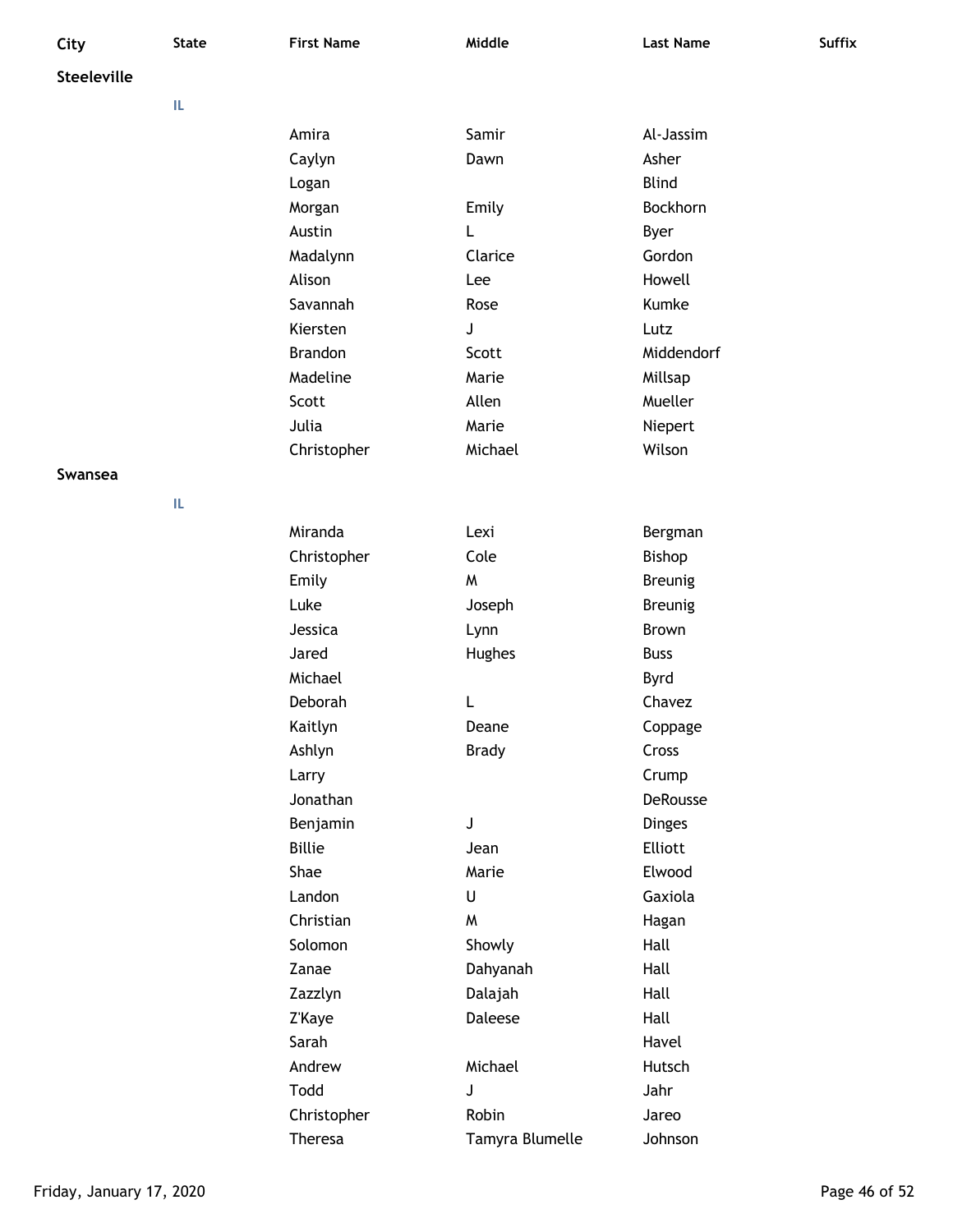| City     | <b>State</b> | <b>First Name</b> | Middle        | <b>Last Name</b> | <b>Suffix</b>                         |
|----------|--------------|-------------------|---------------|------------------|---------------------------------------|
| Swansea  |              |                   |               |                  |                                       |
|          | IL           |                   |               |                  |                                       |
|          |              | Kendall           | Rose          | Jouett           |                                       |
|          |              | Alexander         | Joseph        | Kellmeyer        |                                       |
|          |              | Myra              | Grace         | Khosrovani       |                                       |
|          |              | William           | J             | King             |                                       |
|          |              | Vinh              |               | Le               |                                       |
|          |              | Amanda            | Rashea        | Lewis            |                                       |
|          |              | Robert            | Lee           | MacLin           | $\begin{array}{c} \hline \end{array}$ |
|          |              | Samantha          | Ann           | Maloy            |                                       |
|          |              | Alyssa            | Christine     | Marchand         |                                       |
|          |              | Elizabeth         | J             | Martinez         |                                       |
|          |              | Kelly             | Renee         | Mathews          |                                       |
|          |              | James             |               | Miles            |                                       |
|          |              | Matthew           | David         | Mills            |                                       |
|          |              | Aliyah            | L             | Monroe           |                                       |
|          |              | Daniel            | J             | <b>Neff</b>      |                                       |
|          |              | Alia              |               | Noor             |                                       |
|          |              | <b>Brittani</b>   | E             | Pees             |                                       |
|          |              | Christopher       | $\mathsf{R}$  | Phillips         |                                       |
|          |              | Jack              | A             | Pickard          |                                       |
|          |              | Shirley           | Yuying        | Pierce           |                                       |
|          |              | Kennedy           | Elizabeth     | Porter           |                                       |
|          |              | Andrew            | <b>Bryant</b> | Sadler           |                                       |
|          |              | Joshua            | Ishmael       | Safwat-Taylor    |                                       |
|          |              | Jesse             | Claude        | Sarabia          |                                       |
|          |              | Robert            |               | Schnarr          | Ш                                     |
|          |              | <b>Brenna</b>     | Elizabeth     | Schroeder        |                                       |
|          |              | Neema             | Daniel        | Senge            |                                       |
|          |              | Belinda           |               | Sigstad          |                                       |
|          |              | <b>Bladimir</b>   | DeJesus       | Siri             |                                       |
|          |              | Garrett           | Michael       | <b>Stallons</b>  |                                       |
|          |              | Nathaniel         |               | Stauffer         |                                       |
|          |              | Max               | Robert        | Stone            |                                       |
|          |              | Tyler             | Michael       | Thompson         |                                       |
|          |              | Taylor            |               | To               |                                       |
|          |              | Ashley            | Nicole        | Wagner           |                                       |
|          |              | Abagail           | Jean          | Whitaker         |                                       |
| Thornton |              |                   |               |                  |                                       |
|          | IL.          |                   |               |                  |                                       |
|          |              | <b>Thomas</b>     | Randall       | Stegenga         |                                       |
| Tilden   |              |                   |               |                  |                                       |
|          | IL           |                   |               |                  |                                       |
|          |              |                   |               |                  |                                       |
|          |              | Zachary           | Ryan          | Garrett          |                                       |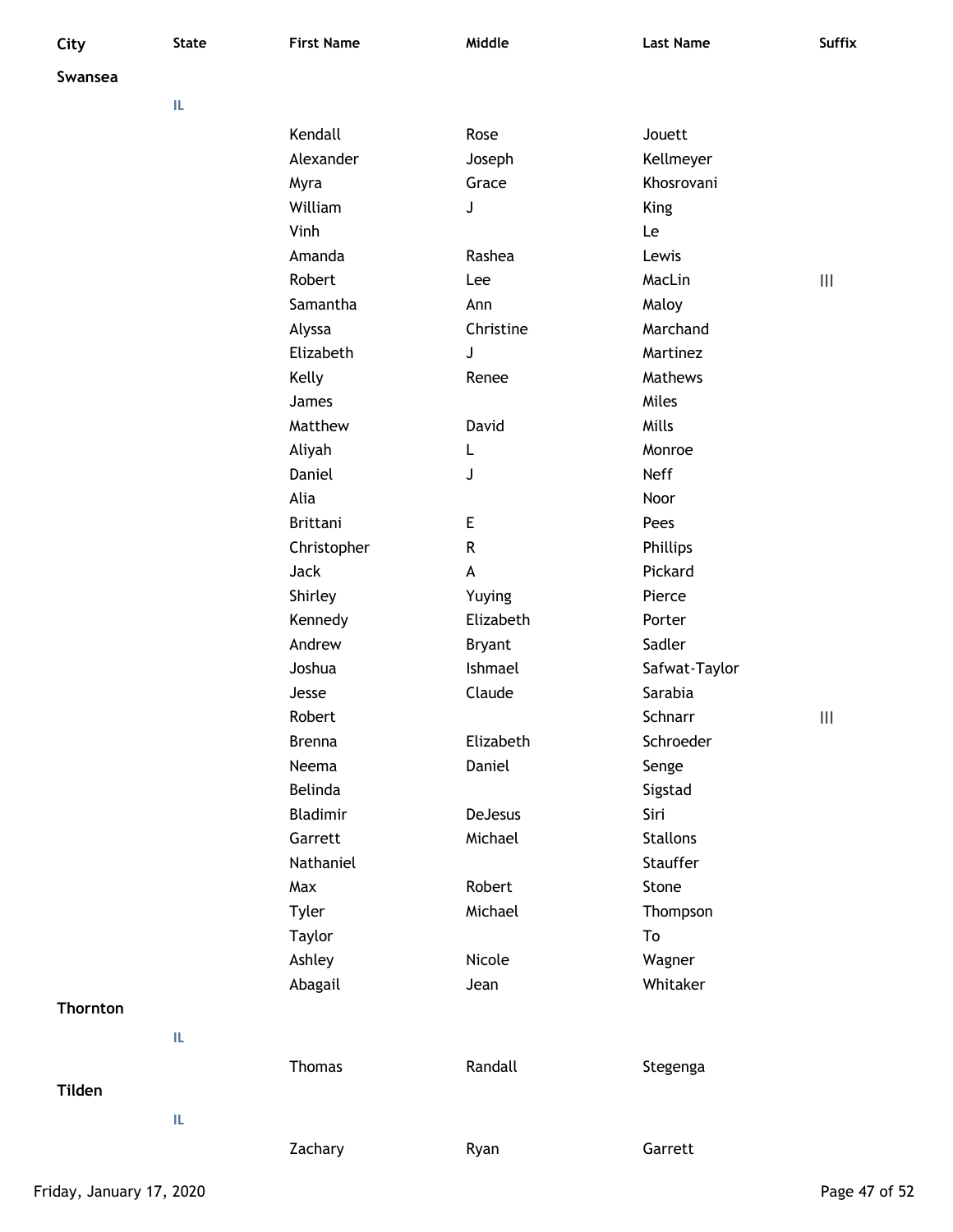| City           | <b>State</b> | <b>First Name</b> | Middle      | <b>Last Name</b>   | <b>Suffix</b> |
|----------------|--------------|-------------------|-------------|--------------------|---------------|
| Tilden         |              |                   |             |                    |               |
|                | IL           |                   |             |                    |               |
|                |              | Hali              | A           | Mckenzie           |               |
| <b>Trenton</b> |              |                   |             |                    |               |
|                | IL           |                   |             |                    |               |
|                |              |                   |             |                    |               |
|                |              | Desirae           | Leeann      | Ellison            |               |
|                |              | Joshua            | <b>Isac</b> | Ladue              |               |
|                |              | Jessica           |             | Marlar             |               |
| <b>Troy</b>    |              | Ryan              | Errol       | Rottman            |               |
|                |              |                   |             |                    |               |
|                | IL           |                   |             |                    |               |
|                |              | Grace             | Ann         | Abry               |               |
|                |              | Mackenzie         | Frances     | Becherer           |               |
|                |              | <b>Brenden</b>    |             | Benardin           |               |
|                |              | Kathryn           |             | Benhoff            |               |
|                |              | John              | Paul        | <b>Birchett</b>    | Ш             |
|                |              | Savanna           | Lynn        | <b>Bowling</b>     |               |
|                |              | Connor            | Mackinley   | <b>Braasch</b>     |               |
|                |              | Lyra              | Cherril     | Brown              |               |
|                |              | Tiffany           | Marie       | <b>Bulva-Skees</b> |               |
|                |              | Kristen           | Kay         | Cleveland          |               |
|                |              | Timothy           |             | Coffee             |               |
|                |              | Shelby            | Monroe      | Dees               |               |
|                |              | Paige             | Nicole      | Duncan             |               |
|                |              | Steven            | M           | Evanoff            |               |
|                |              | <b>Brett</b>      | F           | Fechte             |               |
|                |              | <b>Brandon</b>    | $\mathsf C$ | Fricke             |               |
|                |              | Troy              | Aaron       | George             |               |
|                |              | Faith             |             | Grabski            |               |
|                |              | Caleb<br>Jarad    | A<br>Evan   | Greenwell          |               |
|                |              | Alexis            | Renee       | Hasty<br>Heinrich  |               |
|                |              | Kaila             | D           | Hemm               |               |
|                |              | Hannah            | Lynn        | Herndon            |               |
|                |              | Cheryl            | Corine      | James              |               |
|                |              | Jerome            | John        | Jeal               |               |
|                |              | Brannon           | Thomas      | Jones              |               |
|                |              | Carrie            | Beth        | Keck               |               |
|                |              | Kaitlyn           | Michelle    | Koch               |               |
|                |              | Torri             | L           | Kuhse              |               |
|                |              | <b>Bailey</b>     | Edward      | Laux               |               |
|                |              | Paige             | Mackenzie   | Matyas             |               |
|                |              | George            | F           | May                |               |
|                |              | Kimberly          | Nicole      | Mayes              |               |
|                |              |                   |             |                    |               |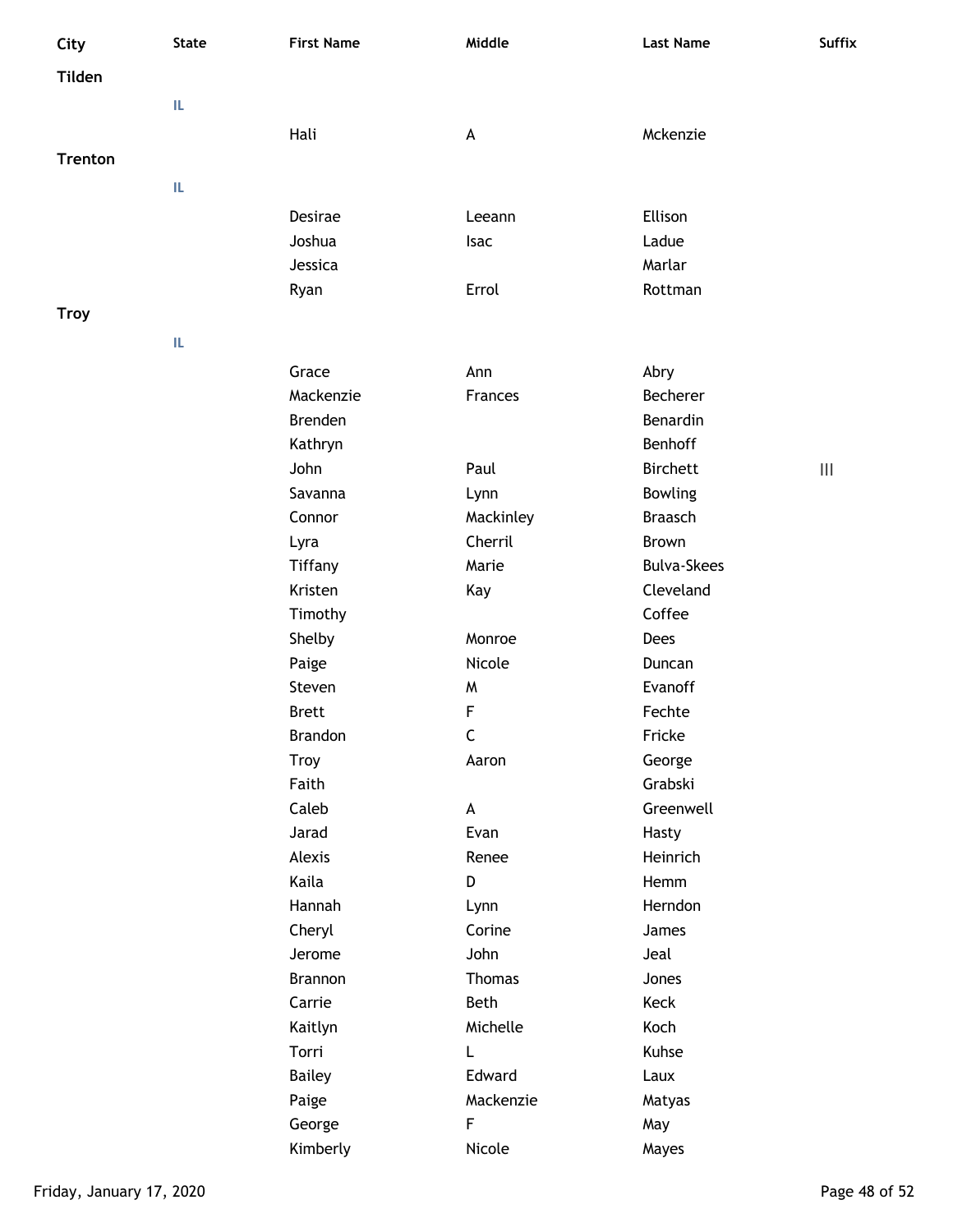| City                    | <b>State</b> | <b>First Name</b> | Middle      | <b>Last Name</b>        | Suffix |
|-------------------------|--------------|-------------------|-------------|-------------------------|--------|
| <b>Troy</b>             |              |                   |             |                         |        |
|                         | IL.          |                   |             |                         |        |
|                         |              | Abigail           | Elizabeth   | Meseke                  |        |
|                         |              | Leslie            | Κ           | Mifflin                 |        |
|                         |              | Zachary           | Marc        | Onesky                  | Jr     |
|                         |              | Melinda           | L           | Pannier                 |        |
|                         |              | Clayton           | J           | Pavlotich               |        |
|                         |              | John              | Edward      | Payton                  |        |
|                         |              | Chloe             | Elizabeth   | Ralston                 |        |
|                         |              | Autumn            | Raine       | <b>Riggs</b>            |        |
|                         |              | Niko              | R           | Salvino                 |        |
|                         |              | Riley             | Nicole      | Schreck                 |        |
|                         |              | Lane              | Nicole      | Sedlacek                |        |
|                         |              | Sonja             | R           | Shelton                 |        |
|                         |              | Jason             | Daniel      | Stanton                 |        |
|                         |              | John              | Kevin       | Titchenal               |        |
|                         |              | John              | Lee         | Verhaar                 |        |
|                         |              | Emily             | Rose        | Wakefield               |        |
|                         |              | Zachary           | Michael     | Walters                 |        |
|                         |              | Stacie            | Michelle    | Warma                   |        |
|                         |              | <b>Tyler</b>      | Craig       | Winkles                 |        |
|                         |              | Justine           | Nicole      | Zehnder                 |        |
| <b>University Place</b> |              |                   |             |                         |        |
|                         | <b>WA</b>    |                   |             |                         |        |
|                         |              | Alexa             |             | <b>Briones Landeros</b> |        |
| <b>Valles Mines</b>     |              |                   |             |                         |        |
|                         | <b>MO</b>    |                   |             |                         |        |
|                         |              |                   |             |                         |        |
|                         |              | Shanon            | $\mathsf S$ | Heidebur                |        |
| Valmeyer                |              |                   |             |                         |        |
|                         | IL.          |                   |             |                         |        |
|                         |              | Adrian            | Scott       | Crossin                 |        |
|                         |              | Jacob             | David       | Dehn                    |        |
|                         |              | Tyler             | A           | Gean                    |        |
|                         |              | <b>Derek</b>      | Steven      | Kempen                  |        |
|                         |              | <b>Bailey</b>     | Catherine   | Maloney                 |        |
|                         |              | Troy              | A           | Roever                  |        |
| Vandalia                |              |                   |             |                         |        |
|                         | IL           |                   |             |                         |        |
|                         |              | Pete              | Mitchell    | Oye                     |        |
|                         |              | Zachary           | Edward      | Schaal                  |        |
| Venice                  |              |                   |             |                         |        |
|                         |              |                   |             |                         |        |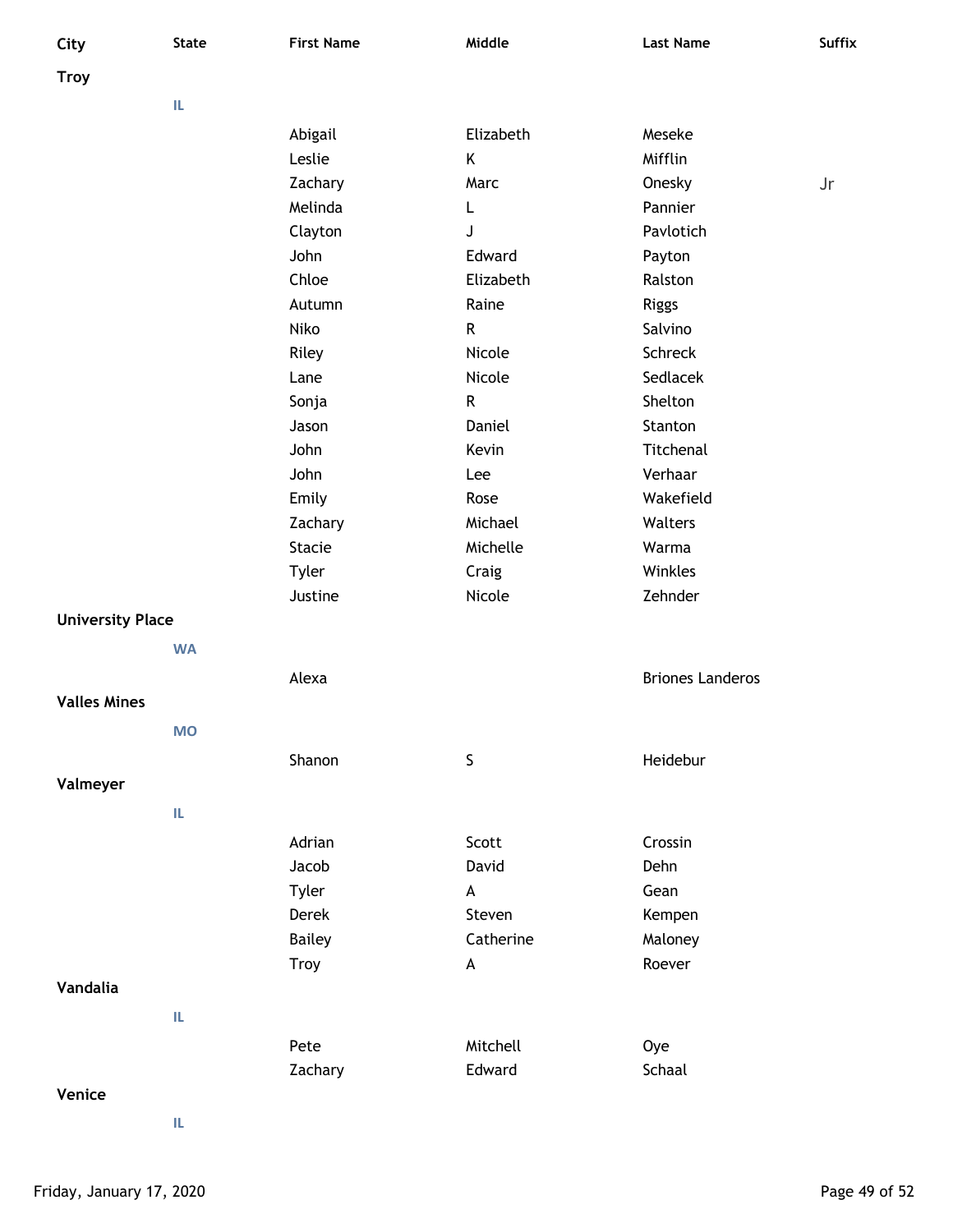| City                   | <b>State</b> | <b>First Name</b> | Middle    | <b>Last Name</b> | <b>Suffix</b>          |
|------------------------|--------------|-------------------|-----------|------------------|------------------------|
| Venice                 |              |                   |           |                  |                        |
|                        | IL.          |                   |           |                  |                        |
|                        |              | Jaylen            | Lance     |                  |                        |
|                        |              | Treveon           |           | Bey<br>Fenderson |                        |
|                        |              | Darria            |           | Miller           |                        |
| Vienna                 |              |                   | Uhlanda   |                  |                        |
|                        |              |                   |           |                  |                        |
|                        | IL.          |                   |           |                  |                        |
|                        |              | Jonathon          | Paul      | Gearing          |                        |
| <b>Washington Park</b> |              |                   |           |                  |                        |
|                        | IL           |                   |           |                  |                        |
|                        |              | Gregory           | J         | Fort             |                        |
| Waterloo               |              |                   |           |                  |                        |
|                        |              |                   |           |                  |                        |
|                        | IL.          |                   |           |                  |                        |
|                        |              | Gena              | L         | Alger            |                        |
|                        |              | Cassie            | Nicole    | Allscheid        |                        |
|                        |              | Krista            | Marie     | Allscheid        |                        |
|                        |              | Nicholas          |           | Bandy            |                        |
|                        |              | Sierra            | Lawren    | Berg             |                        |
|                        |              | Magdalen          | Faith     | <b>Biffar</b>    |                        |
|                        |              | Kelsey            | Christine | <b>Bivens</b>    |                        |
|                        |              | Winnie            | L         | Blanchfield      |                        |
|                        |              | <b>Bailey</b>     |           | <b>Bosler</b>    |                        |
|                        |              | Sage              | Isabelle  | Bournstein       |                        |
|                        |              | <b>Brennen</b>    | Allan     | Brinkmann        |                        |
|                        |              | Nicholas          | Duane     | Brinkmann        |                        |
|                        |              | <b>Brianna</b>    | Kay       | Casey            |                        |
|                        |              | Robert            | Woody     | Cheatham         |                        |
|                        |              | <b>Bret</b>       | Joseph    | Cowart           |                        |
|                        |              | Mackenzie         |           | Crosley          |                        |
|                        |              | Grace             | Elizabeth | Daab             |                        |
|                        |              | Madison           | Delaine   | Damann           |                        |
|                        |              | Megan             |           | Dauphin          |                        |
|                        |              | Will              | Carl      | Dietz            |                        |
|                        |              | Emily             | Louise    | Dougherty        |                        |
|                        |              | <b>Bailey</b>     | Anna      | Ebner            |                        |
|                        |              | Nathanial         | Joseph    | Ebner            |                        |
|                        |              | Charles           | William   | Ewen             |                        |
|                        |              | Jessica           | Marie     | Faries           |                        |
|                        |              | Abigail           | Rose      | Gant             |                        |
|                        |              | Sophia            | Elise     | Gastro           |                        |
|                        |              | Emily             |           | Grace            |                        |
|                        |              | Abigail           | J         | Gray             |                        |
|                        |              | <b>Terry</b>      |           | Guethle          | $\mathsf{J}\mathsf{r}$ |
|                        |              |                   |           |                  |                        |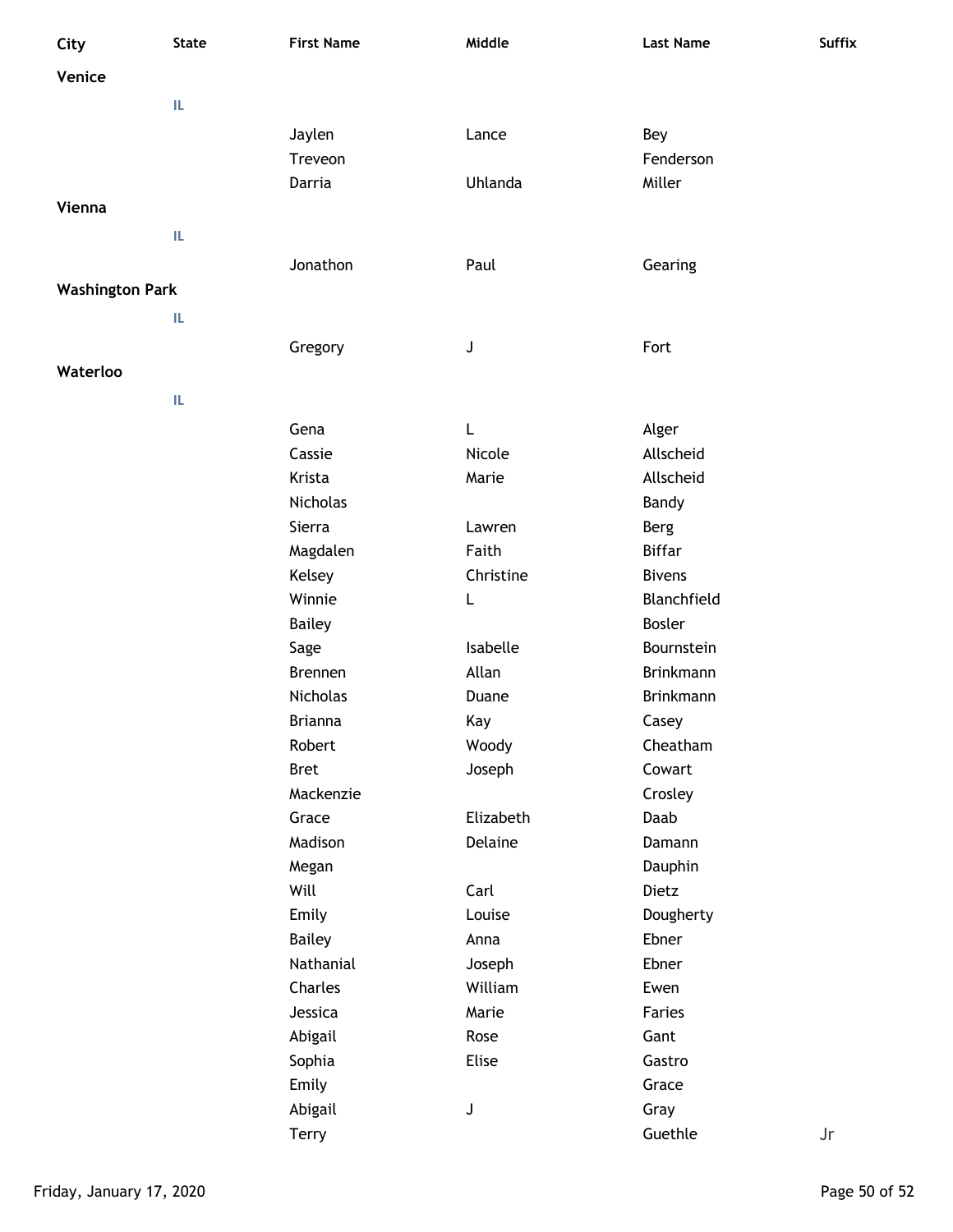| e e<br>×<br>۰.<br>× |  |
|---------------------|--|
| ۰.                  |  |

**Waterloo**

**IL**

| Jacob         | V             | Hahne             |
|---------------|---------------|-------------------|
| Addison       | Nicole        | Hanusek           |
| Grace         | Lynn          | Harper-Poyner     |
| Veronica      | Renee         | Hasler            |
| Skyla         | Mae           | Haudrich          |
| Jon           | <b>Thomas</b> | Heise             |
| Elise         | Jennifer      | <b>Hotchkiss</b>  |
| Nathan        | Scott         | Huelsman          |
| Evan          | Rae           | Johanning         |
| Nathan        | F             | Keller            |
| Justin        | Wayne         | Kirkland          |
| Joseph        | <b>Rick</b>   | <b>Kirleis</b>    |
| Josie         | Taylor        | Koch              |
| Nicole        | Marie         | Kreher            |
| Jonathan      | Robert        | Lunk              |
| Adam          | James         | Maus              |
| Michael       | John          | <b>McGarry</b>    |
| Zachary       | Tyler         | Mcnealy           |
| Josie         | Kathryn       | Metzger           |
| Justin        | G             | Miller            |
| Zackery       | Lee           | Morris            |
| Emily         | Renee         | Munsell           |
| Grace Anna    | Elizabeth     | Nikolaisen        |
| <b>Blake</b>  | A             | Novack            |
| Kyle          | Anthony       | Schreiber         |
| Kaley         | Renee         | Schultheis Allard |
| Zachary       | Michael       | Short             |
| Jasmine       | T             | Songer            |
| Anne          | W             | Stellhorn         |
| Andrew        | L             | <b>Thomas</b>     |
| Jessica       | L             | Toth              |
| Kaitlyn       | Cheyenne      | Tuey              |
| Jared         | Paul          | Tyson             |
| Alexis        | Christine     | Wappel            |
| Jacob         | Allen         | Weber             |
| Solomon       | Linus         | Wilken            |
| <b>Taylor</b> | Johnson       | Wood              |
| Margret       | Κ             | Wright            |
| Adam          | Jacob         | Yount             |
|               |               |                   |

Nicholas Felice Biundo

**Webster Groves**

**MO**